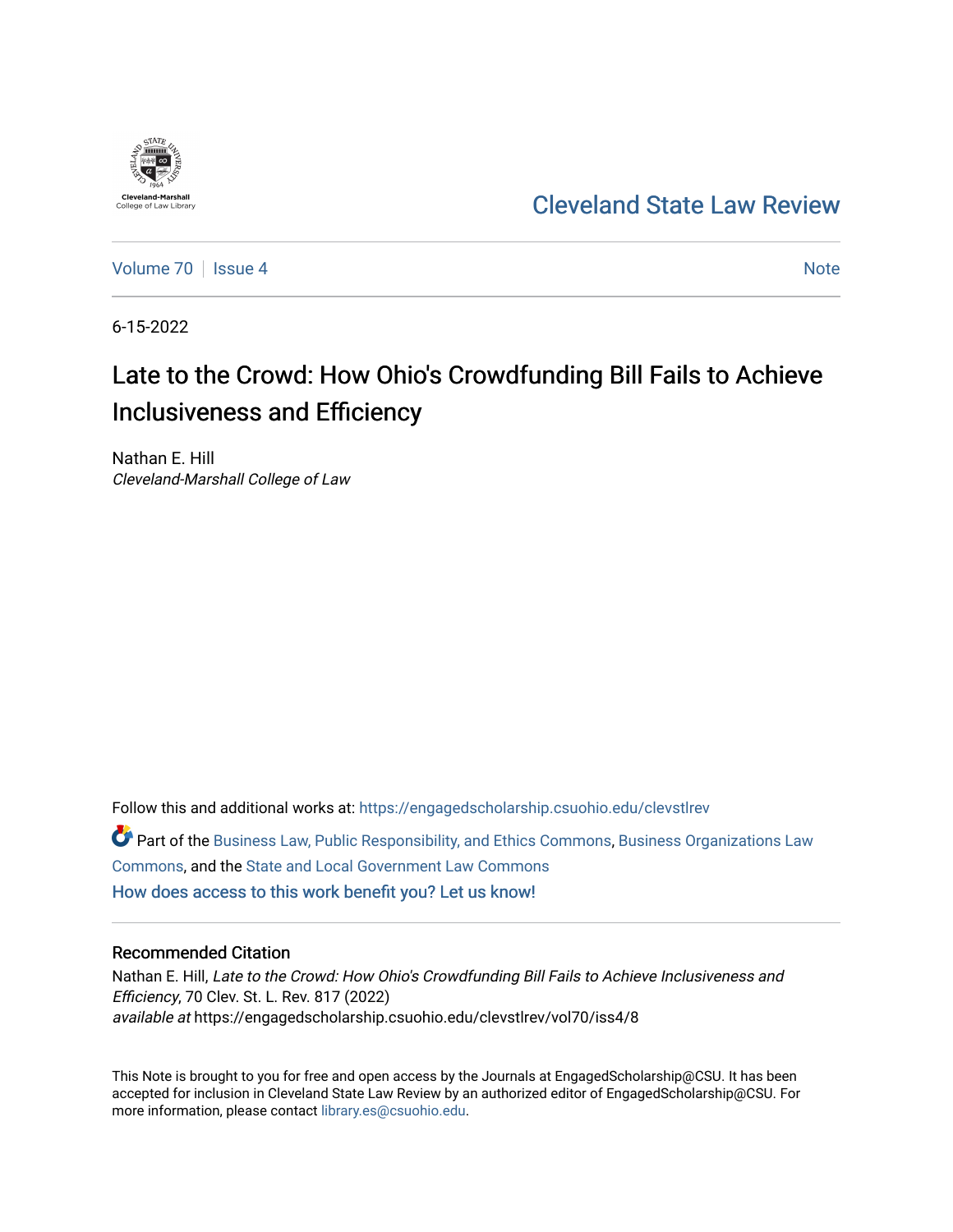# **LATE TO THE CROWD: HOW OHIO'S CROWDFUNDING BILL FAILS TO ACHIEVE INCLUSIVENESS AND EFFICIENCY**

# NATHAN HILL\*

#### **ABSTRACT**

Almost half of all small and medium sized businesses within the United States fail within the first five years. One of the main contributing factors to that failure is the inability to raise enough money to operate. While there are many ways for businesses to raise operating capital, the most accessible and sometimes the most efficient way is through a process called equity-based crowdfunding—the offering of shares in exchange for an investment raised through an online portal. In 2012, after seeing the success of equity-based crowdfunding in other countries, the United States passed the Jumpstart Our Business Startups Act (JOBS Act) to make crowdfunding safer and more accessible for both entrepreneurs and investors. Not surprisingly, the federal law did little to make crowdfunding more inclusive and efficient. Therefore, state legislatures and governors began passing and enacting what they called "intrastate crowdfunding laws"—laws that permit local businesses to use crowdfunding outside some of the requirements of Securities and Exchange Commission regulations—to find new avenues for raising money and to create competition in an effort to attract new business to their states.

In early 2021, after much delay, Ohio became the thirty-seventh state to pass intrastate crowdfunding. However, the Ohio law is almost an identical copy of the JOBS Act and was passed with a greater focus on large corporations than with small and medium sized entities (SMEs) in mind. Therefore, this Note recommends that Ohio amend House Bill 312 to create a more efficient way for SMEs to raise funds, while also creating more inclusivity than other money raising options. The Note accomplishes this by using successful intrastate crowdfunding laws in other states and

817

<sup>\*</sup> J.D., May 2022, Cleveland State University, Cleveland-Marshall College of Law, *summa cum laude*. Nathan graduated from The University of Akron in 2019, *summa cum laude* and as a Top 10 Senior, with a B.S. in Political Science/Criminal Justice and a minor in Emergency Management and Homeland Security. Nathan would like to thank his partner, Julia, for providing endless support throughout his law school journey and beyond. Nathan would also like to thank his Mom, his family, and his friends for all their support over the years and especially throughout law school. Lastly, Nathan would like to extend a huge thank you to Professor Sandra Kerber for teaching him first year legal writing, Professor Chris Sagers for his enormous amount of input on this Note, and to the entire *Cleveland State Law Review* team for making this Note possible.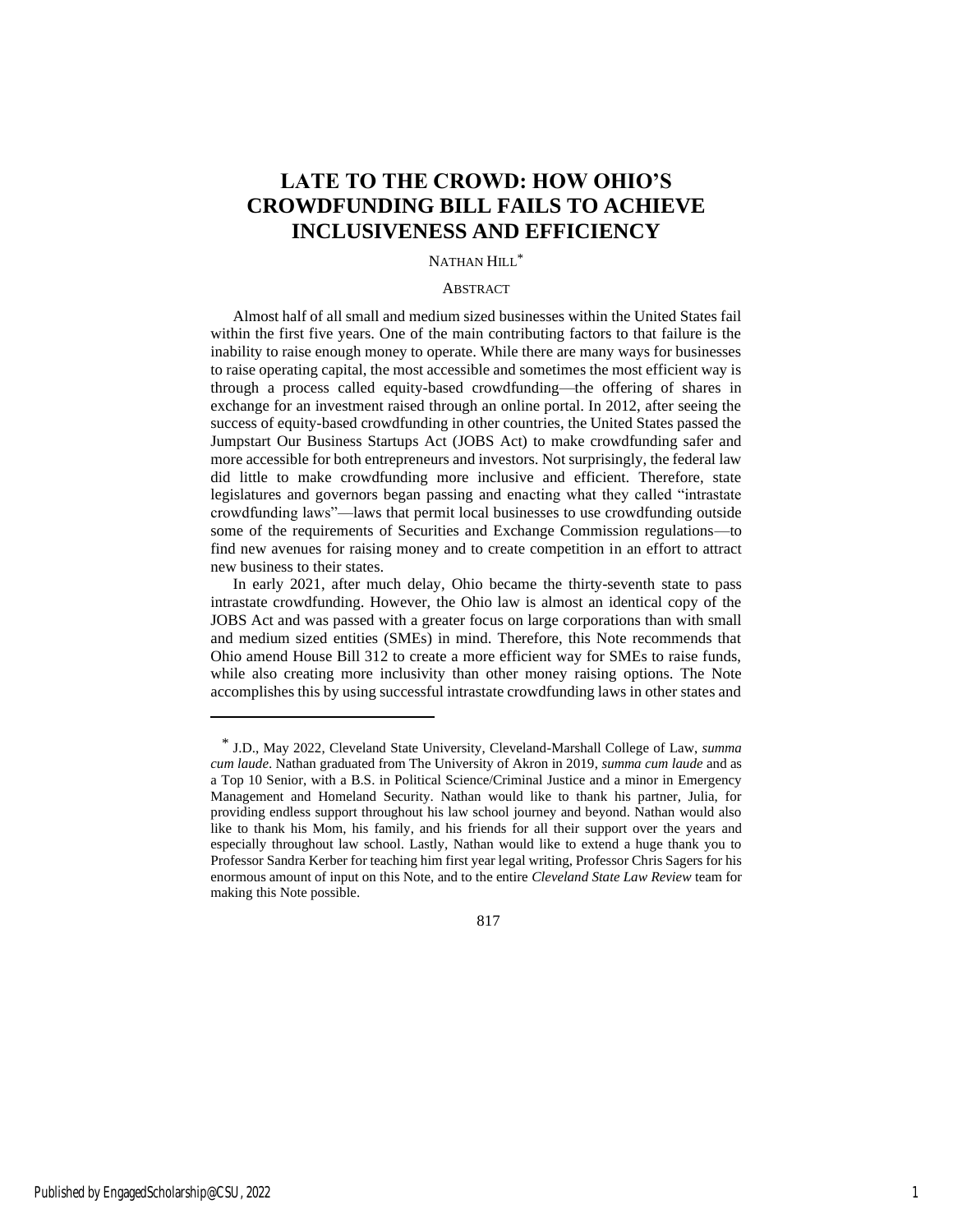equity-based funding programs in other countries to build upon what the Ohio legislature created in HB 312. In the end, this Note contends that a more efficient and inclusive intrastate crowdfunding bill could be a spark to the economy, the job market, and innovation in Ohio.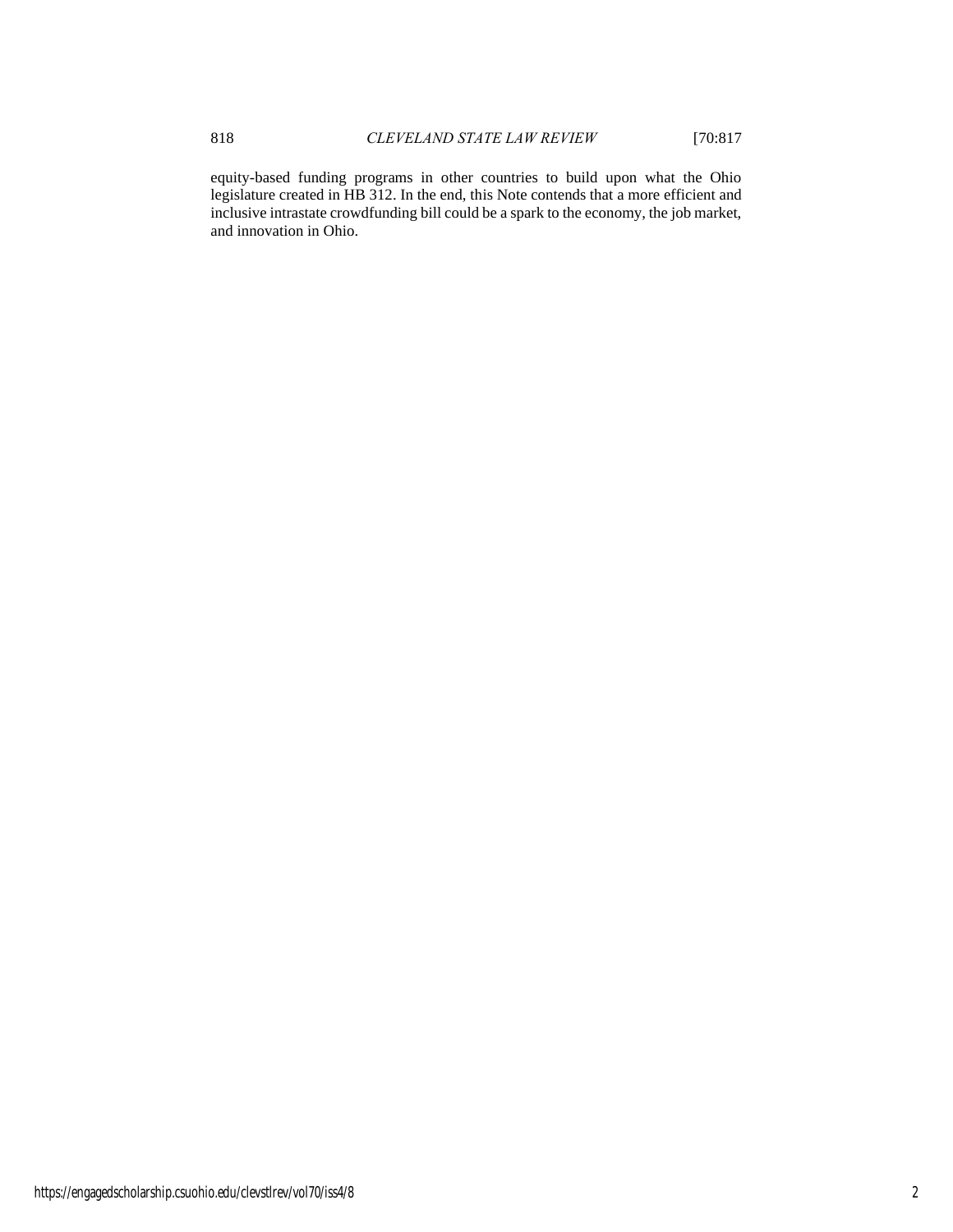#### 2022] *LATE TO THE CROWD* 819

#### **CONTENTS**

| I.  |                                                               |                                                                          |  |
|-----|---------------------------------------------------------------|--------------------------------------------------------------------------|--|
| II. |                                                               | BACKGROUND: CROWDFUNDING, ITS MANY FORMS, AND ITS EVOLUTION IN           |  |
|     | А.                                                            |                                                                          |  |
|     | <b>B.</b>                                                     |                                                                          |  |
|     | C.                                                            |                                                                          |  |
|     | D.                                                            |                                                                          |  |
| Ш.  |                                                               |                                                                          |  |
|     |                                                               | A. Does Ohio Really Need to Pass Its Own Crowdfunding Legislation?837    |  |
|     |                                                               | 1.<br>Intrastate Equity-Based Crowdfunding Presents a Better Alternative |  |
|     |                                                               | Intrastate Crowdfunding and Its Impact on Jobs, the Economy, and<br>2.   |  |
|     | В.                                                            | The Failures of the JOBS Act and Forcing the Hands of the States845      |  |
|     | C.                                                            | Counterarguments Against Ohio Passing a New Intrastate Crowdfunding      |  |
| IV. | HOUSE BILL 312, ITS FAULTS, AND PROVING THE CRITICS RIGHT 851 |                                                                          |  |
| V.  |                                                               |                                                                          |  |
| VI. |                                                               |                                                                          |  |

# I. INTRODUCTION

James Kindred and Rob Fink of the United Kingdom's Big Drop Brewing Co. had big aspirations to see their low alcohol/alcohol free beer not only in Europe, but across Australia and the United States.<sup>1</sup> Unable to receive funding from a bank or venture capital firm in order to market their beers outside the United Kingdom, James and Rob looked to equity-based crowdfunding—the raising of capital through selling securities (or shares or stakes of ownership) to everyday people via an online portal—to raise the money needed to succeed.<sup>2</sup> In March of 2020, in the midst of a global pandemic, James and Rob launched their equity-based crowdfunding campaign on the European portal site, *Seedrs*. 3 Their campaign offered investors from within the United Kingdom

2 *Id.*

<sup>1</sup> *See About Big Drop*, BIG DROP BREWING CO. LTD., https://www.bigdropbrew.com/aboutbig-drop/ (last visited Oct. 7, 2020); Edith Hancock, *5 Successfully Crowdfunded Drinks Brands in 2020*, THE DRINKS BUS. (Oct. 5, 2020), https://www.thedrinksbusiness.com/2020/10/5 successfully-crowdfunded-drinks-brands-in-2020/.

<sup>3</sup> *See Big Drop Brewing*, SEEDRS, https://www.seedrs.com/big-drop-brewingco/sections/idea (last visited Oct. 7, 2020); *see also* Hancock, *supra* note 1.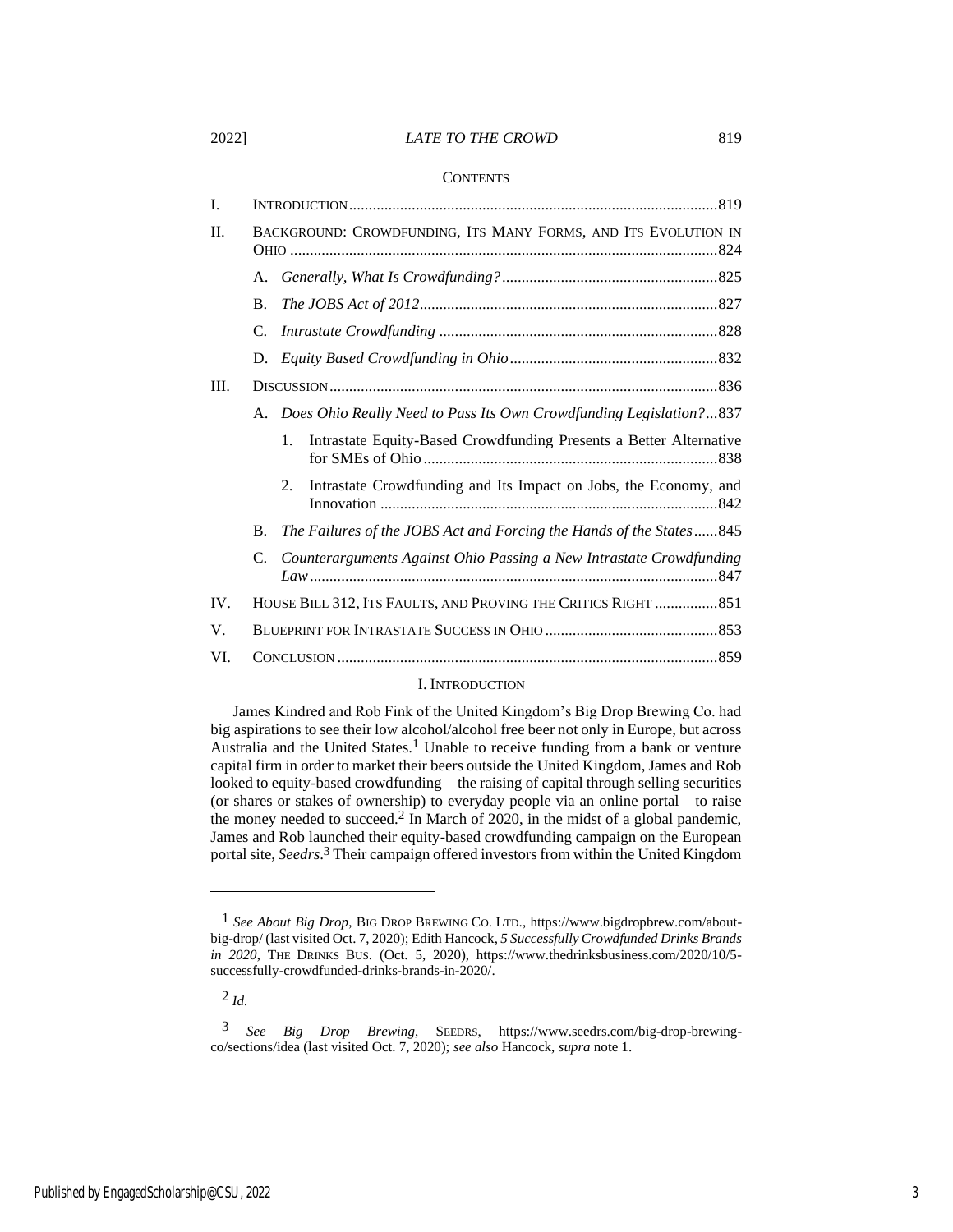7.55% equity ownership in Big Drop Brewing.4 Nine months after their campaign launch, they exceeded their goal by 123% and raised approximately \$813,451.76.<sup>5</sup> Now, thanks to efficient equity-based crowdfunding laws in the United Kingdom, Rob and James can scale their business without having to rely on a traditional bank loan or venture firm funding.

However, what occurred for Big Drop Brewing Co. was the exception, not the rule, especially in the United States. Countries around the world have been using equitybased crowdfunding to create a more efficient and inclusive way for businesses to raise capital.6 Places like the United Kingdom and New Zealand have been largely successful.<sup>7</sup> These countries are seeing success rates of roughly 78%, with success measured by whether the business is still active at least two years after utilizing crowdfunding.8 While some of these programs are still in their infancy, the signs are encouraging. In New Zealand, the first year of equity-based crowdfunding saw twenty-one campaigns raise approximately 12 million NZD.9 Within the United States, the Federal Jumpstart Our Business Startups Act (JOBS Act) was passed in 2012 to introduce equity-based crowdfunding, while seeking to copy the success of crowdfunding from other markets.10 But, with strict Securities and Exchange Commission (SEC) restrictions and exorbitant SEC registration fees, small- and medium-sized entities (SMEs) in the United States have struggled to use equity-based crowdfunding to their advantage. One of the JOBS Act's main goals was to make crowdfunding safer and more accessible for both entrepreneurs and investors.11 Armed with new laws and changing SEC regulations, businesses hoped they could use equity-based crowdfunding to help their ideas come to life. Unlike Big Drop Brewing Co., many businesses' dreams did not become a reality. Numerous obstacles and even more requirements halted equity-based crowdfunding from becoming what it truly could be: a spark for economies, job markets, and innovation.12 With that knowledge,

8 Schwartz, *supra* note 6, at 927.

9 *Id.* (12M NZD is the equivalent of 10M USD).

10 *See* Off. of the Press Sec'y, *President Obama to Sign Jumpstart Our Business Startups (JOBS) Act*, THE WHITE HOUSE (Apr. 5, 2012), https://obamawhitehouse.archives.gov/thepress-office/2012/04/05/president-obama-sign-jumpstart-our-business-startups-jobs-act.

11 Jumpstart Our Business Startups (JOBS) Act, Pub. L. No. 112-106, 126 Stat. 306 (2012).

12 Jo Won, *Jumpstart Regulation Crowdfunding: What is Wrong and How to Fix It*, 22 LEWIS & CLARK L. REV. 1393, 1405–12 (2018).

<sup>4</sup> *See Big Drop Brewing*, *supra* note 3.

<sup>5</sup> *See id.* (converting from the British pound to U.S. dollars).

<sup>6</sup> *See* Andrew A. Schwartz, *The Gatekeepers of Crowdfunding*, 75 WASH. & LEE L. REV. 885, 885–86 (2018).

<sup>7</sup> *See id.* at 914; *see also* PAOLO BUTTURINI, CROWDFUNDING FOR SMES: A EUROPEAN PERSPECTIVE 205 (Roberto Bottiglia & Flavio Pichler eds., 2016) (discussing how crowdfunding from within the United Kingdom grew more than 600% between 2012 and 2013 and is still considered a fast-growing sector).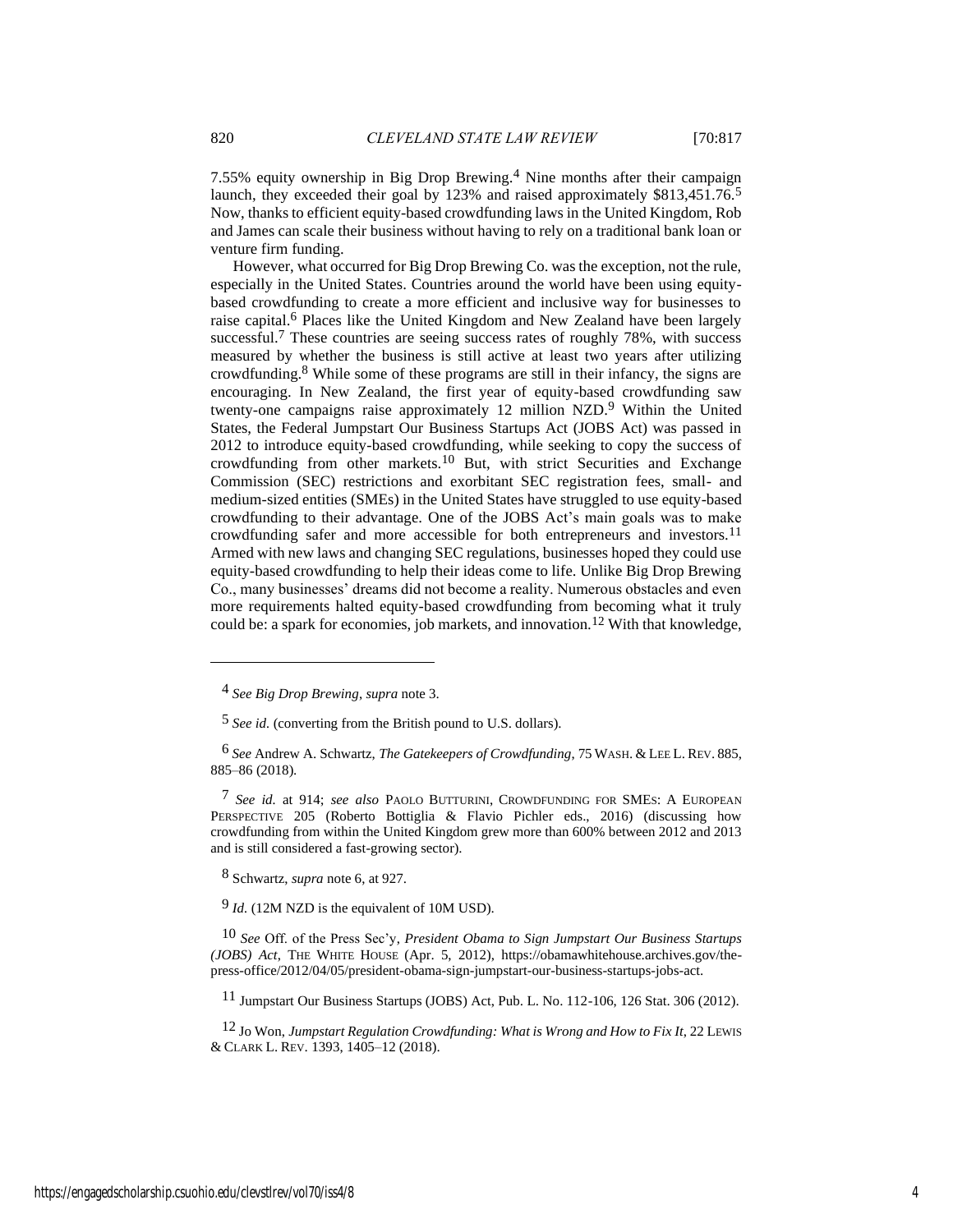states began passing their own intrastate crowdfunding legislation, in an attempt to offer more clarity and greater results than the federal law. Today, 36 states have some form of intrastate crowdfunding legislation.13 On December 17, 2020, the State of Ohio became number 37, with the passage of HB 312, which became effective in Ohio on March 31, 2021. 14

Equity-based crowdfunding laws around the world are centered upon two functional goals: efficiency and inclusivity.15 This Note will consider efficiency in crowdfunding laws to mean removing or streamlining certain regulations and barriers to make it *easier* and *faster* for SMEs to raise capital than it would be through traditional methods.16 Inclusivity in its truest form, on the other hand, would be crowdfunding laws where any and all entrepreneurs are invited to pitch their company to "the crowd" through an internet portal.<sup>17</sup> This idea comes from the fact that anyone with a good business idea should be able to become an entrepreneur.<sup>18</sup> However, no one has ever advocated for a fully inclusive system, as regulations are necessary to protect investors, entities, and the market. 19 Therefore, this Note's use of inclusivity will consider laws that include measures to allow *more people* to use crowdfunding than would be allowed through traditional methods (such as bank loans, private equity financing, Regulation A+, etc.).

Effective intrastate and equity-based crowdfunding laws around the world tend to focus on either efficiency or inclusivity. New Zealand, for example, has equity-based crowdfunding laws that are more efficient, but at the cost of inclusivity.20 Laws in the United States, like the JOBS Act, focus far more on inclusivity than efficiency.<sup>21</sup> Ohio's HB 312, however, attempts to juggle both, but by doing so, creates a bill that lacks effectiveness, while several states, like Michigan, have shown that these laws can work.22 Therefore, this Note proposes that Ohio change course and pass a new

15 Schwartz, *supra* note 6, at 885.

16 *See* C. Steven Bradford, *Crowdfunding and the Federal Securities Laws*, 2012 COLUM. BUS. L. REV. 1, 5 (2012); *see also* Christian W. Borek, Comment, *Regulation A+: Navigating Equity-Based Crowdfunding Under Title IV of the Jobs Act*, 47 CUMB. L. REV. 143, 147–50, 155–56 (2017) (showing that "traditional methods of" raising capital include bank lending, venture capital, retained earnings, Regulation D, Regulation A, Regulation A+).

17 Schwartz, *supra* note 6, at 905–06.

18 *Id.*

19 *Id.*

20 *Id.* at 886.

21 *Id.* at 910.

22 *See Michigan Invests Locally Exemption (M.I.L.E.) – Intrastate Crowdfunding*, DEP'T OF LICENSING AND REGUL. AFFS., https://www.michigan.gov/lara/0,4601,7-154-

<sup>13</sup> *Interstate Crowdfunding Resources*, N. AM. SEC. ADM'RS ASS'N, https://www.nasaa.org/industry-resources/securities-issuers/intrastate-crowdfunding-directory (last visited Mar. 10, 2022).

<sup>14</sup> *See* H.B. 312, 133d Gen. Assemb., Reg. Sess. (Ohio 2019–2020).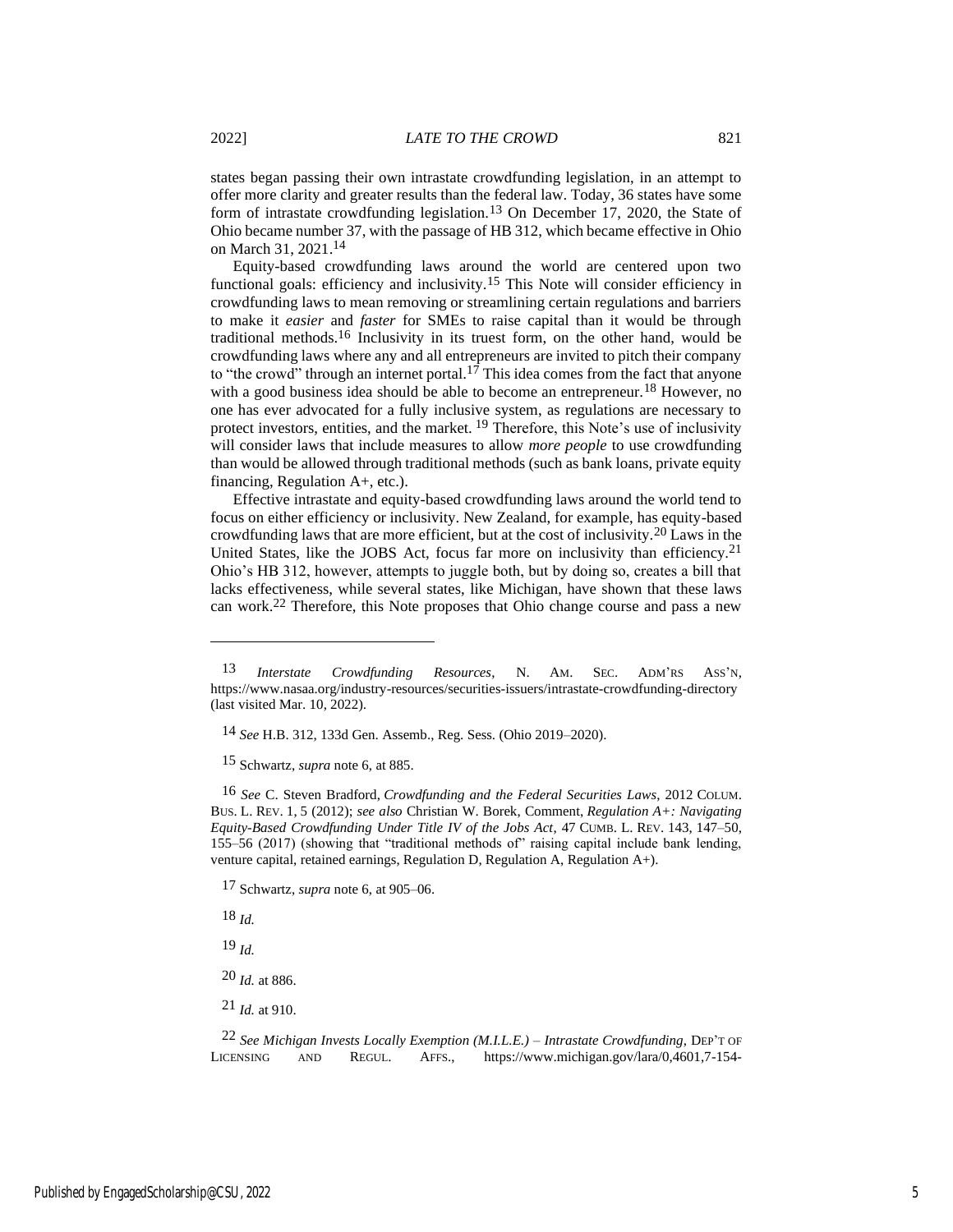and improved intrastate crowdfunding bill that focuses on efficiency, with less focus on inclusivity, but while not entirely ignoring an inclusive approach. A new bill is required because intrastate crowdfunding presents advantages to entrepreneurs that other financing options do not, while also increasing the economic activities of states in a way that is more stable than traditional methods.<sup>23</sup>

The rate at which state intrastate crowdfunding laws are being passed shows how a crowdfunding exemption to SEC registration exists more comfortably and more efficiently in a state regulatory market than in a federal regulatory structure.<sup>24</sup> Ohio needs an intrastate crowdfunding bill because SEC regulation is not a one-size-fits-all approach. By having its own legislation, Ohio can create an environment specific to Ohio SME needs that allows these entrepreneurs and small businesses to thrive, while innovating and regulating the law as it sees fit.25 Ohio needs a *new* intrastate crowdfunding law because the impact on the economies and markets of states with successful laws are clear.<sup>26</sup> The issuer's campaign limits are higher under Ohio law (\$5 million raising limit) than under Federal Crowdfunding (FCF) Regulations (\$1.07 million raising limit), and Ohio has the ability to set its own investor limits that are different from SEC rules, where strict limits are placed on even accredited investors.<sup>27</sup> Therefore, Ohio can and must do more for the emerging SMEs in the state.

While HB 312 was a step in the right direction, it did too little for either efficiency or inclusivity. Efficiency is lacking because HB 312, with a few exceptions, is almost a carbon copy of the JOBS Act.<sup>28</sup> The JOBS Act, while incorporating both factors, had a much stronger focus on inclusivity than efficiency. So, by passing a similar bill, Ohio's intrastate crowdfunding bill is no more efficient than the SEC's other offerings, like Regulation D or  $A+.29$  Inclusivity is also lacking in HB 312. Mainly, HB 312 was

23 *Infra* Part III.A.

24 *See* JAMES D. COX ET AL., SECURITIES REGULATION: CASES AND MATERIALS 304 (Rachel E. Barkow et al. eds., 8th ed. 2017).

25 Brian, *Intrastate Crowdfunding and Blue Sky Laws*, CROWDWISE, https://crowdwise.org/regulations-and-law/intrastate-crowdfunding-and-blue-skylaws/#:~:text=Intrastate%20crowdfunding%20laws%20allow%20small,intended%20for%20 more%20mature%20companies (last updated Oct. 15, 2019).

26 *Infra* Part III.A.

27 *Infra* Part IV.

28 *Compare* H.B. 312, 133d Gen. Assemb., Reg. Sess. (Ohio 2019–2020), *with* Jumpstart Our Business Startups (JOBS) Act, Pub. L. No. 112-106, 126 Stat. 306 (2012).

29 Bradford, *supra* note 16, at 31; *see also* 17 C.F.R. § 230.502 (2021); 17 C.F.R. § 230.506 (2021) (describing the numerous different disclosure requirements that can change based on how much an entity is issuing, who they are issuing to, what kind of company they are, etc.). For a brief summary of Regulation D, *see* Will Kenton, *SEC Regulation D (Reg D)*, INVESTOPEDIA (July 29, 2020), https://www.investopedia.com/terms/r/regulationd.asp. For a brief summary of Regulation A+, *see* Max Crawford, *Regulation A+: What Entrepreneurs Need* 

<sup>89334</sup>\_61343\_32915-514201--,00.html (last visited Oct. 30, 2020); Schwartz, *supra* note 6, at 885.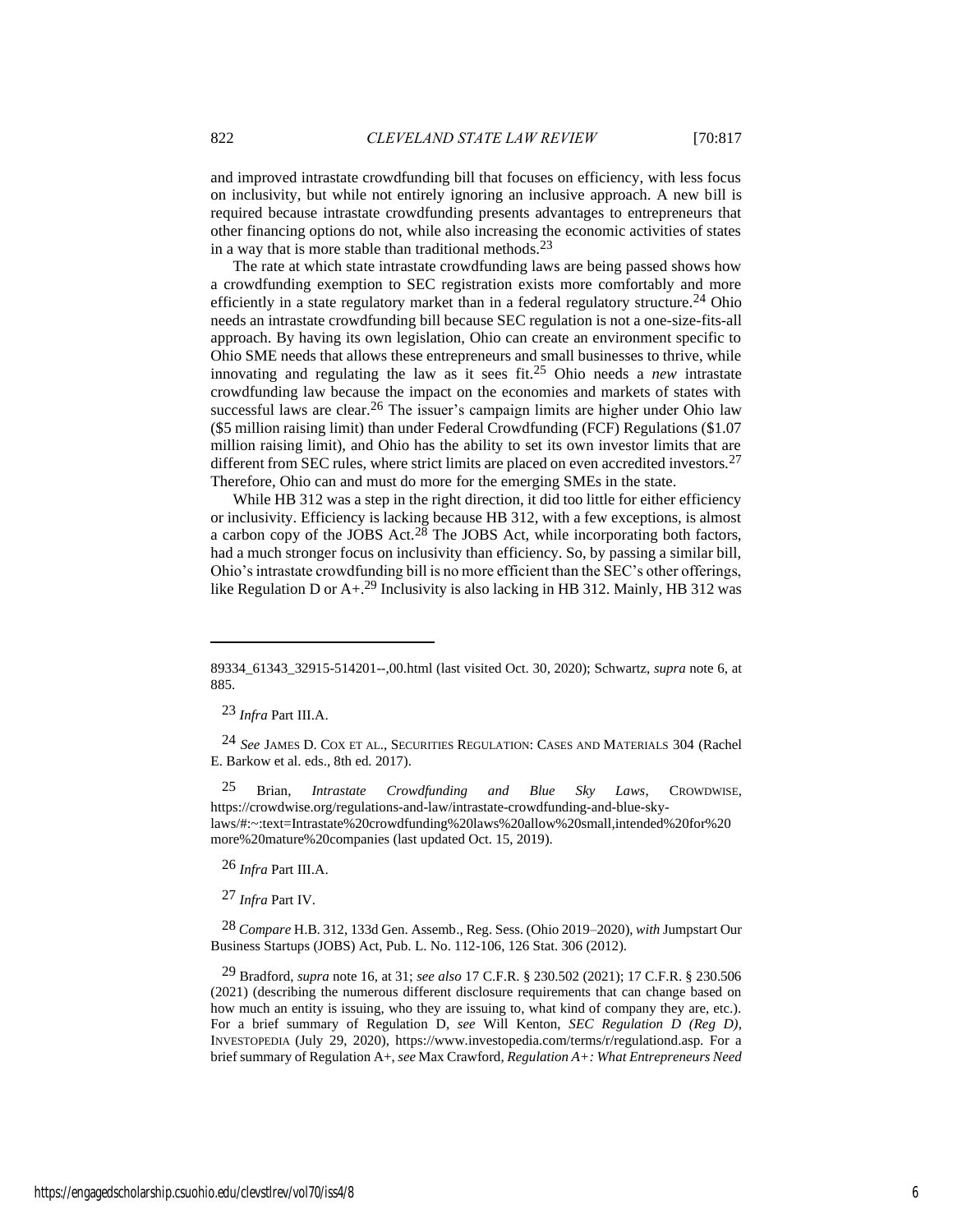only passed after adding an amendment to assist large multi-million-dollar corporations secure financing for real estate projects,  $30$  which means that HB 312 was not passed with the main goal of opening more avenues for SMEs to raise capital. This, in general, creates an underinclusive bill.

Because Ohio's HB 312 fails to provide for more inclusive or efficient crowdfunding efforts, the legislative and executive branches must work together to pass a new efficient intrastate crowdfunding bill to spur the economy, the job market, and innovation in Ohio. An initial goal of HB 312 was to make Ohio the most business friendly state in the country and assist SMEs in finding faster ways to raise capital. But the way the law stands now, businesses will neither seek Ohio out as a launching pad nor have more efficient financing options. Businesses across the country, from multi-million-dollar professional sports teams<sup>31</sup> to the smaller, locally-owned coffee shops<sup>32</sup> have used some version of crowdfunding to help them reach their goals. Ohio must act to create better crowdfunding opportunities for its residents, while also seeking to give the state a competitive advantage over others.<sup>33</sup>

This Note recommends specific improvements that could be included in such a law and explains how they would help serve the legislature's goals. Part II of this Note will discuss the background of crowdfunding, the JOBS Act, intrastate crowdfunding in general, and the history of intrastate crowdfunding legislation in Ohio. Part III will analyze the failures of the JOBS Act with respect to SMEs and why Ohio sought to supplement it. Further, Part III will discuss how intrastate crowdfunding provides a better alternative to more traditional methods, while also looking to examine the positive impact intrastate crowdfunding has on jobs, the economy, and innovation. Part III lastly considers the criticisms of intrastate crowdfunding, such as fraud, investor risk, and small business failure. In the end, Part III will establish that the benefits of a properly-designed crowdfunding program far outweigh the costs. As Part IV then explains, HB 312 has many shortcomings in the areas of entry requirements, portal operations, investor limits, and disclosures. Specifically, HB 312 fails to be either efficient or inclusive, and thus falls well short of its goal to make Ohio "the most business-friendly state in the country".<sup>34</sup> Finally, Part  $\bar{V}$  will use the history of

*to Know*, START ENGINE (Apr. 9, 2021), https://www.startengine.com/blog/regulation-a-whatentrepreneurs-need-to-know/.

<sup>30</sup> *See Permits Certain Intrastate Equity Crowdfunding: Hearing on H.B. 312 Before the S. Comm. on Fin.*, 133d Sess. (Ohio 2020) (statement of Josh Glessing, Haslam Sports Group, H.B. 312); *see also id.* (statement of Thomas Niehaus, The Sherwin Williams Company, H.B. 312).

<sup>31</sup> *See* Edward A. Fallone, *Crowdfunding and Sport: How Soon Until the Fans Own the Franchise?*, 25 MARQ. SPORTS L. REV. 7 (2014) (referring to the public ownership of the National Football League team the Green Bay Packers).

<sup>32</sup> Albert J. Masco, *Turn on the Lights at \*Coffee Bar*, KICKSTARTER (Aug. 23, 2019), https://www.kickstarter.com/projects/asteriskcoffebar/turn-on-the-lights-at-coffee-bar.

<sup>33</sup> *See* Kelly Mathews, Comment, *Crowdfunding, Everyone's Doing It: Why and How North Carolina Should Too*, 94 N.C. L. REV. 276, 298 (2015).

<sup>34</sup> *Permits Certain Intrastate Equity Crowdfunding: Hearing on H.B. 312 Before the S. Comm. on Fin.*, *supra* note 30 (statement of Rep. Jena Powell, Sponsor, H.B. 10).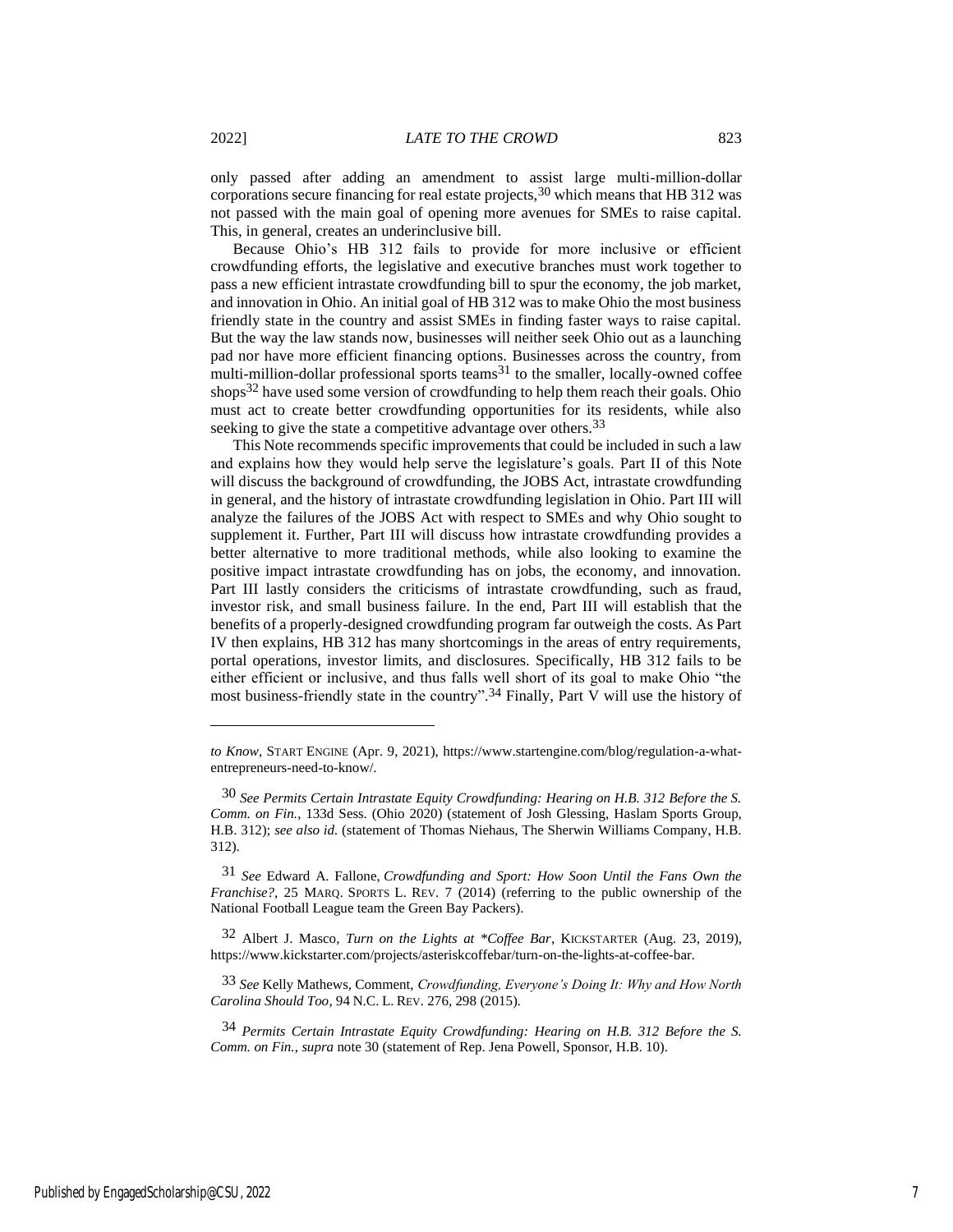legislation in Ohio and more successful intrastate crowdfunding programs to examine how Ohio should place an emphasis on efficiency, while not totally counting out inclusivity, through a blueprint for a new and improved program.

Big Drop Brewing Co. is just one example of how, at the tipping point of economic decline, efficient and inclusive equity-based crowdfunding laws are a viable, successful option.<sup>35</sup> Ohio attempted to do this with HB 312, but after leaving the bill in committee for over a year, the legislature did not do enough to assist Ohio's SMEs.36 With too much dependence on the JOBS Act and a focus on assisting only large corporations, HB 312 will be ineffective from the start.<sup>37</sup> Therefore, Ohio should do everything possible to further assist in the growth of innovation and ideas, which is why it is imperative for the state to amend HB 312.

#### II. BACKGROUND: CROWDFUNDING, ITS MANY FORMS, AND ITS EVOLUTION IN OHIO

Much like the many different entities that use it, there are multiple different forms of crowdfunding available to entrepreneurs in the United States. The most popular forms include donation-based,  $38$  rewards-based,  $39$  peer-to-peer lending,  $40$  and equitybased crowdfunding. While each variation has its benefits, this Note seeks to understand the nuances of equity-based crowdfunding and its importance to Ohio. The focus on equity-based crowdfunding in general is due to its relative novelty. It is a new way for SMEs to obtain funding in the United States, an important tool that allows entrepreneurs to raise capital, and a way to seek financing that does not pull attention

38 Bradford, *supra* note 16, at 31 ("Donation-model crowdfunding sites are not offering securities to investors. Contributors receive absolutely nothing in return for their contributions, so they clearly have no expectation of profits . . . .").

39 *Id.* at 32 ("The reward . . . models . . . do not involve securities under federal law, as long as the reward or the pre-purchased product is all the investor is promised in return for her contribution.").

<sup>35</sup> *See About Big Drop*, *supra* note 1; Hancock, *supra* note 1.

<sup>36</sup> *Status Reports*, THE OHIO LEG., https://www.legislature.ohio.gov/legislation/status-reports (last updated Jan. 2021); *see* H.B. 312, 133d Gen. Assemb., Reg. Sess. (Ohio 2019–2020).

<sup>37</sup> *See* JD Davidson, *Ohio Senate Passes 4 Bills Aimed at Helping Small Businesses*, MAHONING MATTERS (Dec. 11, 2020), https://www.mahoningmatters.com/local-news/ohiosenate-passes-4-bills-aimed-at-helping-small-businesses-3172976

<sup>[</sup>https://web.archive.org/web/20210218015024/https://www.mahoningmatters.com/localnews/ohio-senate-passes-4-bills-aimed-at-helping-small-businesses-3172976] (discussing HB 312 in one sentence at the bottom of the article); *see also* Mary Vanac, *Cleveland's Skyline Could Dramatically Change Under Legislation Signed by DeWine*, CLEVELAND BUS. J. (Dec. 29, 2020), https://www.bizjournals.com/cleveland/news/2020/12/29/dewine-signscommercial-real-estate-legislation.html (proving that HB 312 was only passed with the intention of helping Sherwin Williams, the Columbus Crew, and Origin Malt in ranges from \$10 million to \$35 million).

 $^{40}$  Flavio Pichler & Ilaria Tezza, Crowdfunding for SMEs: A European Perspective 11 (Roberto Bottiglia & Flavio Pichler eds., 2016) ("Peer-to-peer (P2P) lending . . . resembles bank loans . . . [where] investors finance a project or an idea and obtain a financial return in the forms of periodic interest and principal at the end of lending period.").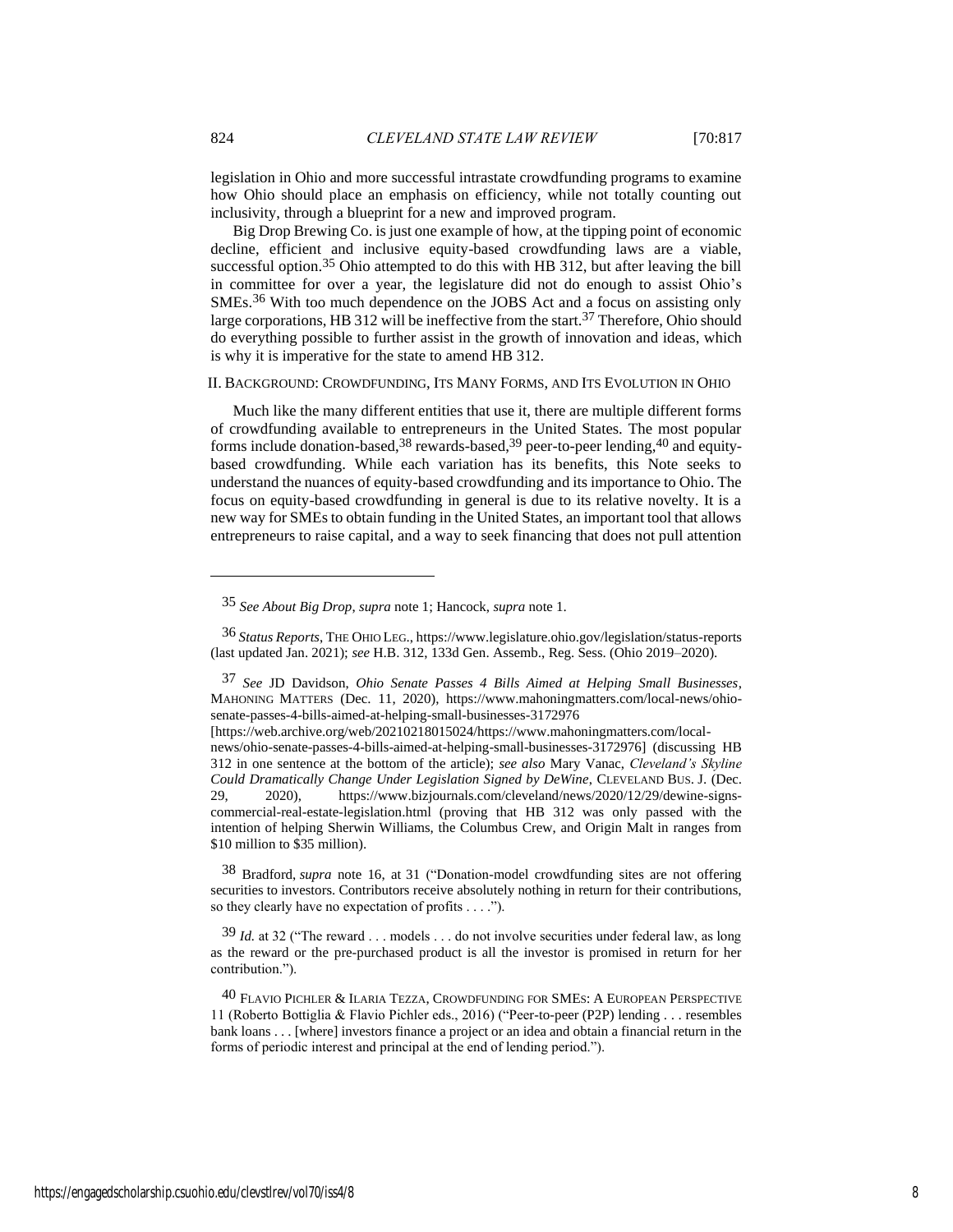away from the core activities of the SMEs' business model.<sup>41</sup> Further, there is relatively little research on equity-based crowdfunding in the United States, but many in Europe have found it to be the best opportunity to remove the gap to equity that many SMEs face.<sup>42</sup>

While crowdfunding is at its infancy within the United States, it is nothing new. Composers Beethoven and Mozart are said to have used "crowdfunding" to raise money for concerts and the publication of manuscripts.<sup>43</sup> But crowdfunding did not become prominent in the United States until after the 2008 recession. During this time, businesses and entrepreneurs were unable to receive funding from traditional sources.<sup>44</sup> From 2008 to 2012, legislators and entrepreneurs struggled to come to a consensus on how best to balance the consumer protection values and other goals of SEC regulations against the need to encourage economic activity, including, for example, innovation.<sup>45</sup> Then, in 2012, the JOBS Act was passed in an attempt to open the doors of equity-based crowdfunding to more people. $4\overline{6}$ 

# *A. Generally, What Is Crowdfunding?*

Crowdfunding can be defined in numerous ways. Most famously and most succinctly, crowdfunding is defined as "rais[ing] money through relatively small contributions from a large number of people."47 Crowdfunding asks the "crowd" to provide a solution, raising capital, to a financial problem.48 Before the passage of the JOBS Act, 57% of small businesses could not find additional funding within four years of looking.49 Therefore, SMEs required other avenues to receive the financial support that was essential to expanding or starting their business. Enter equity-based crowdfunding. In the United States, crowdfunding is facilitated through internet

43 PICHLER & TEZZA, *supra* note 40, at 6.

44 *Id.* at 7 (discussing how the role of the financial crisis was important to the spike in crowdfunding because from 2007–2008, bank credit ceased to exist in the United States).

45 *See* Mathews, *supra* note 33, at 280.

46 Jumpstart Our Business Startups (JOBS) Act, Pub. L. No. 112-106, 126 Stat. 306 (2012); *see also* Borek, *supra* note 16, at 147.

47 Bradford, *supra* note 16, at 10.

48 PICHLER & TEZZA, *supra* note 40, at 9.

<sup>41</sup> ANJA HAGEDORN & ANDREAS PINKWART, CROWDFUNDING IN EUROPE: THE FINANCING PROCESS OF EQUITY-BASED CROWDFUNDING: AN EMPIRICAL ANALYSIS 71 (Dennis Bruntje & Oliver Gajda eds. 2016).

<sup>42</sup> Andreas Wald et al., *It is Not All About Money: Obtaining Additional Benefits through Equity Crowdfunding*, 28 THE J. OF ENTREPRENEURSHIP 270, 273 (2019).

<sup>49</sup> NAT'L SMALL BUS. ASS'N, SMALL BUSINESS ACCESS TO CAPITAL SURVEY 4, http://www.nsba.biz/wp-content/uploads/2012/07/Access-to-Capital-Survey.pdf (last updated Dec. 2012).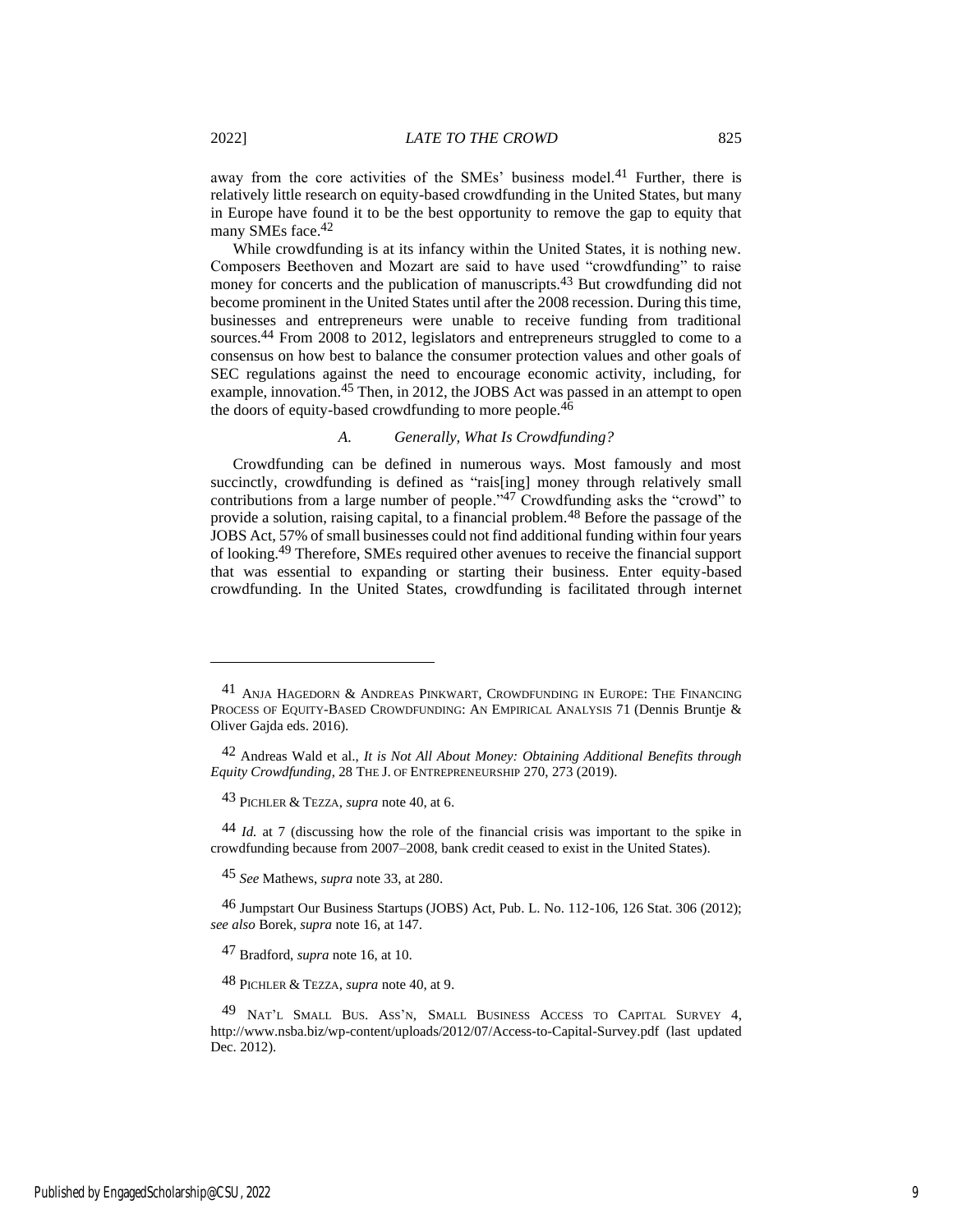platforms called portals, such as Kickstarter, Indiegogo, and, in Ohio, Wunderfund.<sup>50</sup> These sites distributed more than \$8.3 billion between 2008 and 2017.<sup>51</sup>

While these portals have distributed billions of dollars over their lifetimes, many of them do not deal in equity-based crowdfunding. Because there are already billions of dollars for SMEs through these other methods, why does the United States, and specifically Ohio, need equity-based crowdfunding? Equity-based crowdfunding is independently important because, according to entrepreneurs throughout Israel and Norway, equity-based crowdfunding is uniquely situated to provide entrepreneurs and SMEs both inward and outward benefits.<sup>52</sup> Outward benefits are aimed at "increasing public exposure and advancing the project's success by recruiting additional investors."53 On the other hand, inward benefits are implemented through investors' contributions of personal experience and expertise.<sup>54</sup> Based on the data, these benefits that derive from using equity-based crowdfunding can become resources that advance future success of the SMEs.<sup>55</sup> But, even if it provides these benefits that other crowdfunding options may not provide, what is equity-based crowdfunding?

In short, equity-based crowdfunding is the option that is the most like traditional investing in a company.56 Here, an entity asks for support of its project by offering an ownership stake in its company.57 This stock includes possible voting rights and an expectation to receive profits in the form of dividends, as well as capital appreciation.58 The Supreme Court has held that stock purchased through crowdfunding is a "security" within the meaning of federal securities laws.59 Traditionally, that would trigger the requirement that the entity must register with the SEC, but securities covered by Title III of the JOBS Act are exempt from registration.60 Because equity-based crowdfunding is the newest form of crowdfunding, it has received the least amount of discussion and its implications are

52 Wald et al., *supra* note 42, at 278–79.

53 *Id.* at 270.

54 *Id.*

55 *Id.*

56 Borek, *supra* note 16, at 148; *see also* Bradford *supra* note 16, at 10.

57 *See* PICHLER & TEZZA, *supra* note 40, at 11.

58 *Id.*

60 Jumpstart Our Business Startups (JOBS) Act, Pub. L. No. 112-106, § 306, 126 Stat. 306, 315 (2012); Borek, *supra* note 16, at 144.

<sup>50</sup> *See* KICKSTARTER, https://www.kickstarter.com/ (last visited Nov. 30, 2020); INDIEGOGO, https://www.indiegogo.com/ (last visited Nov. 30, 2020); WUNDERFUND, https://www.wunderfund.co/ (last visited Nov. 30, 2020).

<sup>51</sup> *See* Evan Glustrom, Note, *Intrastate Crowdfunding in Alaska: Is There Security in Following the Crowd?*, 34 ALASKA L. REV. 293, 300 (2017).

<sup>59</sup> Bradford, *supra* note 16, at 33 (citing United Hous. Found., Inc. v. Forman, 421 U.S. 837, 848 (1975)).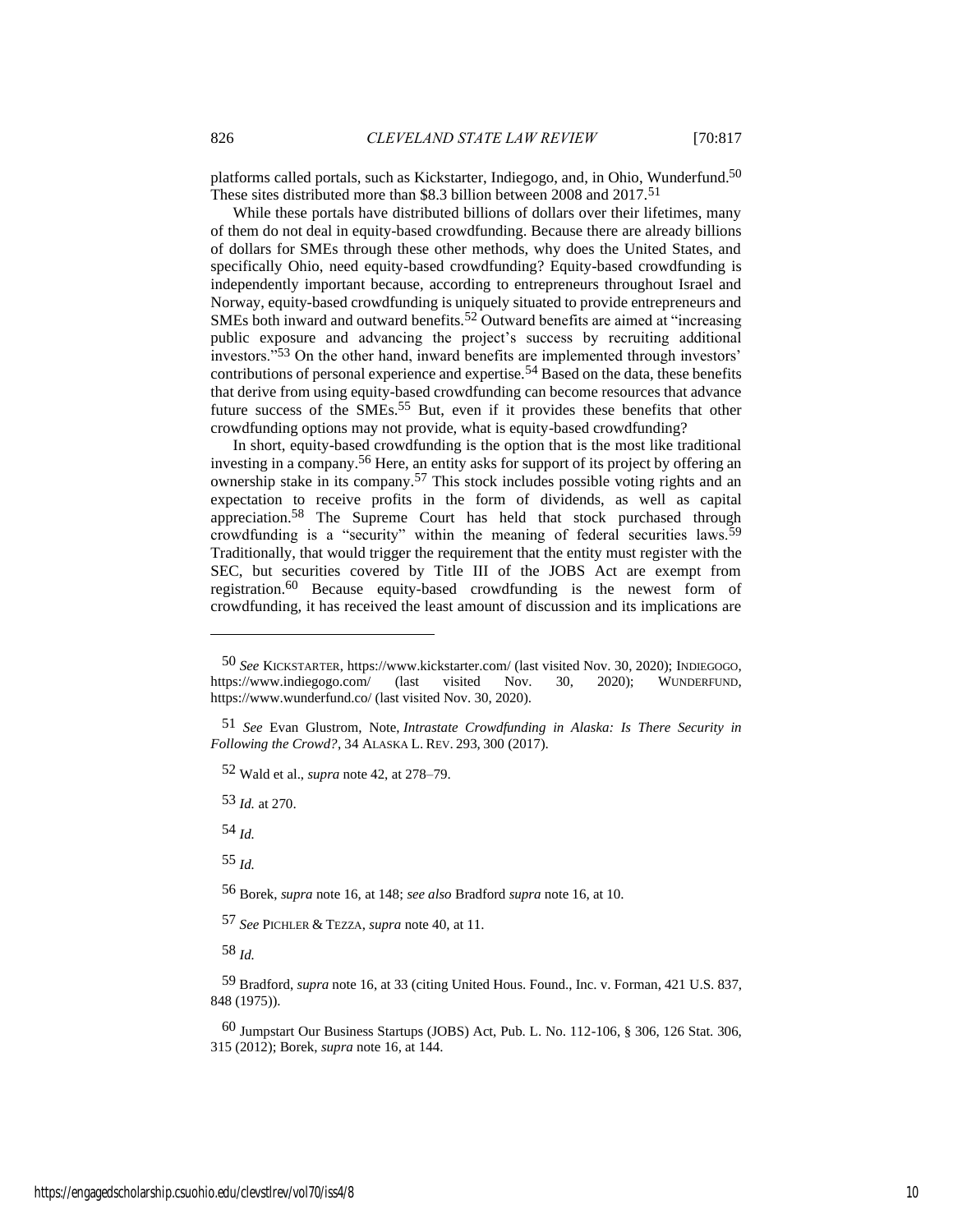relatively unknown.61 However, equity-based crowdfunding presents a more attractive avenue for SMEs to raise capital.62 The JOBS Act was essential to making this happen. Its addition of investor protections and safeguards against fraud allowed equity-based crowdfunding to exist in the United States.<sup>63</sup> However, after a delay in regulations from the SEC, many states found the JOBS Act too restrictive and too convoluted, so they began passing intrastate crowdfunding laws to loosen certain restrictions in the areas of offering limits, investor requirements, portal operations, advertising regulation, and disclosure requirements.<sup>64</sup> But the true benefits of equitybased crowdfunding are relatively unknown in Ohio, and HB 312 is more similar to the JOBS Act than to other states' equity-based intrastate legislation.65 This could create an underutilized option for SMEs based on the JOBS Act's restrictions and convolution, which could impact Ohio at a time when it is trying to increase its economic activity.66 More can be done to have a positive effect on the economy, the job market, and innovation in Ohio, as other intrastate crowdfunding programs have shown.<sup>67</sup>

### *B. The JOBS Act of 2012*

Crowdfunding exists in the United States as a product of the JOBS Act, which President Obama signed in April of 2012.68 The Act was passed with the intention of spurring small businesses and entrepreneurs by removing costly regulations and making it easier for them to access capital through new registration exemptions.<sup>69</sup> The JOBS Act brought equity-based crowdfunding to the United States by creating a "new

63 Borek, *supra* note 16, at 148–50 (explaining that the goal of the Securities Act of 1933 of providing investor and market protections exists today in the JOBS Act of 2012).

64 *See* Mathews, *supra* note 33, at 280.

65 *Compare* H.B. 312, 133d Gen. Assemb., Reg. Sess. (Ohio 2019–2020), *with* Jumpstart Our Business Startups (JOBS) Act, Pub. L. No. 112-106, 126 Stat. 306 (2012).

66 *See Permits Certain Intrastate Equity Crowdfunding: Hearing on H.B. 312 Before the S. Comm. on Fin.*, *supra* note 30 (statement of Rep. Jena Powell, Sponsor, H.B. 10); *see, e.g.*, Andrew J. Tobias, *New Ohio Ad Campaign Aimed at Attracting Businesses Touts State's Low Taxes . . .* , CLEVELAND.COM (Feb. 11, 2021), https://www.cleveland.com/open/2021/02/newohio-ad-campaign-aimed-at-attracting-businesses-touts-states-low-taxes-sparks-onlinedebate.html (discussing one of Ohio's most recent attempts to increase its economic activity by trying to attract more talent to the state).

67 *See, e.g.*, *Michigan Invests Locally Exemption (M.I.L.E.) – Intrastate Crowdfunding*,*supra* note 22; Andrew A. Schwartz, *supra* note 6 (discussing New Zealand's approach to its creation of crowdfunding legislation to stimulate economic growth and its comparison to U.S. legislation).

68 Off. of the Press Sec'y, *supra* note 10.

69 158 Cong. Rec. 38, H1275 (daily ed. Mar. 8, 2012) (statement of Rep. Cantor).

<sup>61</sup> Mathews, *supra* note 33, at 303.

<sup>62</sup> *See id.* at 299–01.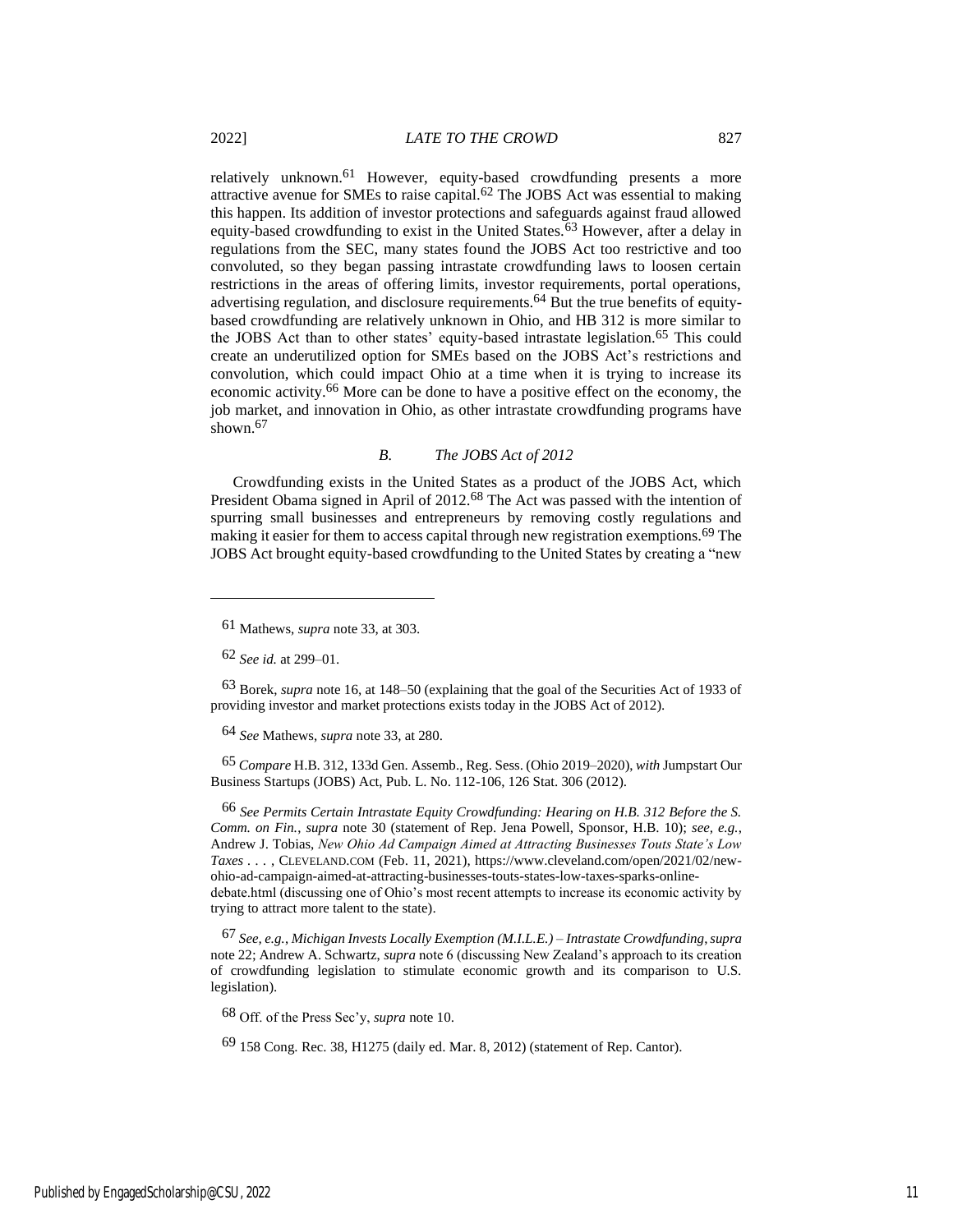exemption from registration" under the SEC regulations for small investors.<sup>70</sup> The Act amended section four of the Securities Act of 1933 ("the Securities Act") by providing an exemption from registration for small startups where, for any twelve-month period,

the company sells no more than \$1,000,000 of shares in the aggregate to investors.71 In addition, no single investor can purchase more than \$2,000 of shares or 5% of the investor's annual income or net worth, whichever is larger (10% for investors with annual income or net worth exceeding  $$100,000$ ).<sup>72</sup>

Importantly, both the offering and investor limits appear in sections of the Act that can be altered by state legislation. Lastly, crowdfunding transactions must occur through a funding portal that complies with any current and future SEC regulations.<sup>73</sup>

However, one important requirement remained that hindered the JOBS Act's effectiveness. SMEs could still only receive investments from "accredited investors."74 In other words, if an individual does not have a net worth greater than \$1,000,000, they will be unable to invest through crowdfunding.<sup>75</sup> This, in turn, significantly limited the number of people who could invest in equity-based crowdfunding and certainly did not make it any easier for SMEs to find and raise capital. While the JOBS Act had good intentions, efforts are still needed from state governments to make equity-based crowdfunding what it truly is: a chance to spark to innovation through more inclusive and efficient efforts. With a better understanding of the JOBS Act in place, it is appropriate to take a deeper look at intrastate crowdfunding in general.

# *C. Intrastate Crowdfunding*

The JOBS Act falls short in many regards.<sup>76</sup> Luckily, there are processes available that allow an SME to avoid registering with the SEC. To avoid registration, the entrepreneur must ensure that the issuances they offer fully comply with either the Federal Crowdfunding exemption or their state intrastate exception. However, all state laws, like HB 312, that are passed as a state intrastate crowdfunding exception fall

72 *Id.*

73 *Id.* at § 302(b).

76 *Infra* Part III.B.

<sup>70</sup> Jumpstart Our Business Startups (JOBS) Act, [§ 302\(a\);](https://1.next.westlaw.com/Link/Document/FullText?findType=l&pubNum=1077005&cite=UUID(IEDA0DB507F-F611E182A78-02C2D8DC351)&originatingDoc=I2eac5e07a39c11e28578f7ccc38dcbee&refType=SL&originationContext=document&transitionType=DocumentItem&contextData=(sc.Folder*cid.e391b6a4fa724e5484188ae76452d6a8*oc.DocLink)) Peter C. Sumners, Note, *IV. Crowdfunding America's Small Businesses After the Jobs Act of 2012*, 32 REV. BANKING & FIN. L. 38, 43 (2012).

<sup>71</sup> Jumpstart Our Business Startups (JOBS) Act, [§ 302\(a\).](https://1.next.westlaw.com/Link/Document/FullText?findType=l&pubNum=1077005&cite=UUID(IEDA0DB507F-F611E182A78-02C2D8DC351)&originatingDoc=I2eac5e07a39c11e28578f7ccc38dcbee&refType=SL&originationContext=document&transitionType=DocumentItem&contextData=(sc.Folder*cid.e391b6a4fa724e5484188ae76452d6a8*oc.DocLink))

<sup>74</sup> *Id. See generally SEC Modernizes the Accredited Investor Definition*, U.S. SEC. EXCH. COMM'N, https://www.sec.gov/news/press-release/2020-191 (last visited Nov. 20, 2020) (explaining the new and updated definitions of "accredited investors"). While this new rule expands the number of people who can invest in businesses, it still does not allow everyday citizens to invest in companies, hindering an SMEs use of equity-based crowdfunding.

<sup>75</sup> U.S. Sec. Exch. Comm'n, *Accredited Investors – Updated Investor Bulletin*, INVESTOR.GOV (Apr. 14, 2021), https://www.investor.gov/introduction-investing/generalresources/news-alerts/alerts-bulletins/investor-bulletins/updated-3.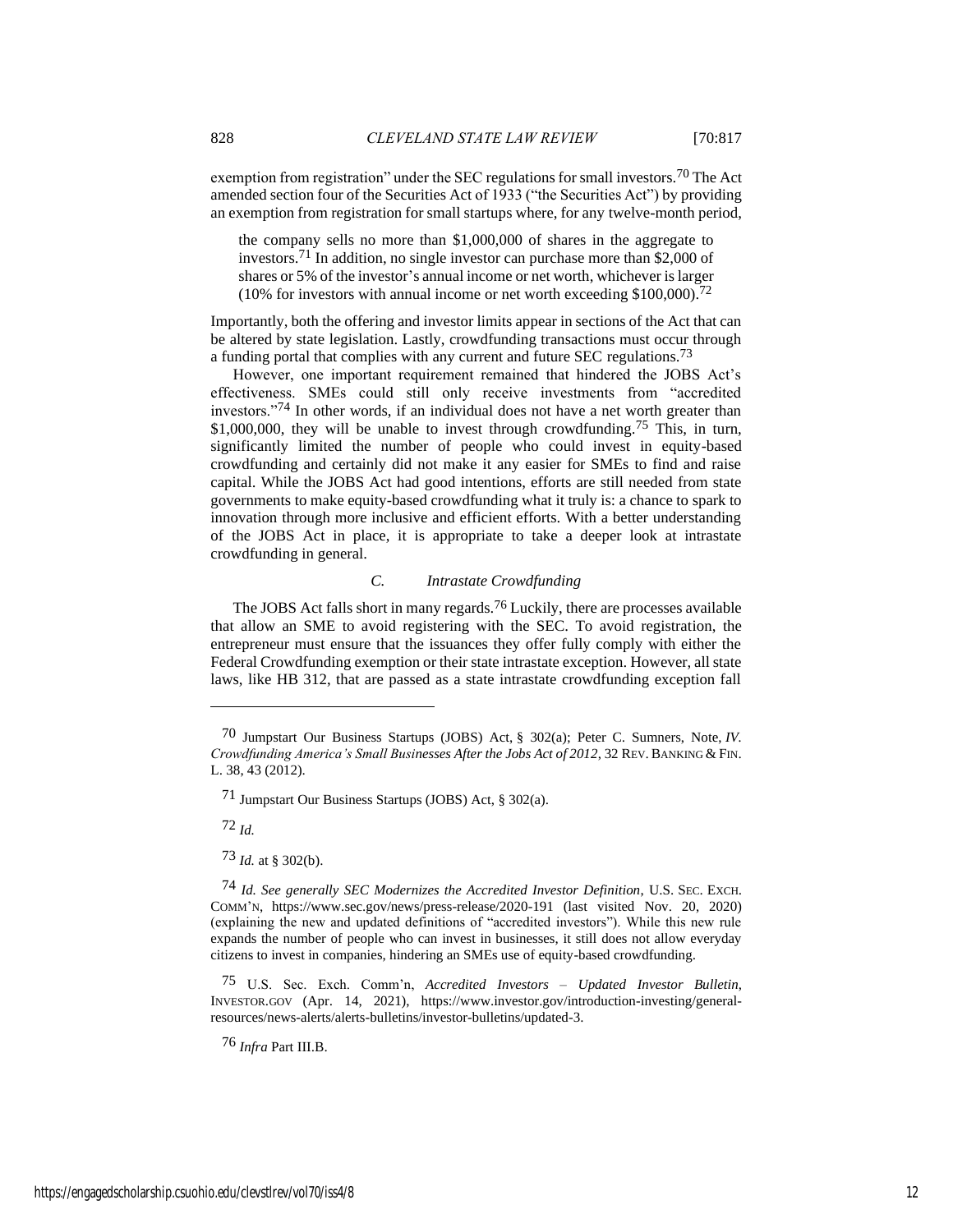under some sort of SEC regulation based on section  $3(a)$  of the 1933 Securities Act.<sup>77</sup> In short, "all intrastate crowdfunding laws must comply with the federal securities exemption but [can] vary in regards to investment limitations and portal restrictions."78 The SEC rules and regulations allow intrastate securities to be sold and the state intrastate crowdfunding laws allow them to be sold through the act of crowdfunding. Therefore, if the SME complies with either its state or the federal exception, it can be exempt from registration under section  $3(a)(11)$  of the Securities Act of 1933 and the SEC rules interpreting it.79 As mentioned above, because the most flexibility is provided to the states in the areas of offerings, investments, and portals, which are the areas having the biggest effect on both issuers and investors, 37 states, including Ohio, have passed equity-based crowdfunding legislation that provides an exception/safe harbor to the federal law for purely intrastate crowdfunding endeavors.<sup>80</sup> So, what does this intrastate crowdfunding entail?

Crowdfunding of this type "completely exempt[s] intrastate crowdfunding from SEC regulation so long as the issuer is organized in the state and all investors reside in the [same] state."81 For example, an Ohio incorporated business can advertise, market, and sell a security through a crowdfunding internet platform within Ohio to an Ohio resident and not have to register with the SEC.82 This is different from financing under the JOBS Act, Regulation D, and regular intrastate offerings (not involving crowdfunding) because, under the regulations and federal offerings, advertisement and general solicitation of the issuance of securities is prohibited and violations will bar the entity from being able to use Regulation D or intrastate offerings in the future. $83$  Through these methods, using an internet portal would be seen as general solicitation/advertisement and would violate Regulation D and SEC exemptions to registration.<sup>84</sup> Local intrastate crowdfunding laws provide a more

80 *Interstate Crowdfunding Resources*, *supra* note 13; *see also* Mathews, *supra* note 33, at 280 ("While the SEC drags its feet, failing to promulgate rules to implement the equity crowdfunding exemption, several pioneering states have passed their own intrastate crowdfunding exemptions.").

81 Glustrom, *supra* note 51, at 308.

82 Vignone, *supra* note 78, at 811 (discussing the same example, but for the State of Wisconsin).

83 *See* Jumpstart Our Business Startups Act (JOBS Act), Pub. L. No. 112-106, § 201(a)(1), 126 Stat. 306 (2012) (discussing the general ban on solicitation and advertisement under the JOBS Act, which was later allowed under amendments to SEC Rules 144 and 506(a)); The Securities Act  $\S$  4(a)(1) (stating the ban that can occur using general solicitation under Regulation D).

84 *See, e.g.*, *In re* Kenman Corp., SEC Rel. No. 34-21962 [1985-1986 Transfer Binder], Fed. Sec. L. Rep. (CCH) ¶ 83,767 (Apr. 19, 1985).

<sup>77</sup> Securities Act of 1933 § 3(a), 15 U.S.C. § 77c(a).

<sup>78</sup> 15 U.S.C. § 77c(a)(11); Michael Vignone, *Inside Equity-Based Crowdfunding: Online Financing Alternatives for Small Businesses*, 91 CHI.-KENT L. REV. 803, 811 (2016).

<sup>79</sup> Dana Shilling & Christine Vincent, *The '33 Act and its Registration Process*, *in* LAWYER'<sup>S</sup> DESK BOOK § 5.03 (2022).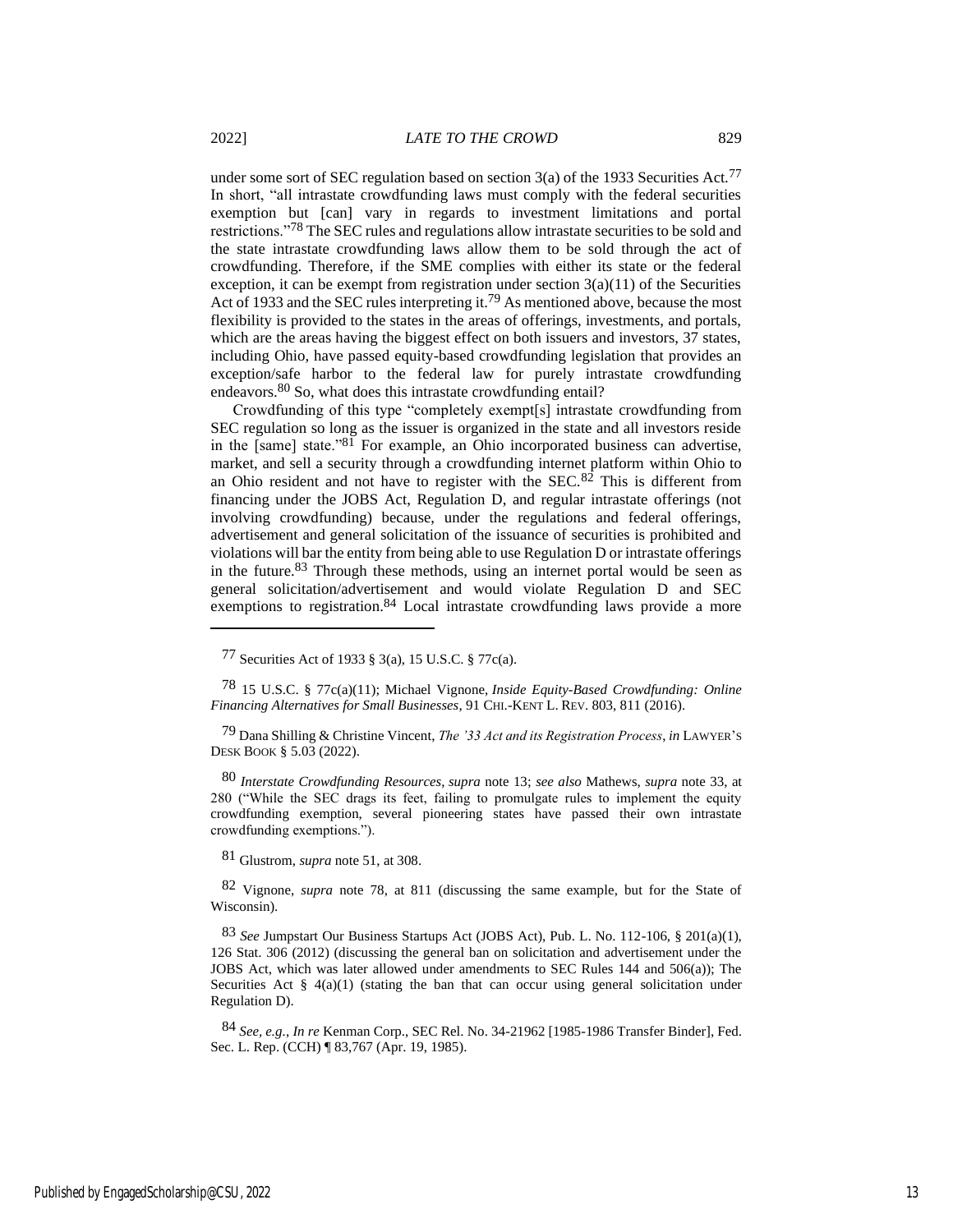efficient and cheaper alternative for local businesses to raise capital, as long as their investors are state residents and the funding portal restricted access to those residents, which could possibly lead to the success of more SMEs.<sup>85</sup>

All states tie their intrastate crowdfunding laws to one of the SEC's rules and regulations regarding the JOBS Act to exempt their local SMEs from having to register. Even though the states can pass an intrastate crowdfunding law, parts of the laws must still comply with SEC rules and regulations.<sup>86</sup> Passing state laws in connection with SEC rules and regulations allows the SME to utilize crowdfunding in an efficient manner because the SEC will defer to the state security regulators in the state.87 Otherwise, by just utilizing Regulation D or Rule 147A, the SMEs can raise intrastate funds, but would be unable to do so through the act of crowdfunding.88

Some states enact intrastate crowdfunding laws that tie in under Rule 147.<sup>89</sup> This rule was one of the first rules enacted by the SEC when the JOBS Act was passed. Offerings and state legislation under Rule 147 were prohibited from having businesses offer their shares to out-of-state residents.90 Therefore, SMEs were prohibited from posting about their campaigns on social media or websites, which severely limited the number of investors an SME could reach. Other states have enacted laws that are tied to the newer Rule 147A, which was created to alter Rule 147 and create new avenues for SME viability.91 The requirements included that

the issuer . . . be . . . doing business in the state, the issuer must reasonably believe all purchasers are residents of the state, the purchaser may not resell the security to an out-of-state resident within six months, and there must be a  $\dots$  legend stating that  $\dots$  the security is not registered.<sup>92</sup>

86 15 U.S.C. § 77(c)(a)(11).

87 *Intrastate Crowdfunding and Blue Sky Laws*, CROWDWISE, https://crowdwise.org/regulations-and-law/intrastate-crowdfunding-and-blue-skylaws/#:~:text=Intrastate%20crowdfunding%20laws%20allow%20small,intended%20for%20 more%20mature%20companies (last updated Oct. 15, 2019).

88 The Securities Act § 3(a)(11).

89 *See* [Exemptions to Facilitate Intrastate and Regional Securities Offerings, 80 Fed. Reg.](https://1.next.westlaw.com/Link/Document/FullText?findType=l&pubNum=0001037&cite=UUID(I58BF2140878111E5994EFA0A7643DDA3)&originatingDoc=If28c94b8f58e11e79bf099c0ee06c731&refType=CP&fi=co_pp_sp_1037_69787&originationContext=document&transitionType=DocumentItem&contextData=(sc.History*oc.Search)#co_pp_sp_1037_69787)  [69,787 \(Oct. 26, 2016\).](https://1.next.westlaw.com/Link/Document/FullText?findType=l&pubNum=0001037&cite=UUID(I58BF2140878111E5994EFA0A7643DDA3)&originatingDoc=If28c94b8f58e11e79bf099c0ee06c731&refType=CP&fi=co_pp_sp_1037_69787&originationContext=document&transitionType=DocumentItem&contextData=(sc.History*oc.Search)#co_pp_sp_1037_69787)

90 *Compliance and Disclosure Interpretation Question 141.04*, U.S. SECS. AND EXCH. COMM'N, https://www.sec.gov/divisions/corpfin/guidance/securitiesactrules-interps.htm (last updated Sept. 20, 2017).

91 Glustrom, *supra* note 51, at 308–11 (discussing how the SEC updated Rule 147A in an attempt to promulgate regulations that made it unnecessary for individual states to pass their own legislation).

92 17 C.F.R. § 230.147(A)(c)(e)(f) (2017).

<sup>85</sup> *See Securities Act Rules: Questions and Answers of General Applicability*, U.S. SECS. AND EXCH. COMM'N, http://www.sec.gov/divisions/corpfin/guidance/securitiesactrulesinterps.htm#141-03 (last updated Aug. 6, 2015) (answer to Questions 141.03, 141.04, and 141.05).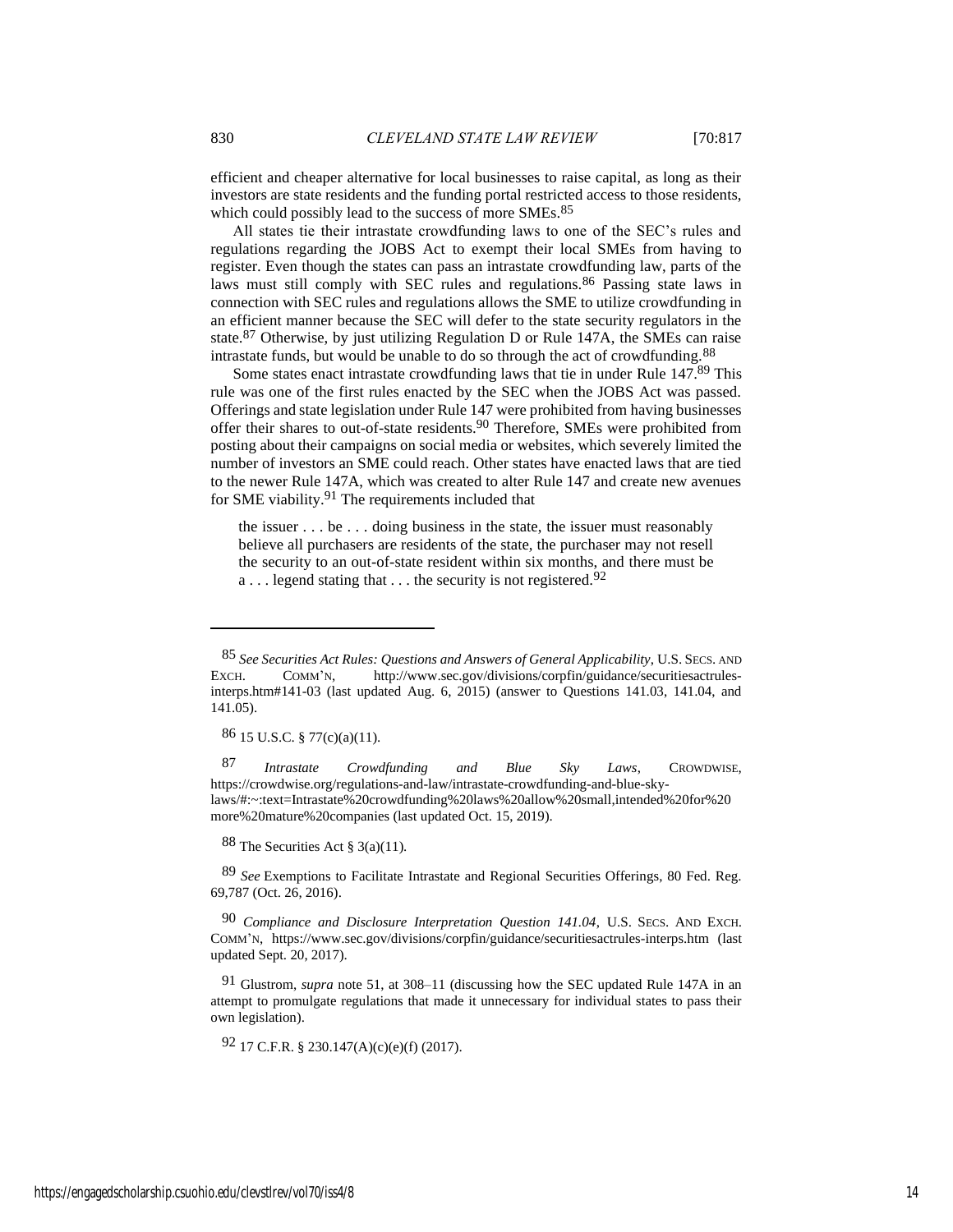If the businesses met the requirements under Rule 147A, they were provided a safe harbor to the registration requirements of section  $3(a)(11)$ .<sup>93</sup> Rule 147A provides new flexibility for SMEs attempting to utilize intrastate crowdfunding from Rule 147 by allowing an SME to offer a share to an out-of-state resident, but still prohibits selling a share through intrastate crowdfunding to an out-of-state resident.94

Some states have tied their crowdfunding laws to Regulation A+. States that pass their intrastate crowdfunding laws under Regulation A+ open their SMEs up to costly disclosure requirements on both the federal and state level.<sup>95</sup> The regulation requires the filing of Form 1-A with the SEC prior to being permitted to crowdfund.<sup>96</sup> While the offering limit can be up to \$20 million, these state laws are only effective for largersized entities or entities seeking to enter an exchange or IPO in the future.<sup>97</sup> Lastly, the disclosure costs could range from \$200,000 to \$400,000.<sup>98</sup> While Regulation  $A+$ seems like a stronger alternative to intrastate crowdfunding laws due to its high offering limit, very few states enact intrastate legislation that is tied to Regulation A+ because it is not as effective as it appears on its face.<sup>99</sup>

Because of the limitations that Regulation A+ and Rule 147/147A pose, most states, including Ohio's HB 312, tie their laws to Regulation D. Regulation D is a combination of two SEC exceptions from registration, which exempt offerings of up to \$10 million in a 12-month period and exempt offerings sold to accredited investors.100 State intrastate laws tied to Regulation D provide a safe harbor from registration, because Regulation D at a purely federal level is extremely vulnerable to violation.101 A violation would then prevent an SME using Regulation D from being able to raise funds in the future under the Regulation.<sup>102</sup> For example, general solicitation or general offerings to unaccredited investors are not permitted.<sup>103</sup> And, it is on the issuer to ensure that the purchaser of the offering does not resell the security

94 *Id.* at 310.

95 [Amendments for Small and Additional Issues Exemptions Under the Securities Act](https://1.next.westlaw.com/Link/Document/FullText?findType=l&pubNum=0001037&cite=UUID(I300C7410E72B11E4A94CE52378DD9F01)&originatingDoc=I705aabc0424711e698dc8b09b4f043e0&refType=CP&fi=co_pp_sp_1037_21807&originationContext=document&transitionType=DocumentItem&contextData=(sc.History*oc.Search)#co_pp_sp_1037_21807)  [\("Regulation A+"\), 80 Fed. Reg. at 21,807.](https://1.next.westlaw.com/Link/Document/FullText?findType=l&pubNum=0001037&cite=UUID(I300C7410E72B11E4A94CE52378DD9F01)&originatingDoc=I705aabc0424711e698dc8b09b4f043e0&refType=CP&fi=co_pp_sp_1037_21807&originationContext=document&transitionType=DocumentItem&contextData=(sc.History*oc.Search)#co_pp_sp_1037_21807)

96 *See* 17 C.F.R. § 230.251.

97 Vignone, *supra* note 78, at 824.

98 Amendments for Small and Additional Issues Exemptions Under the Securities Act ("Regulation A+"), 80 Fed. Reg. at 21,883.

99 *Infra* Part III.A.1.

100 17 C.F.R. § 230.504 (2017); *Id.* § 230.506.

101 The Securities Act § 18(b)(4)(D); *see* MARC I. STEINBERG, UNDERSTANDING SECURITIES LAW 62 (7th ed. 2018) ("States . . . may set forth filing requirements and collect fees with respect to . . . offerings.").

102 17 C.F.R. § 230.508 (2017).

103 *See id.* § 230.506(c).

<sup>93</sup> Glustrom, *supra* note 51, at 310.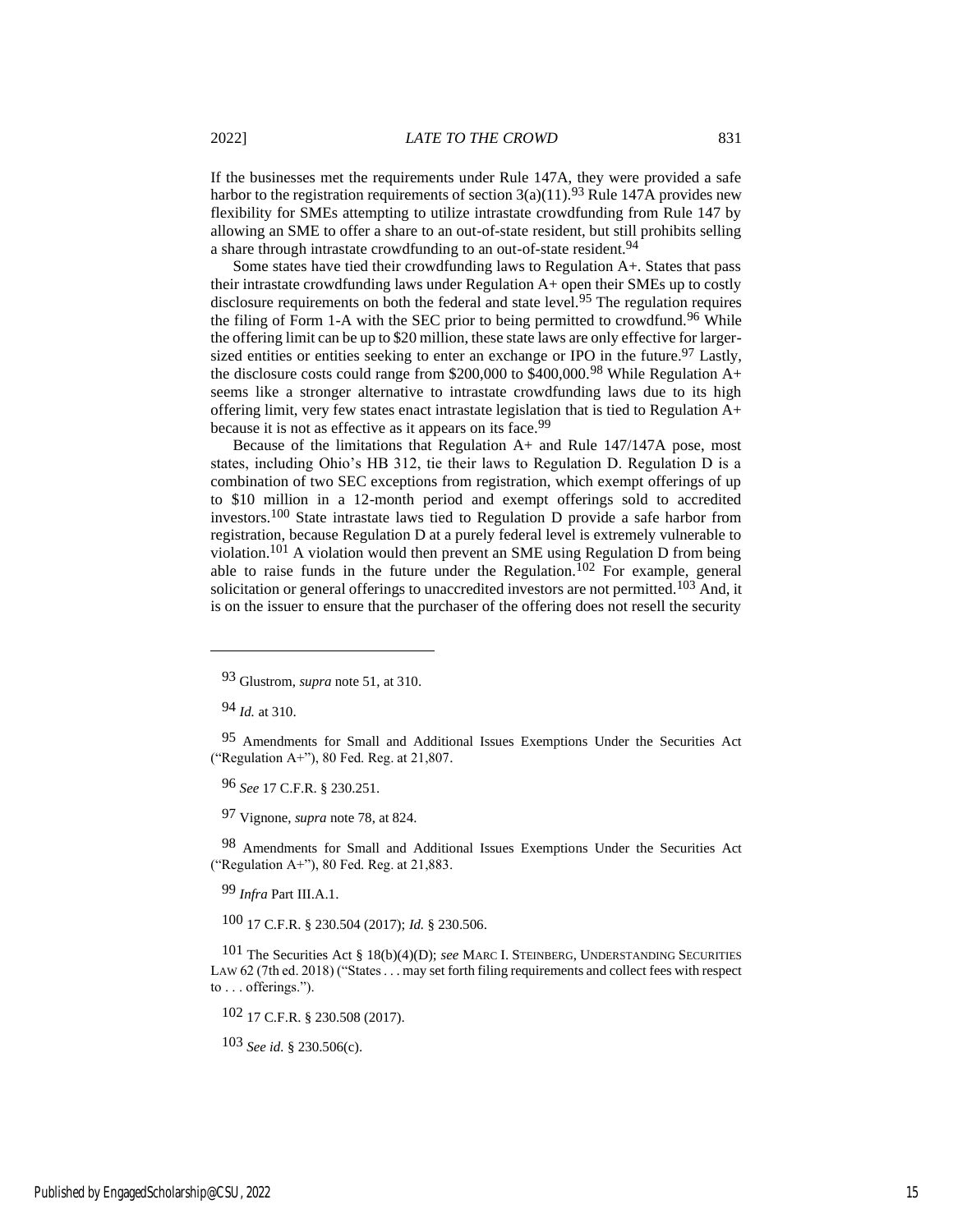within a specified period of time.<sup>104</sup> A violation of either the solicitation or resale requirement can result in fines and might destroy the exemption.<sup>105</sup> However, with a state intrastate crowdfunding law, the SME is able to solicit investors through an online portal and through its website/social media, and it is not limited to only solicit accredited investors. 106

While entrepreneurs have numerous options when it comes to raising capital in order to operate, state intrastate crowdfunding laws are generally seen as more efficient and/or inclusive than federal regulations and are required in order to protect an entity from defeating the federal exemption.107 However, for entrepreneurs in Ohio, intrastate laws regarding crowdfunding are extremely new.

#### *D. Equity Based Crowdfunding in Ohio*

The Ohio Legislature has attempted on three occasions to permit intrastate equitybased crowdfunding in Ohio. The 131st, 132nd, and 133rd General Assemblies all attempted to adopt a crowdfunding bill.108 Each bill contained similar provisions, made minor changes from the previous bill, and reached different points of the legislative process. To understand what a perfect intrastate bill would look like, and why HB 312 is not it, each attempt must be discussed.

House Bill 593 was introduced in the 131st General Assembly in 2016.<sup>109</sup> It was Ohio's first attempt at permitting intrastate crowdfunding and was the shortest of the three bills. The bill died in committee, never receiving a single vote. $110$  It is unclear why this bill did not gain any traction, as the two hearings on the bill only had proponents speaking on its possible positive impacts.111 Further, because the Bill was never voted on, it is near impossible to see from where the opposition for this bill came. However, even though the bill did not pass, certain parts of HB 593 laid the groundwork for the next two versions of intrastate crowdfunding bills in Ohio. The bill coined the name "OhioInvests," which was retained in the program finally adopted

105 *See id.* § 230.508.

106 *See* H.B. 312, 133d Gen. Assemb., Reg. Sess. (Ohio 2020) (limiting Ohio securities sellers to engage with accredited investors only).

107 Schwartz, *supra* note 6, at 885.

108 *See* H.B. 593, 131st Gen. Assemb., Reg. Sess. (Ohio 2015–2016); H.B. 10, 132d Gen. Assemb., Reg. Sess. (Ohio 2017–2018); H.B. 312, 133d Gen. Assemb., Reg. Sess. (Ohio 2019– 2020).

109 *House Bill 593 – Status*, THE OHIO LEG., https://www.legislature.ohio.gov/legislation/legislation-status?id=GA131-HB-593 (last updated Nov. 10, 2016).

110 *Id.*

111 *House Bill 593 – Committee Activity*, THE OHIO LEG., https://www.legislature.ohio.gov/legislation/legislation-committee-documents?id=GA131- HB-593 (last updated Nov. 29, 2016).

<sup>104</sup> *See id.* § 230.506(4)(a)(1).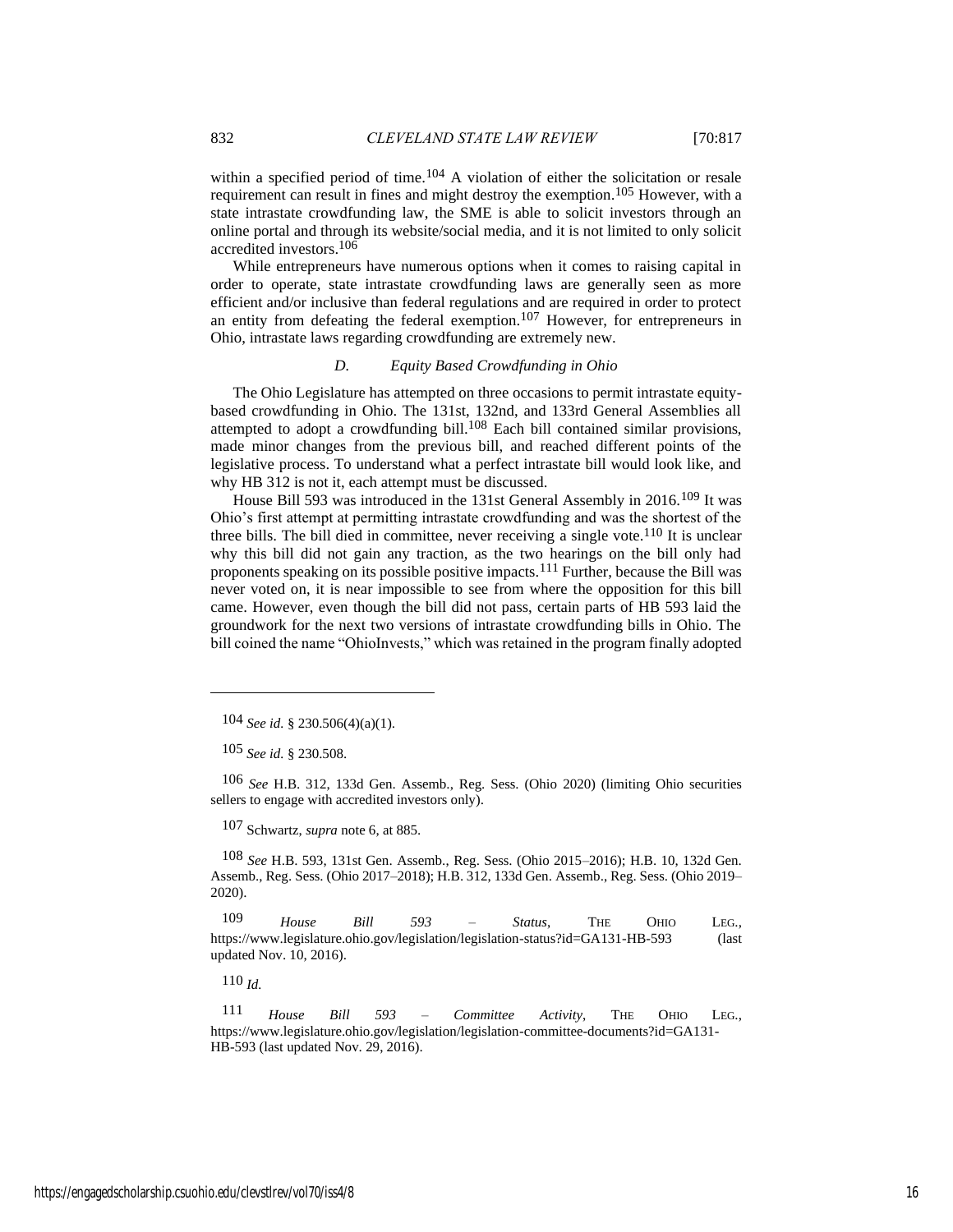under HB 312.<sup>112</sup> The original HB 593 limited unaccredited investors to purchasing no more than \$10,000 in a single offering, which is still the limit today.<sup>113</sup> House Bill 593 also introduced main concepts, including the general requirements for issuers of securities, the requirement that all investors affirmatively acknowledge that they are investing in a risky enterprise, and the requirements that an unaccredited investor must qualify under before investing.114 However, this bill left open too many questions and had a few faults. House Bill 593 left unclear who could be an issuer, who assumes liability in the case of fraud, and how issuers receive their funds.115 Further, this bill had a high filing fee of \$300 for an SME seeking to use OhioInvests, which could have been seen as a barrier to entry for some entities in the state. Lastly, as there was no explicit opposition to the bill in the legislative history, one reason for its death in committee appears to be that the legislature saw it more as an opportunity to increase the budget of the Ohio Division of Securities through fees and not as an opportunity to increase economic activity in the state through innovation and assisting SMEs.<sup>116</sup> Because of this, HB 593 was probably doomed from the start, as evidenced by its death in committee.<sup>117</sup>

The legislature's second attempt, HB 10, was much more successful, though it was not ultimately enacted. It took what its predecessor started and increased it by 150 pages, and it ended up looking fairly similar to the JOBS Act and the enacted HB 312.118 House Bill 10 was introduced in the 132nd General Assembly in 2017 and passed in both chambers of the legislature.119 However, the bill was passed too late in the session and never made it to the Governor's desk, resulting in its ultimate

114 *See id.* at §§ 1707.05, 1707.051, 1707.052, 1707.053; *see* H.B. 10, 132d Gen. Assemb., Reg. Sess. §§ 1707.052, 1707.053, 1707.054, 1707.056 (Ohio 2017–2018).

115 *Permits Certain Intrastate Equity Crowdfunding: Hearing on H.B. 593 Before the H. Comm. on Fin. Insts., Hous., and Hum. Dev.*, 131st Sess. (Ohio 2016) (statement of Jamie N. Beier Grant, Director, Ottawa County Improvement Corporation, H.B. 593).

116 H.B. 593 §§ 1707.03(Q)(5), 1707.03(Y)(10), 1707.051(J)(3), 1707.054(A)(3) 131st Gen. Assemb., Reg. Sess. (Ohio 2015–2016) (stating cost totaling almost \$900 per entity to utilize OhioInvests all going into the Ohio Division of Securities Budgetary Account) (showing that no local impact statement was created, which is something that the other two bills have received).

117 *House Bill 593 – Status*, THE OHIO LEG., https://www.legislature.ohio.gov/ legislation/legislation-status?id=GA131-HB-593 (last updated Nov. 10, 2016).

118 *Compare* H.B. 10, 132d Gen. Assemb., Reg. Sess. (Ohio 2017–2018), *with* H.B. 312, 133d Gen. Assemb., Reg. Sess. (Ohio 2019–2020).

119 *House Bill 312 – Status*, THE OHIO LEG., https://www.legislature.ohio.gov/ legislation/legislation-status?id=GA133-HB-312 (last updated Dec. 17, 2020).

<sup>112</sup> H.B. 593, 131st Gen. Assemb., Reg. Sess. (Ohio 2015–2016); H.B. 312, 133d Gen. Assemb., Reg. Sess. (Ohio 2019–2020).

<sup>113</sup> Ohio H.B. 593, § 1707.051(F).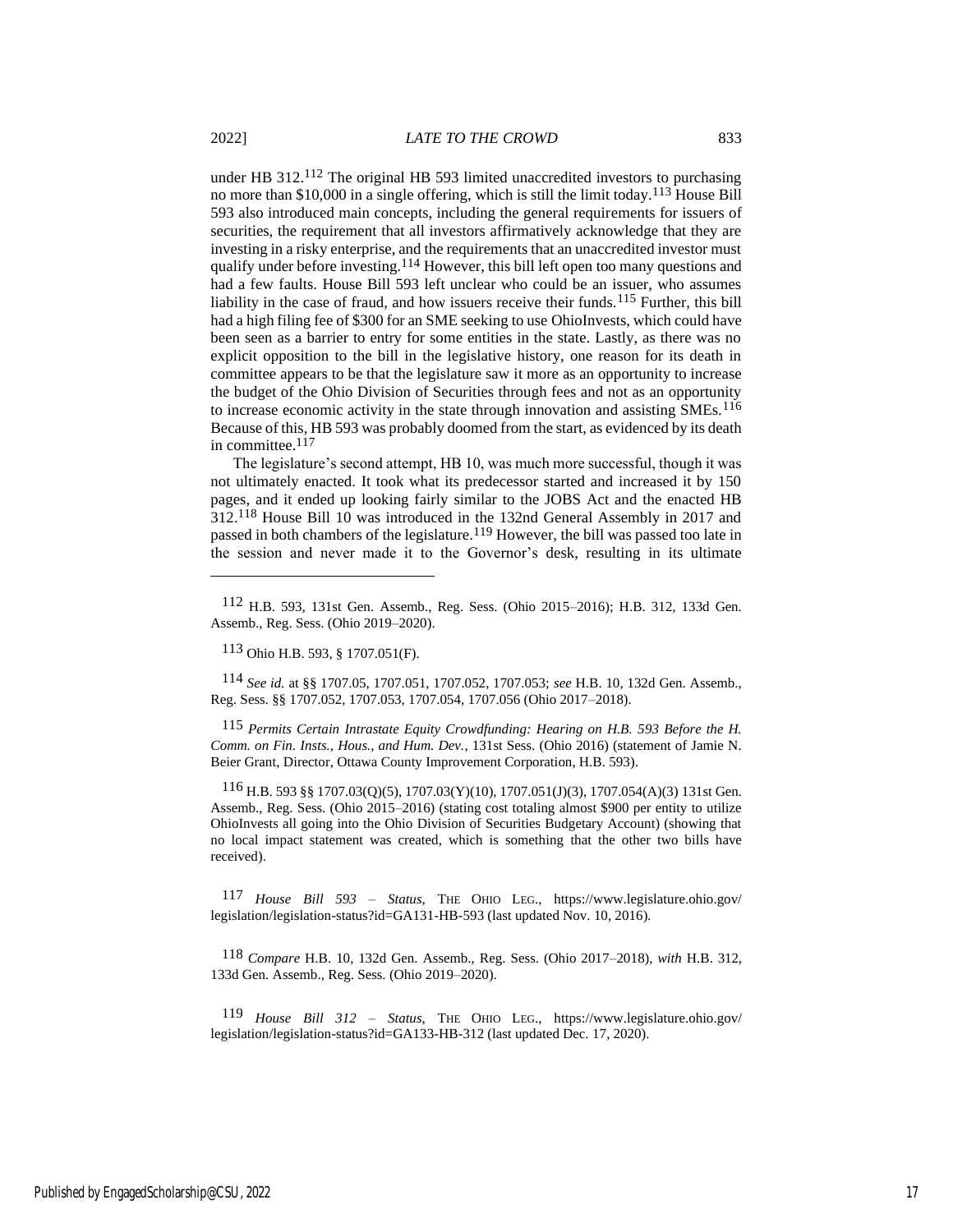failure.120 House Bill 10's first big step was lowering the registration fee to use intrastate crowdfunding from \$300 to  $$50<sup>121</sup>$  This fee was more reasonable and many SMEs likely could have afforded it without crowdfunding. While \$300 may not seem like a lot to an entity raising \$30,000, these registration fees are paid before the crowdfunding campaign is launched and could pile up with other fees like attorney fees; therefore, a lower registration fee around \$50 could create both a more efficient and inclusive bill. However, with regard to inclusivity specifically, HB 10 imposed stronger regulations on portal operators and created an exception that provides for certain government entities to run crowdfunding portals as they saw fit, which was a stipulation that did not exist in HB 593.122 These stronger regulations and government portal operators might force the portals to be extremely selective in what entities they choose to be posted on their website for fear that they might be held responsible for a faulty campaign. Therefore, the strong regulations, while likely an effective use against fraud, would have highly limited the inclusivity of the bill and the efficiency of an SME seeking to get onto a portal.

Next, HB 10 set the groundwork for affirmative acknowledgement in Ohio, which required investors to affirmatively acknowledge that they were investing in an unregistered risky entity, that it was an intrastate offering, that the purchaser was an Ohio resident, and that the offering could not be sold for a period of nine months after purchase. Lastly, HB 10 created an enforcement power—to fine both entities and portals—to the Division of Securities.<sup>123</sup> In the end, HB 10 appears to be modeled on acts that exist in Michigan and North Carolina, which both limit investors to \$10,000 per transaction, require quarterly disclosures, and have an entity offering limit of \$2,000,000.<sup>124</sup> In the end, poor time management by the Ohio Legislature resulted in a failed attempt to get equity-based crowdfunding passed.

Ohio finally adopted an intrastate crowdfunding program in HB 312, introduced in 2019.125 The bill passed in 2020 is a revival of the original HB 312 from 2019.126 The original HB 312 (2019) had an interesting path, being passed in both the House and the Senate, but for unexplained reasons, being sent back to a Senate committee where it allegedly died until it was revived twelve months later and passed rather

123 Ohio H.B. 10.

125 H.B. 312, 133d Gen. Assemb., Reg. Sess. (Ohio 2019–2020).

126 *House Bill 312 – Status*, *supra* note 119.

<sup>120</sup> *Id.*

<sup>121</sup> Ohio H.B. 10; *see* Andrew A. Schwartz, *[Crowdfunding Securities](https://1.next.westlaw.com/Link/Document/FullText?findType=Y&serNum=0388147758&pubNum=0001211&originatingDoc=I4954373a6a2511e8a5b2e3d9e23d7429&refType=LR&fi=co_pp_sp_1211_1458&originationContext=document&transitionType=DocumentItem&contextData=(sc.Folder*cid.1b630c12520b4316a486f487e23dac3b*oc.Search)#co_pp_sp_1211_1458)*, 88 NOTRE DAME L. REV. [1457, 1470 \(2013\)](https://1.next.westlaw.com/Link/Document/FullText?findType=Y&serNum=0388147758&pubNum=0001211&originatingDoc=I4954373a6a2511e8a5b2e3d9e23d7429&refType=LR&fi=co_pp_sp_1211_1458&originationContext=document&transitionType=DocumentItem&contextData=(sc.Folder*cid.1b630c12520b4316a486f487e23dac3b*oc.Search)#co_pp_sp_1211_1458) (showing that crowdfunding securities should have lower registration fees than more traditional financing methods).

<sup>122</sup> Ohio H.B. 10; *see also* Jennifer A. Parker, Ohio Legis. Serv. Comm'n, Bill Analysis, Sub. H.B. 10, 132d Gen. Assemb., at 2 (2018).

<sup>124</sup> *Interstate Crowdfunding Resources*, *supra* note 13; Anthony J. Ceoli & Georgia P. Quinn, *Summary of Enacted Intrastate Crowdfunding Exemption*, CROWDCHECK, https://perma.cc/ 5UNS-QRM7 (last updated Dec. 2016).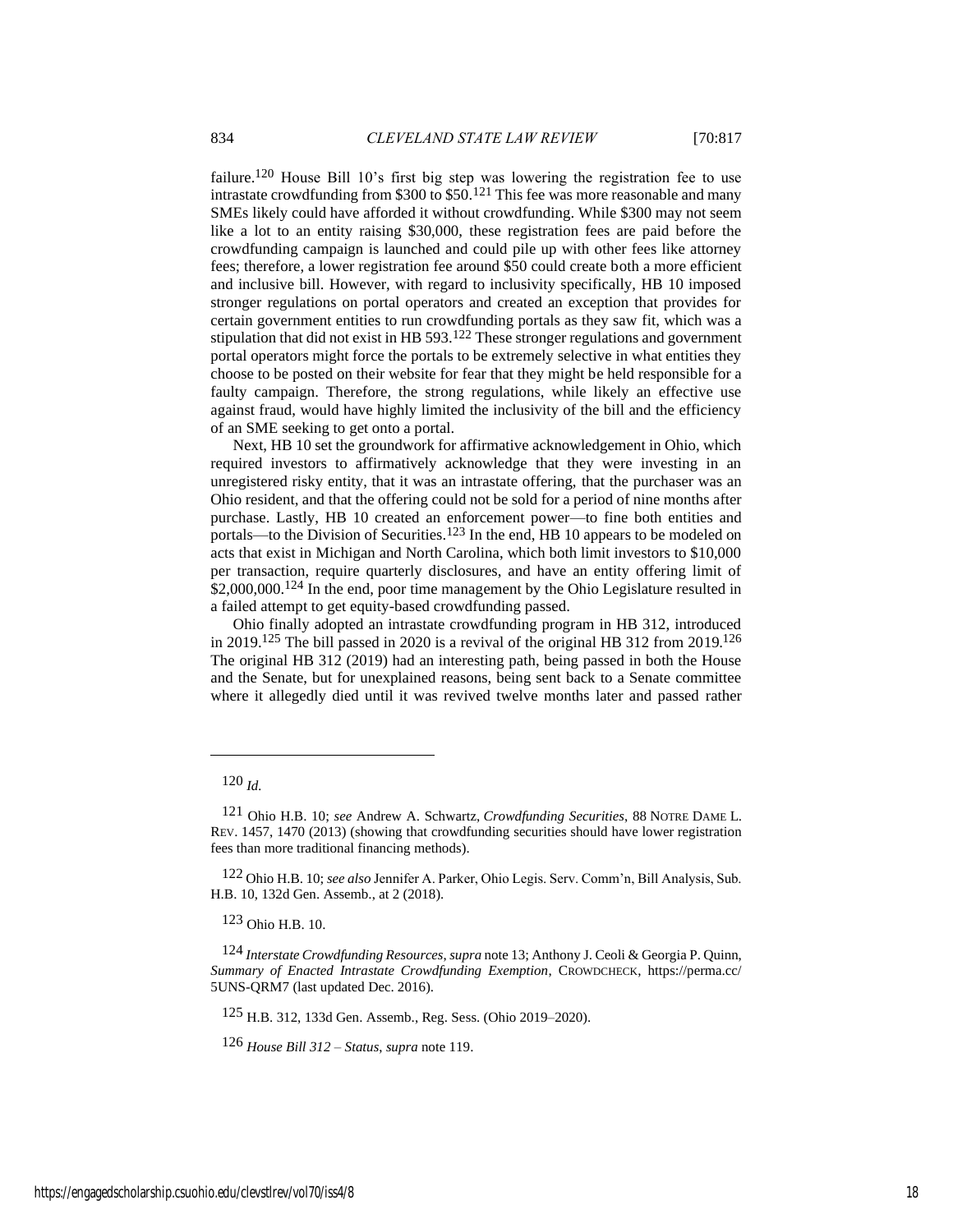quickly.<sup>127</sup> The original HB 312 (2019) was likely just another victim of pure politicking. Its death in the legislature is speculated to have come from additional amendments being added after passage in both houses, but with limited time left in the legislative session before a concurrence vote could be held.128 What those amendments consisted of is unclear.

Further, both the original and enacted HB 312, along with many sections of HB 10, are almost identical. Why was the enacted HB 312 (2020) passed but the other two were not? While the answer is not clear, four possibilities arise based on a comparison of the bills. First, the enacted HB 312 (2020) raised the offering limit for which entities could ask to \$5 million, the highest limit in the United States.<sup>129</sup> Second, the original HB 312 (2019) makes the eligibility requirements for entities/issuers easier to understand and easier to meet. Instead of having to meet a laundry list of requirements, now entities must meet only one condition from three required sections.<sup>130</sup> Third, the enacted HB 312 (2020) not only gave enforcement rights to the Division of Securities, but opened up the opportunity for investors to sue entities and portals, and for entities to sue portals, providing for more accountability and possibly resulting in more efficiency within the program.131 House Bill 312 (2020) clearly provides the most protection against fraud, as well as providing consumer protection. Lastly, the enacted HB 312 (2020) had amendments placed at the end that provided funding for real estate development to move forward to the Ohio Controlling Board in the amounts of \$35 million, \$25 million, and \$10 million to Sherwin Williams, the Haslam Sports Group, and Origin Malt, respectively.132 If true, the enacted HB 312 (2020) was never passed with the intention of assisting SMEs and instead was a façade to getting already existing companies money they needed to grow. As evidence of this, Sherwin Williams and the Haslam Sports Group spoke in front of the Senate Committee on Finance as proponents for the passage of HB 312.<sup>133</sup>

An implication that arises is that HB 312's permittance of intrastate crowdfunding was passed by both Chambers as a byproduct of getting these three Ohio companies funding they needed to develop real estate in Ohio not through crowdfunding, but rather through increases in state appropriations. In the end, the enacted HB 312 (2020)

131 *Id.* at 13–15.

132 Vanac, *supra* note 37.

133 *See Permits Certain Intrastate Equity Crowdfunding: Hearing on H.B. 312 Before the S. Comm. on Fin.*, *supra* note 30 (statement of Josh Glessing, Haslam Sports Group) (statement of Thomas Niehaus, The Sherwin Williams Company).

<sup>127</sup> *Id.*

<sup>128</sup> JD Alois, *Update: Ohio Passes an Intrastate Crowdfunding Law that Dies in the Senate Before a Final Vote Can be Held*, CROWDFUNDINSIDER (Jan. 7, 2019), https://www.crowdfundinsider.com/2019/01/143020-ohio-passes-intrastate-crowdfundinglaw/.

<sup>129</sup> *Compare* H.B. 10, 132d Gen. Assemb., Reg. Sess. (Ohio 2017–2018), *with* Ohio H.B. 312.

<sup>130</sup> Carla Napolitano, Ohio Legis. Serv. Comm'n, Bill Analysis, H.B. 312, 133d Gen. Assemb., at 3–4 (2020).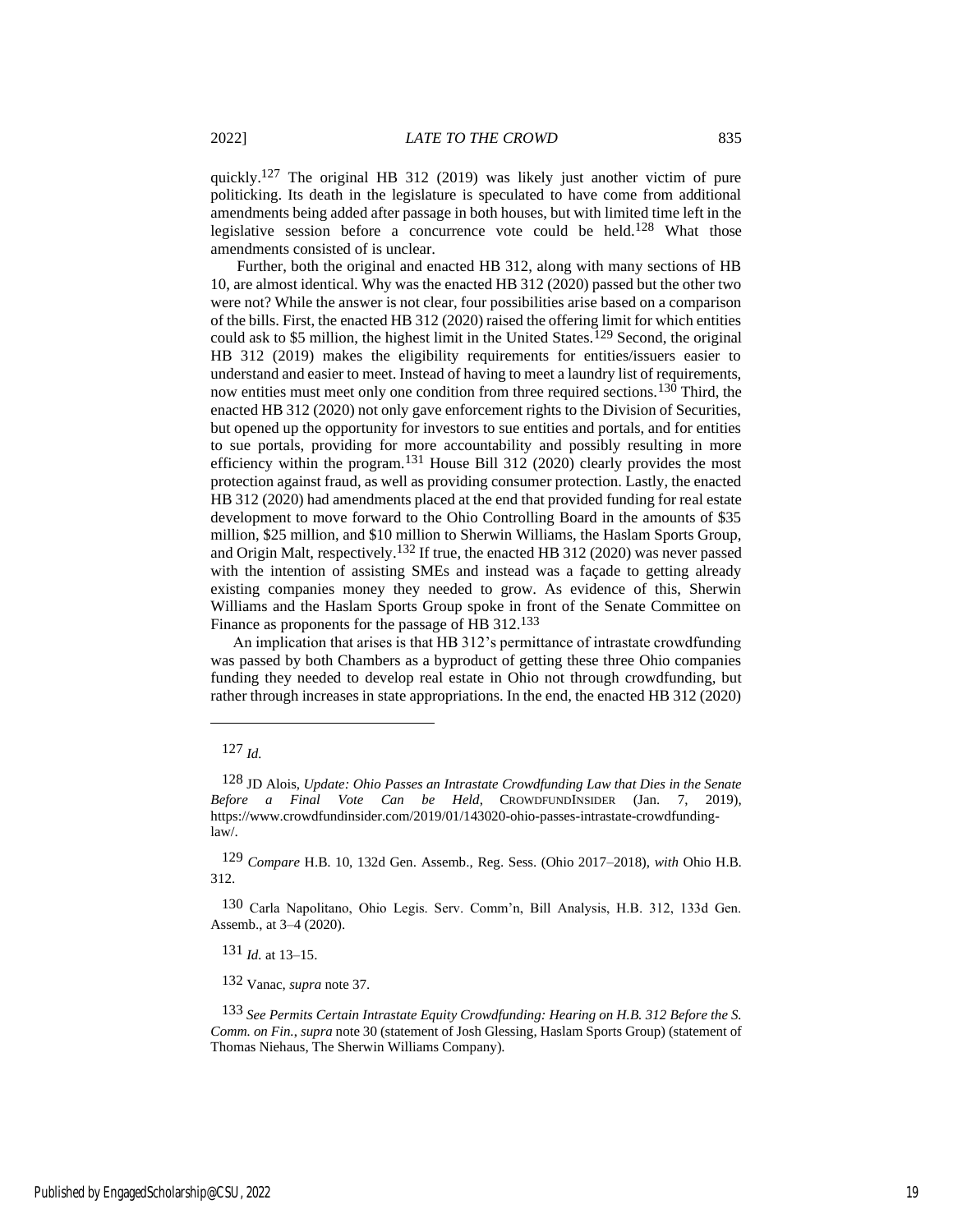appears to be the best of all three bills; however, based on the amendments in HB 312 and other substantive loopholes, there are areas of OhioInvests that could be improved upon to give Ohio the most effective intrastate crowdfunding bill in the country.

#### III. DISCUSSION

As technological innovation increases and Ohio becomes more eager to attract new talent and companies, the Legislature should create a new efficient, inclusive, and effective law that allows SMEs to raise capital.<sup>134</sup> That was one of the stated goals in the passage of HB 312, but under current law, both regarding the JOBS Act and the specific law in Ohio, businesses face too many obstacles to utilize equity-based crowdfunding in a way that is advantageous.135 If more businesses utilize intrastate crowdfunding, it presents immense benefits to both the state of Ohio and the entrepreneurs that seek to use it. While different sources of fundraising all have their own benefits, intrastate crowdfunding laws create a guard to the State's economy and create the most balance for SMEs in the areas of attempting to raise funds and running their new entity.136 With federal legislation falling short and a state law that is too similar to its federal counterpart in opening up new crowdfunding opportunities, Ohio legislation must be re-addressed.

Clearly, Ohio realizes the importance of this topic given the passage of HB 312.137 As will be seen below, HB 312 has too many substantive shortcomings that make it ineffective at achieving its dual goal of providing SMEs with more opportunity to raise capital, while also making Ohio the most business-friendly state in the country.138 The Ohio Legislature passed HB 312 with these dual goals in mind; however, the way HB 312 stands as enacted, a law to "Permit Certain Intrastate Crowdfunding" will neither create more opportunities for SMEs nor help Ohio stand out as a business-friendly state. While the Ohio Legislature has all the time in the world to pass this boilerplate legislation that will have extraordinarily little impact on business within the state,  $^{139}$ 

136 *Infra* Part III.A.2.

137 *Status Reports*, THE OHIO LEG., https://www.legislature.ohio.gov/Assets/CurrentStatusReports/133/FormattedStatusReport.pdf (last updated Nov. 2020); *see* The Ohio Legislature, *House Bill 312 – Status*, *supra* note 119.

138 *Permits Certain Intrastate Equity Crowdfunding: Hearing on H.B. 312 Before the S. Comm. on Fin.*, *supra* note 30 (statement of Rep. Jena Powell, Sponsor, H.B. 10).

<sup>134</sup> *See* Andrew J. Tobias, *New Ohio Ad Campaign Aimed at Attracting Businesses Touts State's Low Taxes, Sparks Online Debate*, CLEVELAND.COM (Feb. 11, 2021), https://www.cleveland.com/open/2021/02/new-ohio-ad-campaign-aimed-at-attractingbusinesses-touts-states-low-taxes-sparks-online-debate.html (discussing one of Ohio's attempts in 2021 to get businesses to operate in Ohio).

<sup>135</sup> If H.B. 312 does not present SMEs with an attractive option, they will just use other financing options like bank loans and Regulation A+, which presents fewer benefits to both the entrepreneurs and the state. *See infra* Part III.A.1, III.A.2.

<sup>139</sup> *Infra* Part II.D; *see* Stephanie Black & Lynda de la Vina, *Intrastate Crowdfunding: A Best Practices Implementation Model for Evidence Based Measurement of State Impacts by Oversight Agencies*, 3 ACAD. OF BUS.RSCH.J. 55, 58–60 (2018) (discussing how most state laws are identical to the JOBS Act).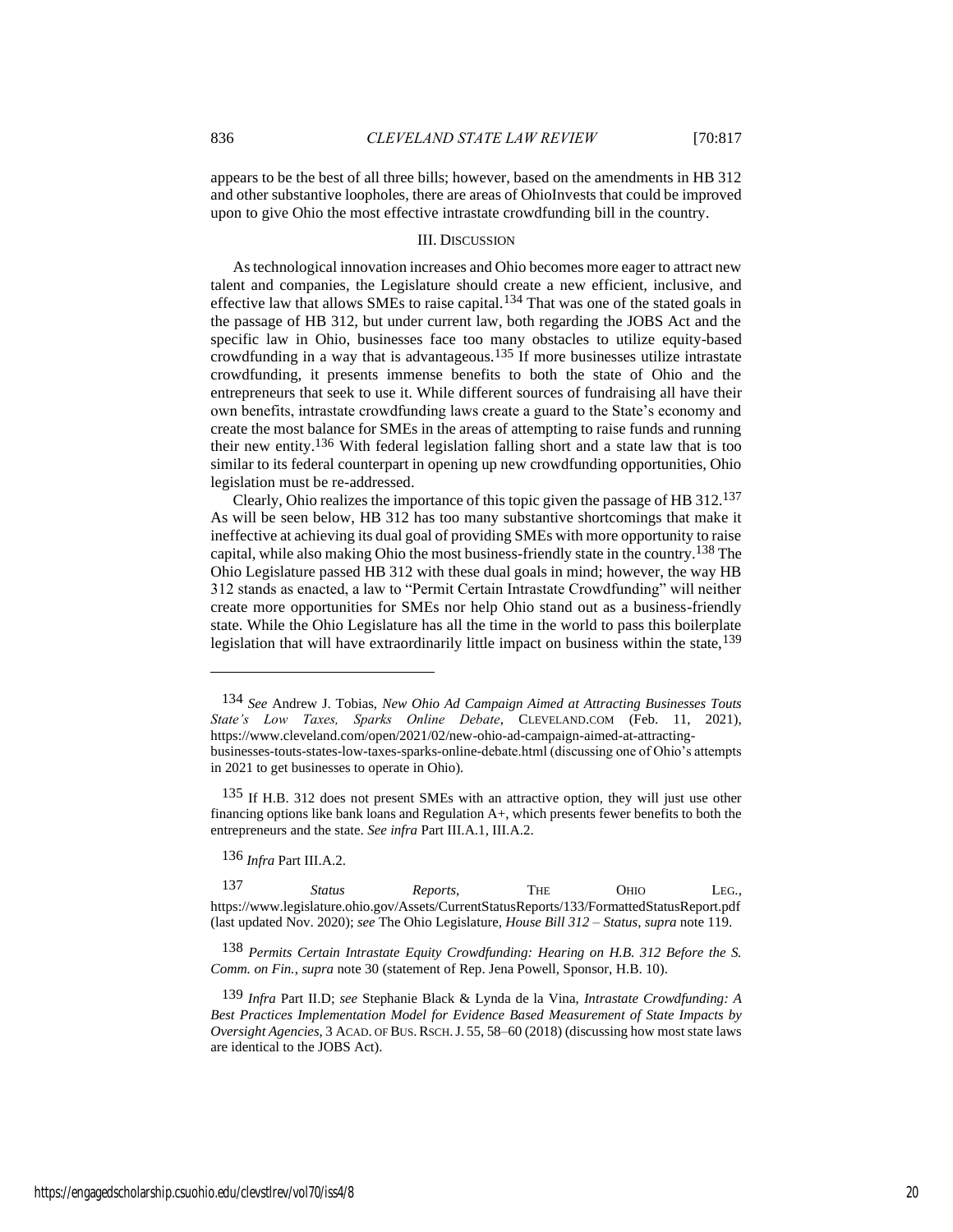the SMEs of Ohio have little time to waste. Therefore, to achieve these goals and provide more positive impacts to Ohio, a new bill that accounts for federal regulations, fraud, and investor protections, while also adding more efficient procedures to assist SMEs in raising the capital they need, must be re-introduced and passed. This discussion will occur over numerous parts.

First, in Part A, this Note will look to answer the question, "does Ohio really even need its own intrastate crowdfunding bill?" This analysis will consider why equitybased crowdfunding is better than other alternatives. Then, this Note will examine how equity-based crowdfunding assists states in having a positive increase in the job market, the economy, and the increase of innovation. Second, under Part B of this Note, it will be important to return to the JOBS Act and discuss its failures, which required the states to act on their own accord. Lastly, under Part C, the counterarguments will be discussed, specifically regarding fraud, investor protections, and the high rate at which small businesses fail. In the end, this analysis will show that the benefits of legislation to the entrepreneurs and the state outweigh the costs and any counterarguments. Then, in Part IV, an analysis of HB 312 and its weaknesses will be examined to show that as the law stands now, it will neither assist SMEs nor have a positive impact on the state. Lastly, in Part V, a blueprint—using Ohio's three previous attempts, the newly-minted HB 312, and procedures that work in other countries and states—will show how Ohio can create far better results for the SMEs and citizens of Ohio and possibly lead Ohio to actually become "the most business-friendly state in the country." 140

# *A. Does Ohio Really Need to Pass Its Own Crowdfunding Legislation?*

When crowdfunding is mentioned to people in the start-up industry, the question, "does Ohio really need its own crowdfunding legislation?" is always asked. Many people have gone as far to say that an intrastate crowdfunding law will never be successful enough to be effective in Ohio.<sup>141</sup> And the passage of HB 312 will likely confirm their suspicions. Therefore, before this analysis can move forward, the question must be asked: Does Ohio even need its own crowdfunding legislation? The resounding answer is yes, for three reasons. First, intrastate crowdfunding presents additional benefits for Ohio SMEs as compared to other funding alternatives. Second, intrastate crowdfunding can have a positive impact on jobs, the economy, and innovation within the state.<sup>142</sup> Finally, as will be seen through Part A.1 and Part A.2, the benefits of an intrastate crowdfunding law outweigh the costs.<sup>143</sup> The aforementioned critics are not without merit, however, and their arguments against Ohio passing its own crowdfunding bill will be analyzed. In the end, a new intrastate equity-based crowdfunding bill in Ohio is what is best for the state and its citizens.

<sup>140</sup> *Permits Certain Intrastate Equity Crowdfunding: Hearing on H.B. 312 Before the S. Comm. on Fin., supra* note 30 (statement of Rep. Jena Powell, Sponsor, H.B. 10).

<sup>141</sup> Telephone Interview with Entrepreneurs from Bounce Innovation Hub (Sept. 12, 2020).

<sup>142</sup> *See generally* Glustrom, *supra* note 51 (explaining that intrastate crowdfunding is known for having a positive impact on jobs, the economy, and innovation in the state).

<sup>143</sup> *Infra* Part III.A.1, III.A.2.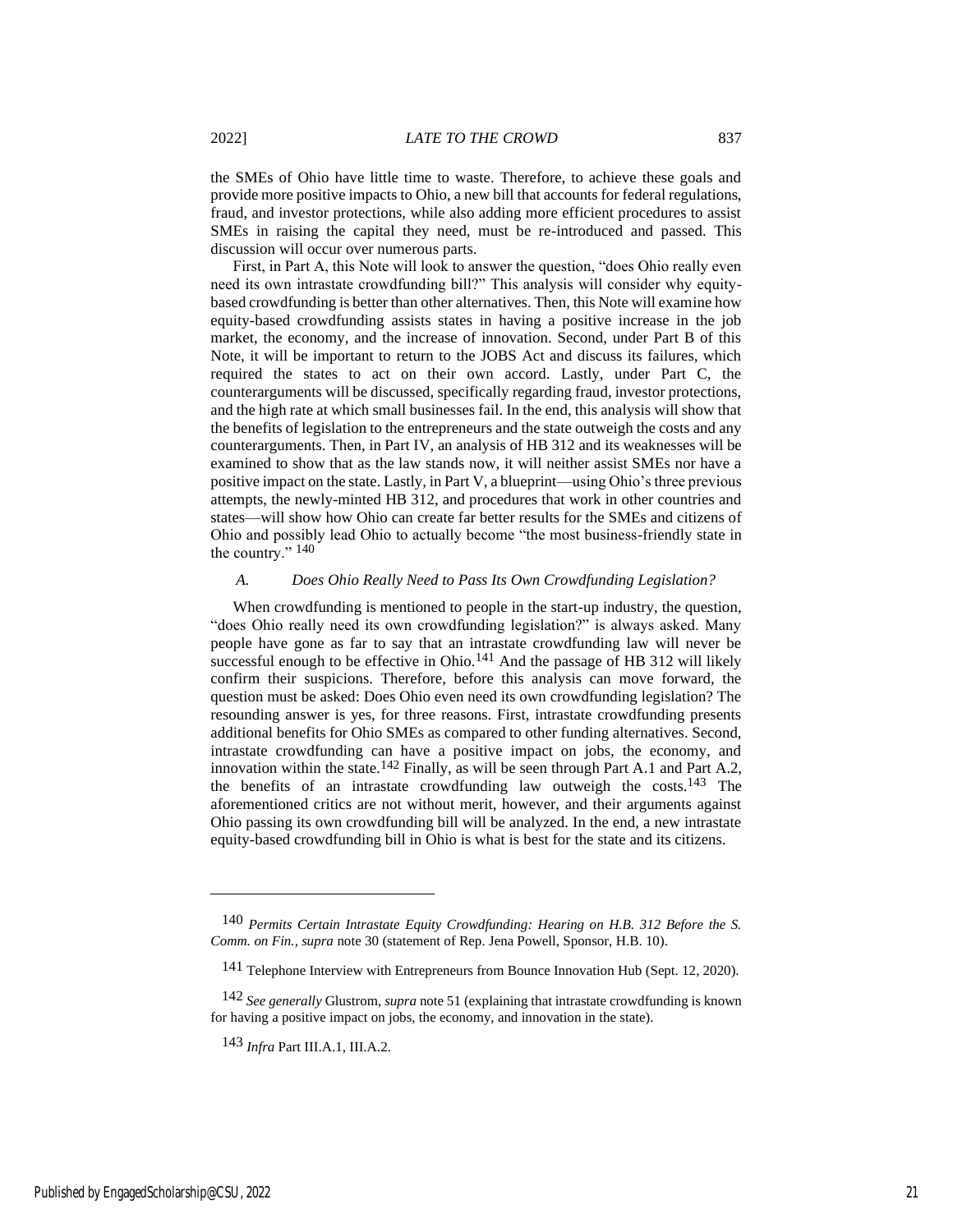#### 1. Intrastate Equity-Based Crowdfunding Presents a Better Alternative for SMEs of Ohio

Ohio SMEs, and particularly start-ups, face a large unmet need for capital, sometimes called the "capital gap."<sup>144</sup> In fact, most SMEs fail because they lack access to adequate capital.145 Overall, SMEs have many options when it comes to seeking out finance. The most popular options include asking family and friends for money, bank loans, venture capitalist firms, and Regulation A+ funding through the SEC.<sup>146</sup> In general, businesses who have utilized crowdfunding are seen to have saved at least \$5,000 in attorney fees and anywhere from \$10,000 to \$50,000 in compliance costs.147 These savings could be greater when compared to the more traditional sources of funding, but overall, due to intrastate crowdfunding's focus on efficiency, the ability of SMEs to use intrastate equity-based crowdfunding will likely save them money in the long run.148 One reason for this could be because fewer or easier disclosure requirements mean fewer attorney hours being billed on such forms. An intrastate crowdfunding law could then assist in closing the capital gap by allowing SMEs to save money in traditionally costly areas, while also providing them with new methods of raising capital. This, in turn, makes it easier to obtain funding, creating more efficiency than traditional methods.

Additionally, SMEs that use intrastate crowdfunding receive greater marketing opportunities than through the use of family and friend loans, bank loans, venture capitalists, or Regulation  $A+$  funding.<sup>149</sup> Unlike the JOBS Act, issuers of intrastate offerings may advertise their offerings on state restricted websites and connect with investors across the entire state.<sup>150</sup> This can help businesses obtain cheaper advertising alternatives, expand their customer base, and increase the number of investors they could reach.<sup>151</sup> Therefore, yet another opportunity that intrastate crowdfunding presents which allows an SME to cut costs, while raising capital. This cost cutting could open up funding to more people, showing how crowdfunding can be more inclusive than traditional methods. But how does intrastate crowdfunding compare to these alternatives specifically?

A majority of SMEs, including start-ups, receive a majority of their initial financing by just asking their friends and family for loans and using their personal

145 *Id.*

148 *Id.*

149 *Id.* at 814.

150 *See* JOBS Act, [Pub. L. No. 112-106, 126 Stat. 306 \(2012\);](https://1.next.westlaw.com/Link/Document/FullText?findType=l&pubNum=1077005&cite=UUID(IEDA0DB507F-F611E182A78-02C2D8DC351)&originatingDoc=I61849401106111e798dc8b09b4f043e0&refType=SL&originationContext=document&transitionType=DocumentItem&contextData=(sc.Folder*cid.f9ae94fe76db43f1ab58485c0540a451*oc.Search)) *Infra* Part V.

151 Vignone, *supra* note 78, at 814.

<sup>144</sup> *See* Jill E. Fisch, *Can Internet Offerings Bridge the Small Business Capital Barrier?*, 2 J. SMALL & EMERGING BUS. L. 57, 59–60 (1998).

<sup>146</sup> *Id.* at 59–64; *see* Borek, *supra* note 16, at 167–69.

<sup>147</sup> Vignone, *supra* note 78, at 813–14.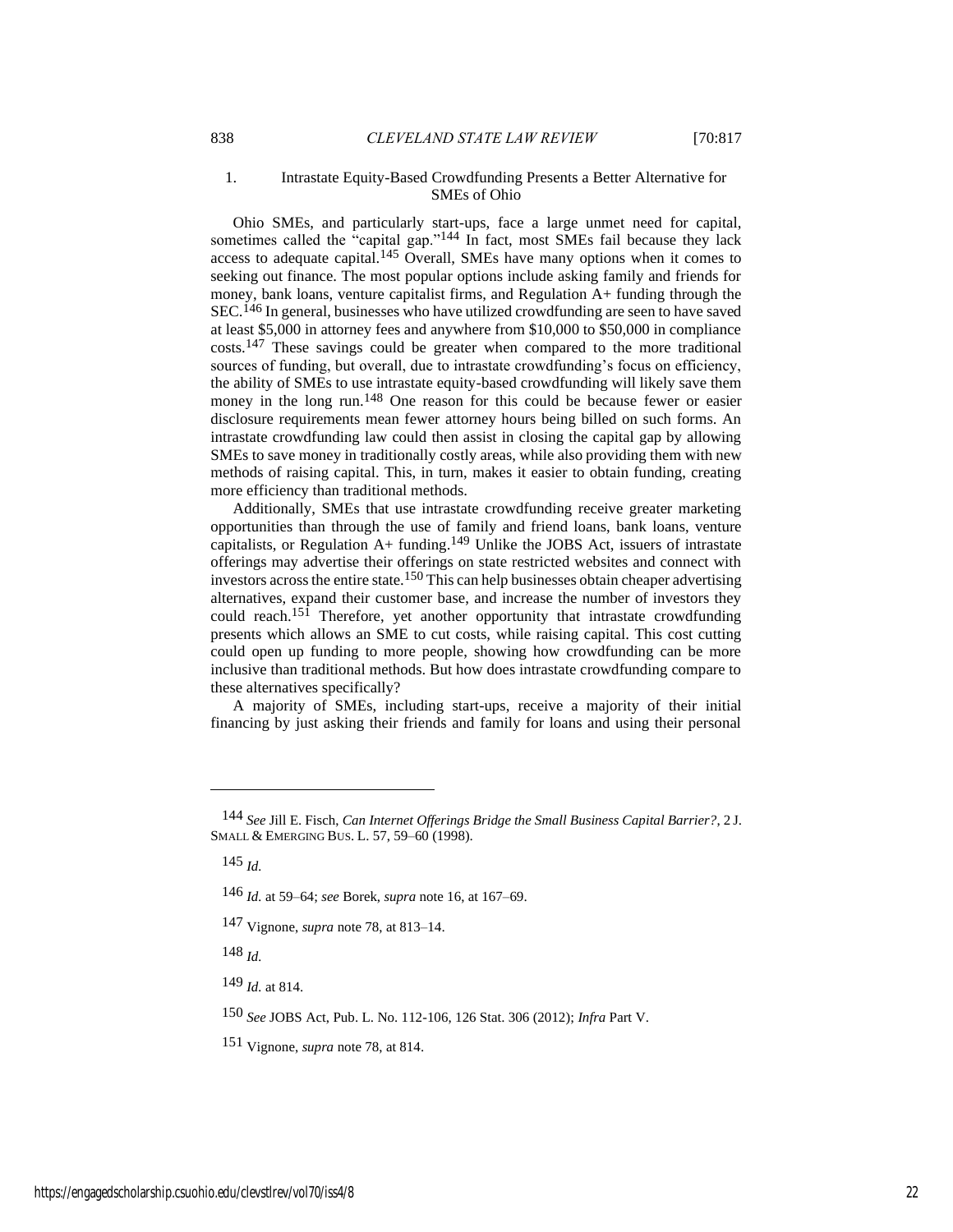resources (savings, credit cards, etc.).152 Some SMEs are able to raise anywhere from \$100,000 to \$500,000 through these methods.<sup>153</sup> However, for entrepreneurs who are not in the upper middle class, these options might not be available to them, making this a less inclusive option.154 Further, for the entrepreneurs that have access to this funding, once they exhaust the funds, more financing is extremely difficult to find.155 This is where intrastate crowdfunding can present a better alternative. Instead of just being able to ask family and friends for financing, intrastate crowdfunding opens the door for issuers to be able to ask a whole statewide population for financing. Then, when it comes to exhausting the financing options, intrastate crowdfunding is credited with having more consistent cash flow investment for SMEs than through these personal methods.156 Meaning, an entity who uses crowdfunding has it easier when finding more funding than an entity who uses family and friends. An intrastate law is seen as giving the SMEs more flexibility in how they operate through their initial investment. More flexibility could lead to more efficiency as it becomes easier and faster to obtain funding. When it comes to intrastate crowdfunding versus personal financing options, intrastate crowdfunding gives more accessibility to more investors while limiting the risk of exhausting all funding and not being able to find any more.

The next most popular option for entrepreneurs looking for financing is to get a traditional bank loan.157 However, when it comes to obtaining bank loans, most SMEs do not have the cash flow, the collateral, or the operating history to qualify.<sup>158</sup> In short, the SMEs who would use intrastate crowdfunding are very unlikely to get a bank loan. Additionally, the amount of a loan that a bank gives out fluctuates with the economy.<sup>159</sup> Depending on the year, there might be very few bank loans available to SMEs. Intrastate crowdfunding does not present these same hurdles. Using intrastate crowdfunding, much like personal financing, allows the SMEs to have a long-term capital source that is compatible with the fluctuation of the environment.160 This is not to say that intrastate crowdfunding will not be impacted by changes in the market, but it is less impacted than obtaining a bank loan. As Big Drop Brewing Co. has shown, intrastate crowdfunding can be resistant to recessions and the ebbs and flows of the economy, providing financial benefits to both the SMEs and the state.161 Alternatively, by using intrastate crowdfunding, entrepreneurs can avoid the high rates

152 Bradford, *supra* note 16, at 101.

153 *Id.*

154 *Id.*

- 156 *E.g.*, Fisch, *supra* note 144, at 61.
- 157 Bradford, *supra* note 16, at 102.

158 *Id.*

- 159 Fisch, *supra* note 144, at 60.
- 160 *See id.* at 59–64.

<sup>155</sup> *Id.* at 102.

<sup>161</sup> *See About Big Drop*, *supra* note 1; Hancock, *supra* note 1.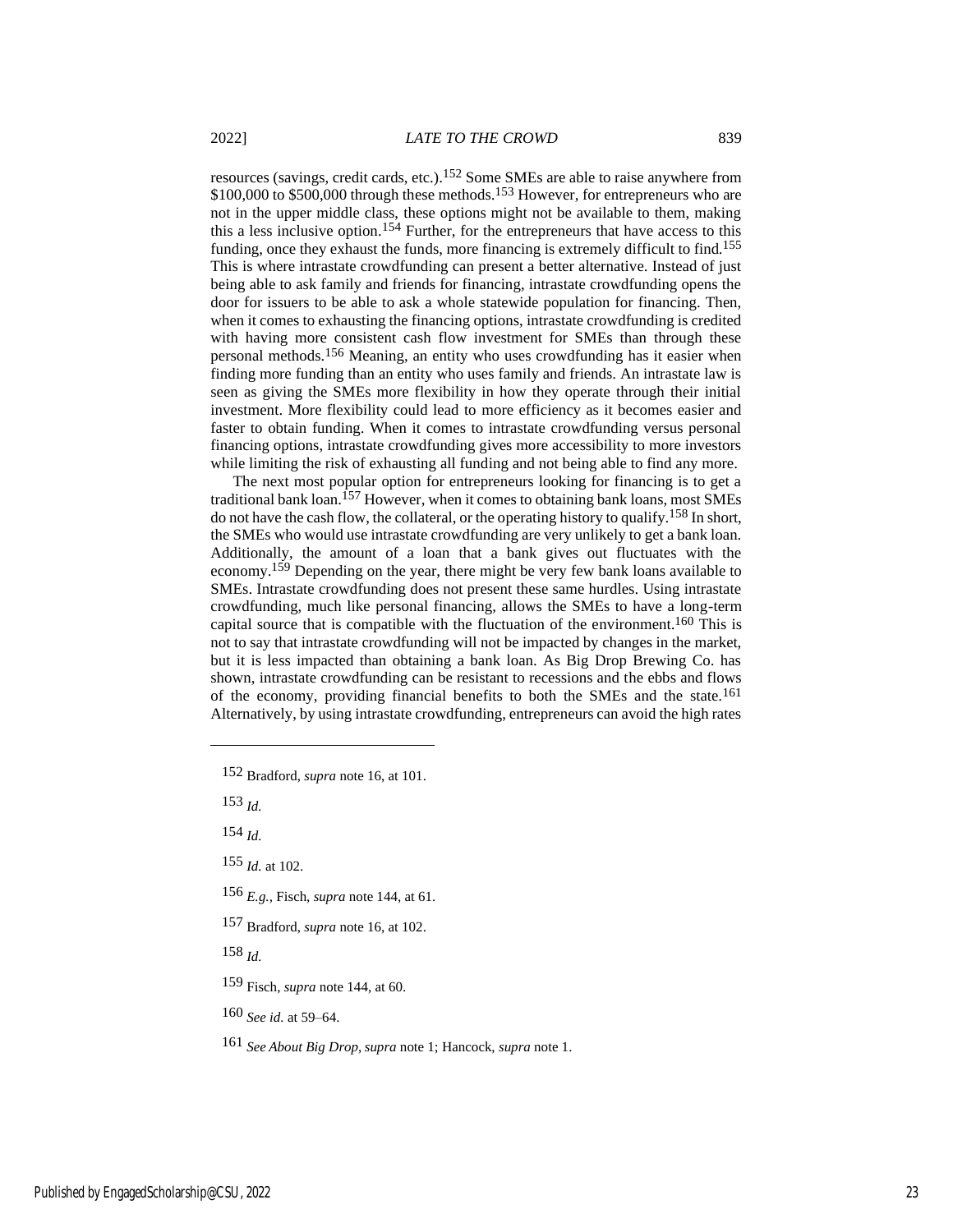of interest that come from using bank loans and feel less burdened when it comes to paying those loans back.162 Not having the stress of paying back a bank loan could open up the market to more people who fear the risk of default when starting their business. This would increase both inclusivity and efficiency in the capital-raising market. Therefore, while bank loans present certain benefits to some entities and are an important alternative, intrastate crowdfunding can present a better option for SMEs of Ohio seeking to start, expand, or improve their business.

Another possible source of fundraising is by seeking out a venture capitalist firm and using private equity financing.163 However, SMEs that seek to use intrastate crowdfunding are either seeking to do so as initial financing or to assist the business in making repairs and improvements. Less than a quarter of venture capitalist funding is for early-stage financing.<sup>164</sup> Rapid growth is needed for a private equity firm to even be attracted to investing in a company, and most SMEs are lacking in that area.<sup>165</sup> Further, venture capitalist firms reject 99% of the business plans that are submitted to them.166 So what are the plans outside that 1% acceptance rate supposed to do? Intrastate crowdfunding lowers the search costs that many businesses incur in order to find investors. This is because the cost to post to a portal is limited and there are not generally any strict advertising requirements.167 Further, many angel investors and private equity firms only invest in companies that come from a geographic region they are familiar with.168 With intrastate crowdfunding, investment opportunities are open to the entire state and can help communities who are traditionally ignored by private equity firms, specifically minority-owned businesses and businesses in rural areas, find the funding they need to succeed.<sup>169</sup>

The last financing option to compare to intrastate crowdfunding is Regulation  $A+.170$  This SEC regulation was altered with the passage of the JOBS Act.<sup>171</sup> It provides for issuers to raise anywhere from \$6 million to \$50 million depending on

164 U.S. GOV'T ACCOUNTABILITY OFF., GAO, GAO/GGD-00190, SMALL BUSINESS: EFFORTS TO FACILITATE EQUITY CAPITAL FORMATION 21 (2000).

165 Fisch, *supra* note 144, at 62.

166 U.S. GOV'T ACCOUNTABILITY OFF., GAO, GAO/GGD-00190, SMALL BUSINESS: EFFORTS TO FACILITATE EQUITY CAPITAL FORMATION 20 (2000).

167 Fisch, *supra* note 144, at 66.

168 *Id.* at 61–64.

169 *See* Glustrom, *supra* note 51, at 294.

170 17 C.F.R. § 230.251 (2015); *see* Borek, *supra* note 16, at 186.

171 *See* ANZHELA KNYAZEVA, REGULATION A+: WHAT DO WE KNOW SO FAR, SEC WHITE PAPERS 1 (2016), https://www.sec.gov/files/Knyazeva\_RegulationA%20.pdf; Borek, *supra* note 16, at 186.

<sup>162</sup> Vignone, *supra* note 78, at 813–14.

<sup>163</sup> Bradford, *supra* note 16, at 102.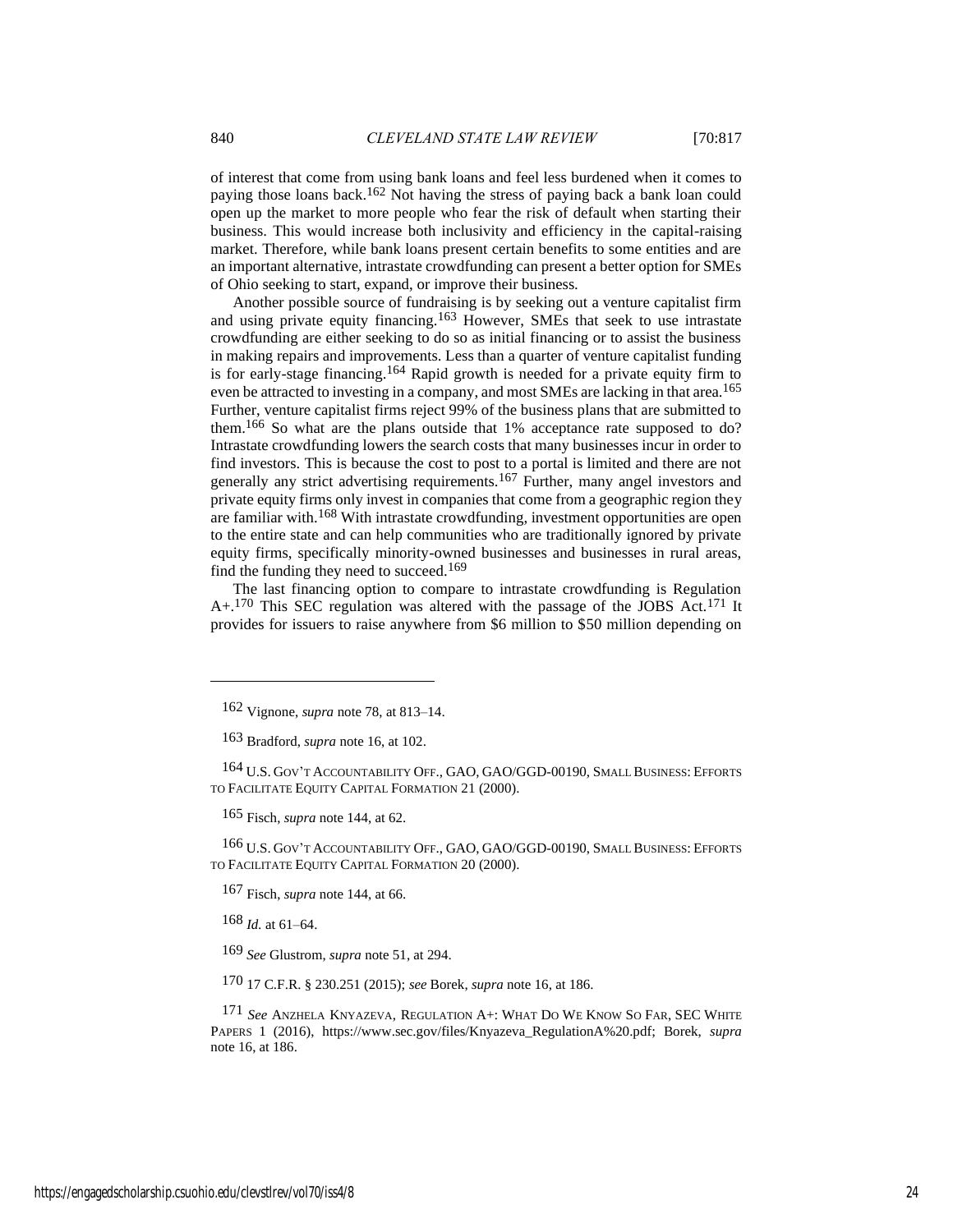the tier the entity is considered.<sup>172</sup> This offering limit is exponentially higher than what can be allowed through intrastate crowdfunding. However, Regulation A+ is one of the most rule-heavy regulations regarding the JOBS Act and crowdfunding financing.<sup>173</sup> Further, it is seen more as an alternative to a small, registered IPO.<sup>174</sup> Therefore, for entities that are seeking to use crowdfunding to invest in improvements to their business or launch their company from the ground up, Regulation A+ is not a viable option. This is because the transaction costs for intrastate crowdfunding are significantly lower than through Regulation  $A+.175$  In addition, Regulation  $A+$  has lengthy disclosure requirements that could end up making "a company hoping to raise \$100,000 . . . pay more for capital than it would by borrowing money with a credit card."176 In the end, intrastate crowdfunding has fewer disclosure requirements which could lessen the burden on numerous SMEs seeking funding and increase efficiency.177 Lastly, intrastate crowdfunding can assist SMEs in reaching investors they would have not normally been able to reach.178 This is a clear advantage to Regulation A+, as only 7.4% of Americans are eligible to be investors under the regulation.179 By providing fewer disclosure requirements, costing less, and opening the door to more investors, intrastate crowdfunding has clear advantages.

Intrastate crowdfunding is not for every SME seeking financing. The states know that. For SMEs seeking to raise initial funding or seeking to use intrastate crowdfunding to expand or improve their business, like Big Drop Brewing Co, it provides the strongest option.180 Its main purpose is to assist as many SMEs as possible in raising funds relatively efficiently and avoid all the red tape that exists through federal financing. After comparing intrastate crowdfunding with personal financing, bank loans, private equity financing, and Regulation A+, intrastate crowdfunding can present a better alternative for the SMEs of Ohio.

176 Robb Mandelbaum, *What the Proposed Crowdfunding Rules Could Cost Business*, N.Y. TIMES BLOG (Nov. 14, 2013, 7:00 PM), http://boss.blogs.nytimes.com/2013/11/14/what-theproposed-crowdfunding-rules-could-cost-businesses/?\_r=0; *see* KNYAZEVA, *supra* note 171, at 30 (stating that the disclosure requirements for Regulation A+ are extensive).

- 177 Borek, *supra* note 16, at 186.
- 178 *Infra* Part III.A.1.
- 179 Borek, *supra* note 16, at 170.

180 *See About Big Drop*, *supra* note 1; Hancock, *supra* note 1.

<sup>172</sup> JOBS Act, Pub. L. No. 112-106, § 401, 126 Stat. 306, 323-26 (2012); 17 C.F.R. § 230.251(a)(1) (2021).

<sup>173</sup> *See* Borek, *supra* note 16, at 155–63.

<sup>174</sup> KNYAZEVA, *supra* note 171, at 2.

<sup>175</sup> Borek, *supra* note 16, at 186.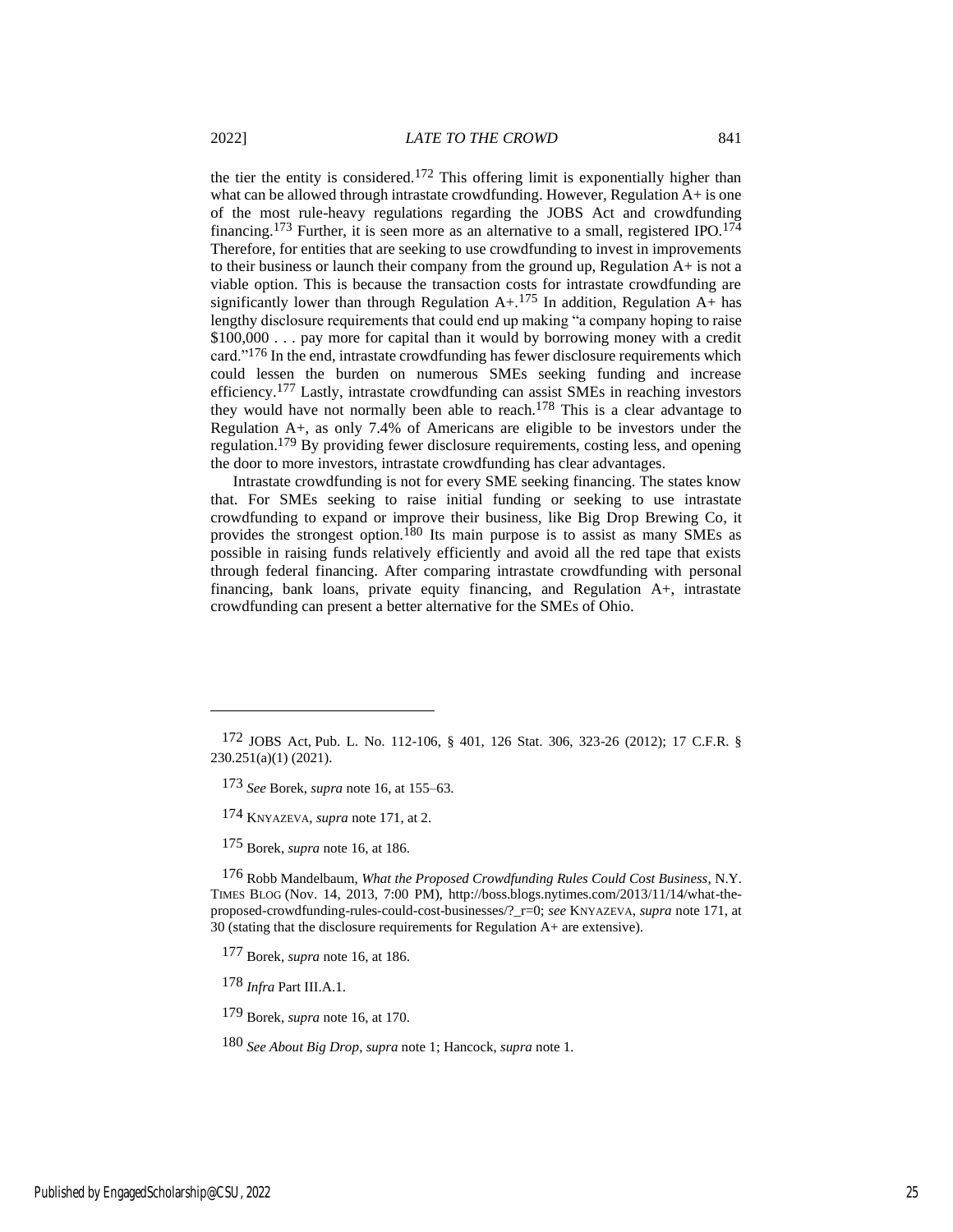#### 2. Intrastate Crowdfunding and Its Impact on Jobs, the Economy, and Innovation

Now that the benefits of intrastate crowdfunding to entrepreneurs have been shown, it is important to understand the benefits that this crowdfunding alternative presents to Ohio. Intrastate crowdfunding can impact many areas within a state, but has the ability to have the greatest impact in the areas of jobs, the economy, and innovation.181 In fact, the JOBS Act was passed with the intent to increase innovation nationally, but when that failed, states were hoping to pick up on the stated benefits.<sup>182</sup> States saw intrastate equity-based crowdfunding as an opportunity to attract more talent to their state, increase the number of jobs, have a positive impact on the state's economy, and increase the amount of innovation that comes out of their states.<sup>183</sup> After examining each of these impacts, this Note will show that there is a clear benefit to Ohio.

When it comes to intrastate crowdfunding, many states see it as an opportunity to attract new talent and companies to their state, while also creating new jobs.184 In fact, during the early times of intrastate crowdfunding, Georgia used its new law to market and poach companies and talent from Ohio.185 Whether Georgia was successful or not, companies launch their businesses in states in which they feel they can be successful. One indicator for some SMEs is how business friendly their intrastate crowdfunding laws are.<sup>186</sup> Therefore, there is a benefit to having a strong intrastate crowdfunding law, especially as they become more and more popular throughout the United States. States want to encourage SMEs to launch within their boundaries because throughout the country, SMEs comprise "99.7% of U.S. employer firms, 97.6% of firms exporting goods, and created 61.8% of net new private-sector jobs between 1993-2016."<sup>187</sup> Because SMEs are the main job creators in each state, giving them more opportunities to succeed, like through intrastate crowdfunding, provides a significant benefit to the state in increasing the number of jobs available.

Additionally, crowdfunding itself is seen as being a job creator.<sup>188</sup> Specifically, anywhere from 270,000 to 2 million jobs have been added through the launch of

184 *Id.*; Won, *supra* note 12, at 1404.

185 La Croix, *supra* note 183.

186 *What Is Intrastate Equity Crowdfunding?*, NAVIGANT L. GRP. (Sept. 3, 2015), https://www.navigantlaw.com/what-is-intrastate-equity-crowdfunding/.

187 Won, *supra* note 12, at 1410.

188 *Id.* at 1404–05.

<sup>181</sup> *See* Won, *supra* note 12, at 1405–12.

<sup>182</sup> *Id.* at 1395–96.

<sup>183</sup> La Croix, *Guest Post: Some States Have Sidestepped the JOBS Act's Burdensome Crowdfunding Rules*, THE D&O DIARY (May 15, 2014), https://www.dandodiary.com/2014/05/articles/securities-litigation/some-states-havesidestepped-the-jobs-acts-burdensome-crowdfunding-rules/.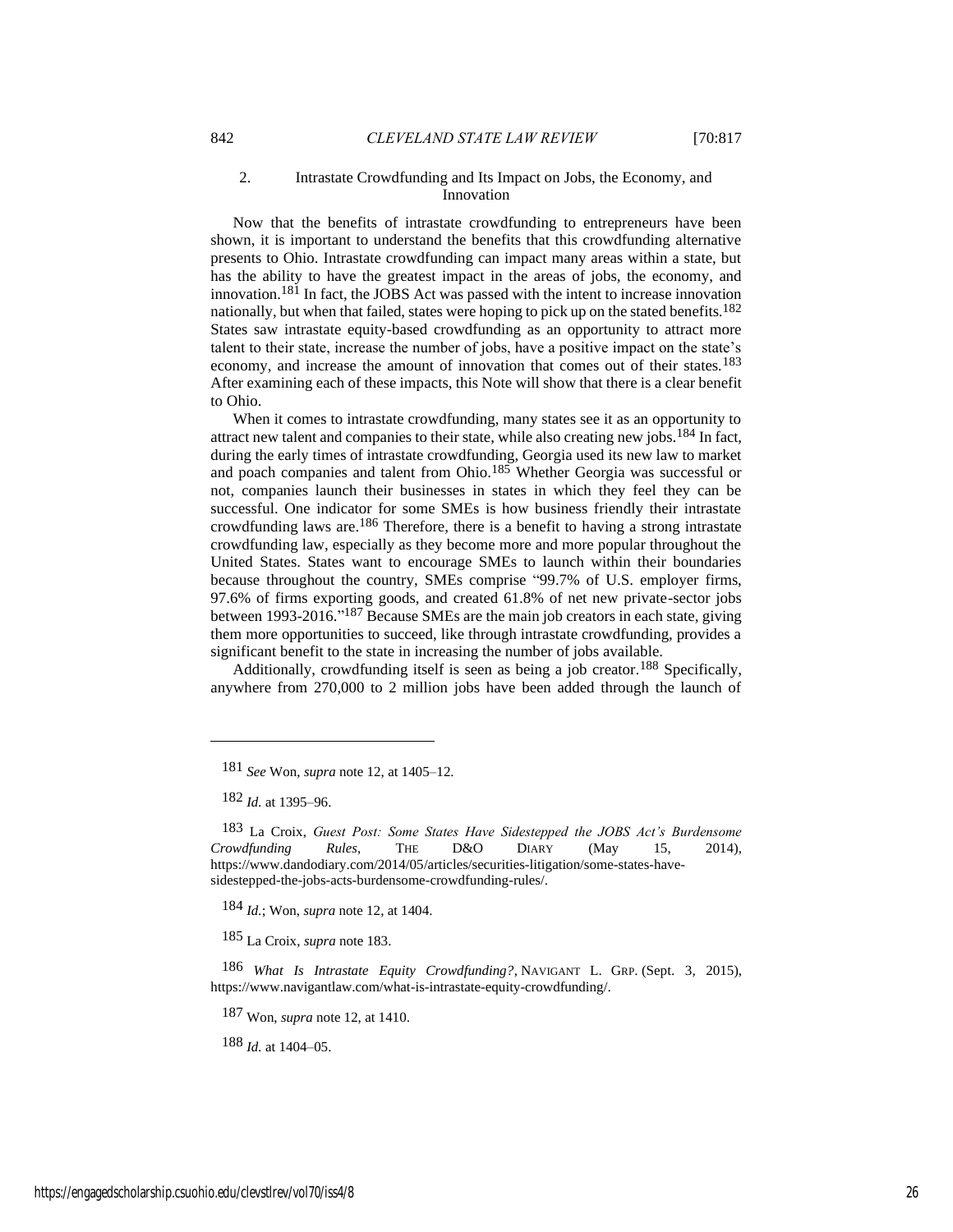equity-based crowdfunding.189 In fact, many commentators believe that the United States should shift its focus from the 20th century emphasis on large corporations as job creators to a 21st century emphasis on SMEs, because SMEs are more likely to create jobs and keep them than large corporations.<sup>190</sup> Therefore, by having an effective intrastate crowdfunding law, states are able to create more jobs and keep them for a longer period of time. Most businesses are unable to succeed on selffinancing or "bootstrapping it." If the businesses are unable to succeed, they are not creating jobs. Therefore, the impact on the job market from self-financed entities is substantially less than the possible 270,000 jobs that intrastate crowdfunding has created. Ohio has long had a focus on job creation, including creating its own nonprofit that is tasked with that goal.191 By having a clear example of the positive impact that crowdfunding could have on the job market, Ohio should have passed an efficient and effective bill, but the current HB 312 will not have such a positive impact on Ohio.192

In addition to creating more jobs, intrastate crowdfunding laws have the ability to create a positive impact on the economy.193 Big Drop Brewing Co. is one example that highlights how, even while the market is crashing, viable SMEs are able to meet their fundraising goals by utilizing intrastate crowdfunding.194 Regulating SME financing at a local level through intrastate crowdfunding is likely to have a stronger effect on the state market, because local conditions affect SMEs independent of the national market.<sup>195</sup> This is because the small size of crowdfunded offerings have a more direct impact on the state, so they have a greater interest in regulating intrastate crowdfunding.196

190 *See* Won, *supra* note 12, at 1410.

191 *Putting JobsOhio to Work for Ohioans*, POL'Y MATTERS OHIO (May 6, 2020), https://www.policymattersohio.org/research-policy/fair-economy/work-wages/puttingjobsohio-to-work-for-ohioans. The relative success or failure of this state created non-profit is beyond the scope of this Note.

192 *Infra* Part IV.

193 *See* David M. Kirby, *Small Businesses Can Make a Big Impact on the Economy*, HUFFINGTON POST (Dec. 6, 2017), https://www.huffingtonpost.com/david-mkirby/small-businesses-can-make\_b\_13127000.html.

194 *See About Big Drop*, *supra* note 1; Hancock, *supra* note 1.

195 Mathews, *supra* note 33, at 305.

196 *The JOBS Act at a Year and a Half: Assessing Progress and Unmet Opportunities: Hearing on S. 113-178 Before the S. Subcomm. on Sec., Ins. & Inv. of the S. Comm. on Banking, Hous. & Urban Affairs*, 113th Cong. 9–10 (2013) (statement of Rick Fleming, Deputy General Counsel, North American Securities Administrators Association).

<sup>189</sup> *Economic Value of Crowdfunding*, FUNDABLE, https://www.fundable.com/learn/resources/infographics/economic-value-crowdfunding (last visited Apr. 7, 2021).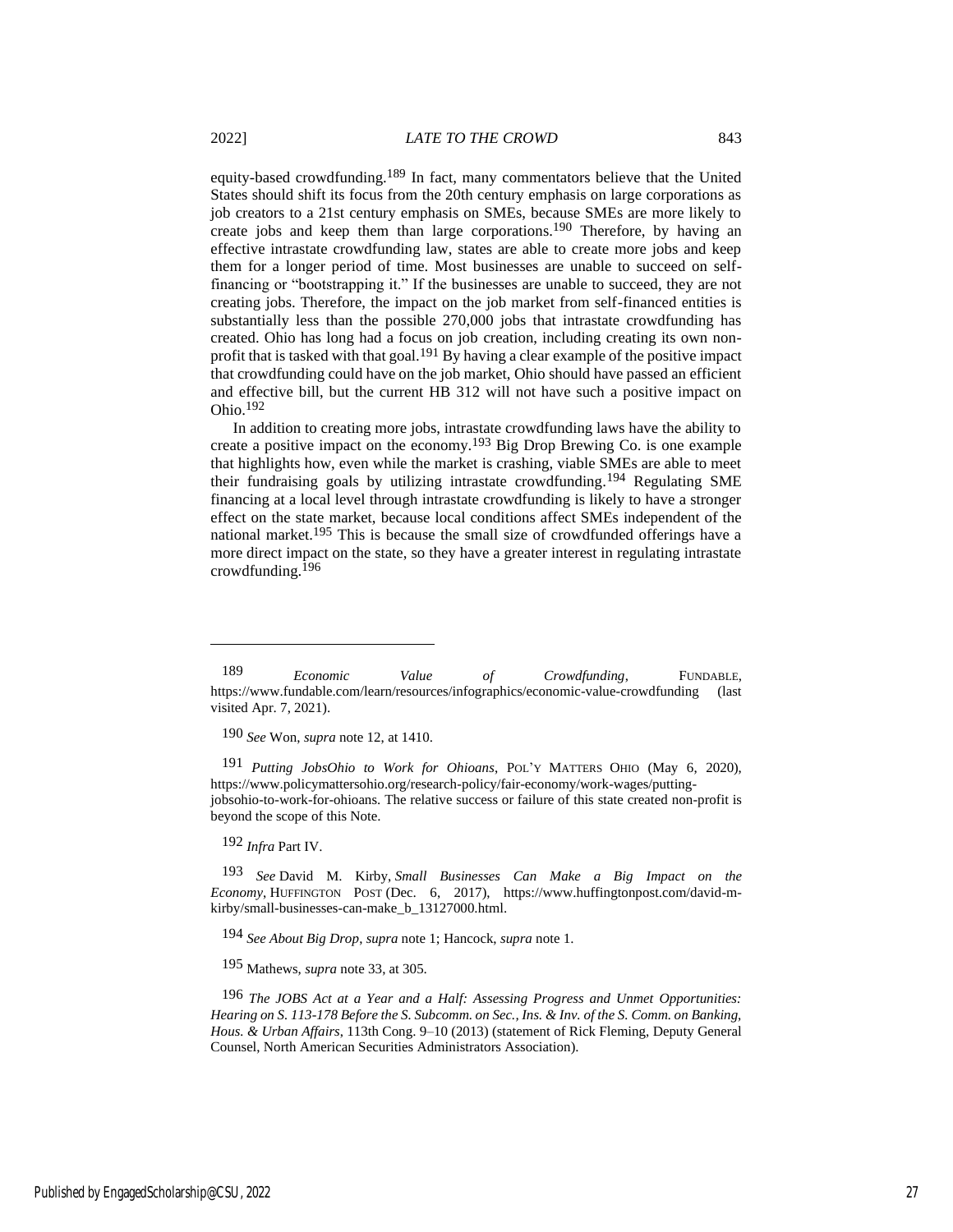Further, strong local business conditions have the ability to assist the state in avoiding economic recessions.197 As of 2014, intrastate crowdfunding was thought to have injected upwards of \$65 billion into state economies.<sup>198</sup> As intrastate crowdfunding grows, it is estimated that intrastate crowdfunding will contribute \$500 billion in funding per year, which will generate approximately \$3.2 trillion dispersed throughout state economies.199 Therefore, the positive impacts that crowdfunding could have on the economy are immense. If every resident of Ohio, for example, invested \$1 through intrastate crowdfunding, it could inject almost \$12 million into the state economy.200 These benefits to a state economy are better served through intrastate crowdfunding, because viable SMEs who fund through crowdfunding have higher success rates than businesses who receive funding from traditional methods.<sup>201</sup> By encouraging SMEs to remain in the state, the state can create strong local conditions that can help the state become more resistant to recessions and depressions, something that does not exist through federal funding alternatives.<sup>202</sup> In the end, the best way to describe the impact that intrastate crowdfunding could have on the state market is by saying that it could provide a "huge impact," because "statistics from the Small Business Administration indicate . . . the general economy is substantially affected by small business economics."<sup>203</sup> Therefore, Ohio needs its own effective intrastate crowdfunding bill because it provides the most benefits to small businesses, which in turn will provide a substantial impact to the state.

Lastly, intrastate crowdfunding has the ability to increase innovation within the state.204 When intrastate crowdfunding laws are successful, meaning efficient and/or inclusive, they have the ability to expand the entrepreneurial base in the state.<sup>205</sup> Intrastate crowdfunding is known for reducing capital risk and the reduction of that risk increases innovation.206 Crowdfunding specifically has this impact on both the

199 *Id.*

200 Borek, *supra* note 16, at 170 (explaining the similar impact that would occur on the economy if every person in the US invested \$1).

201 *Infra* Part II.C.

202 *See, e.g.*, Cox, *supra* note 197.

203 *See* Kirby, *supra* note 193; BUS. WIRE, INNOVATIVE DEVICE TECHNOLOGIES FIRST TO SEEK FUNDING ON CLINTON-BACKED SBA 'ACE-NET' INTERNET SERVICE (1997) (reporting that small businesses make up forty-seven percent of the U.S. Gross National Product).

204 *See* Won, *supra* note 12, at 1410.

205 Mathews, *supra* note 33, at 300.

206 *See, e.g.*, NADINE SCHOLZ, THE RELEVANCE O<sup>F</sup> CROWDFUNDING: THE IMPACT O<sup>N</sup> THE INNOVATION PROCESS OF SMALL ENTREPRENEURIAL FIRMS 61 (2015) ("Crowdfunding reduces this risk  $\dots$ .").

<sup>197</sup> *See, e.g.*, Wendell Cox, *How Texas Avoided the Great Recession*, NEW GEOGRAPHY (July 2010), http://www.newgeography.com/content/001680-how-texas-avoided-greatrecession.

<sup>198</sup> *Economic Value of Crowdfunding*, *supra* note 189.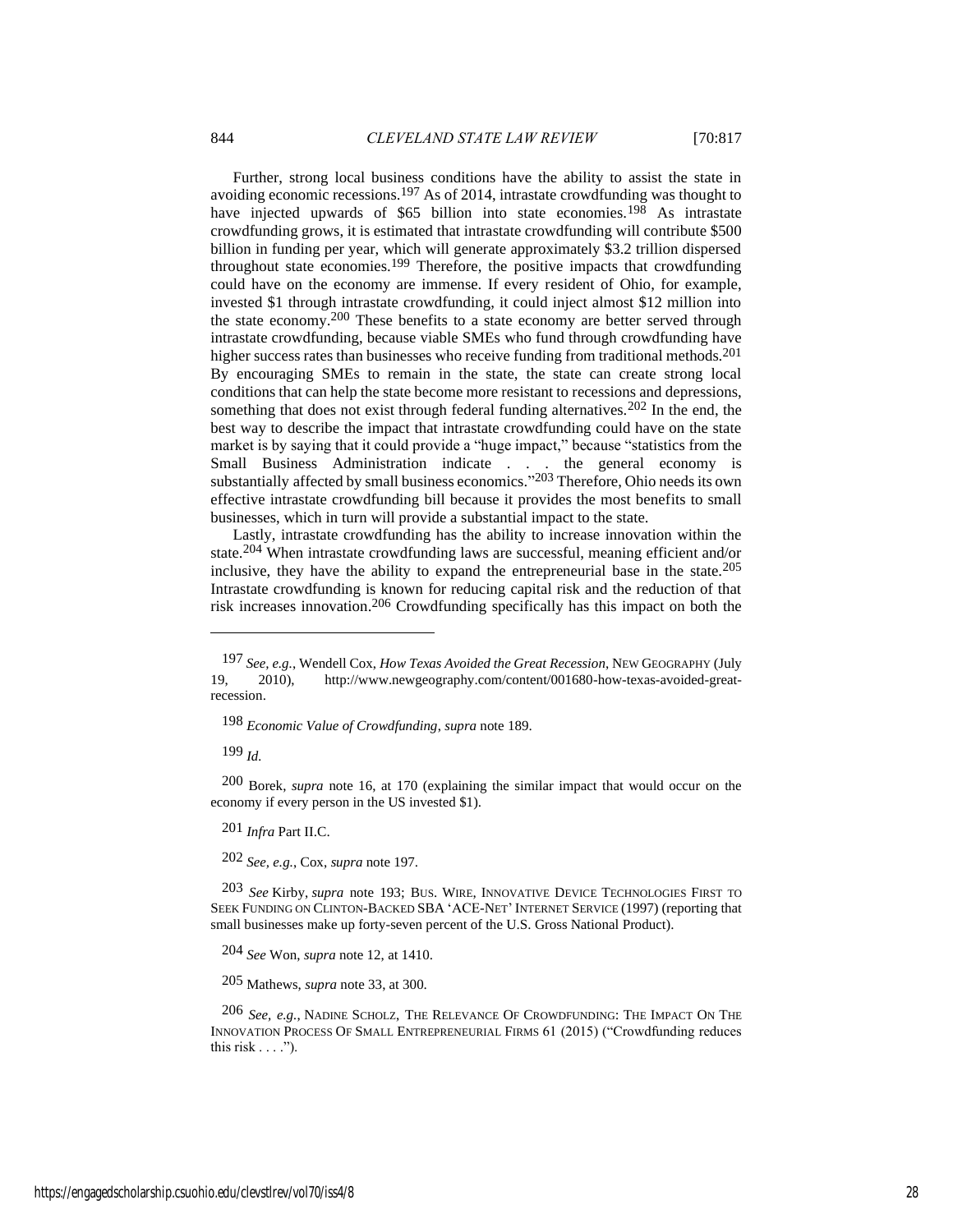investors and the businesses because it "is helpful in validating the market demand and idea concept," which is something that that traditional sources of financing lack because it is hard for them to show the possibility of this demand.<sup>207</sup> Alternatively, half of the top ten states for best start-up culture have intrastate crowdfunding laws.<sup>208</sup> Three out of the other five states that do not currently have a law are in the process of passing their own intrastate laws.209 Therefore, while intrastate crowdfunding laws are not the only factor in creating a state with a strong start-up culture, they certainly assist in building a strong and favorable culture. Thus, strong intrastate crowdfunding laws are imperative in attracting talent and increasing innovation, which is one of the main goals of HB 312.<sup>210</sup> While there is not as much hard data on increasing innovation like there is on jobs and the economy, states that have an intrastate crowdfunding law generally have encouraged and increased innovation within their states.

#### *B. The Failures of the JOBS Act and Forcing the Hands of the States*

It is safe to say the JOBS Act did not meet its anticipated expectations. In fact, issues with its passage began immediately. When Title III of the JOBS Act passed, it delegated to the SEC the ability to create regulations that would oversee equity-based crowdfunding in the United States.211 However, after the SEC received approximately 480 comment letters during notice and comment rulemaking, the Commission delayed and did not release regulations until almost three years later.<sup>212</sup> This delay is claimed to have put an undue burden on the states and is credited for having a severe impact on the effectiveness of crowdfunding.213 While it is unclear what took the SEC so long to issue these regulations, one possibility could be that while attempting to issue regulations under the JOBS Act, the SEC was still working to issue a behemoth of regulations under the Dodd-Frank Act of 2010.214 Because entities could not use FCF

207 *Id.*

208 La Croix, *supra* note 183.

209 *Id.*

210 *Id.*; *see Permits Certain Intrastate Equity Crowdfunding: Hearing on H.B. 312 Before the S. Comm. on Fin.*, *supra* note 30.

211 Title III of the JOBS Act is the specific provision of the Act that creates an equity-based crowdfunding exception in the United States; however, most of the crowdfunding oversight comes from SEC regulation. *See* JOBS Act, 126 Stat. 306, Title III (2012); Timothy M. Joyce, *1000 Days Late & \$1 Million Short: The Rise and Rise of Intrastate Equity Crowdfunding*, 18 MINN. J. L. SCI. & TECH. 343, 344–45.

212 Joyce, *supra* note 211, at 351; La Croix, *supra* note 183.

213 Joyce, *supra* note 211, at 352; *see* Matthew A. Pei, *Intrastate Crowdfunding*, 2014 COLUM. BUS. L. REV. 854, 857; *see also* Andrew A. Schwartz, *Inclusive Crowdfunding*, 2016 UTAH L. REV. 661, 669 ("The primary impetus for intrastate crowdfunding appears to be the delay in finalizing regulations for retail crowdfunding under Title III of the JOBS Act.").

214 Charles A. De Monaco et al., *Order to Chaos: Dodd-Frank and the JOBS Act*, FOX ROTHSCHILD LLP: ATT'YS AT L. (Oct. 2012), https://www.foxrothschild.com/publications/order-to-chaos-dodd-frank-and-the-jobs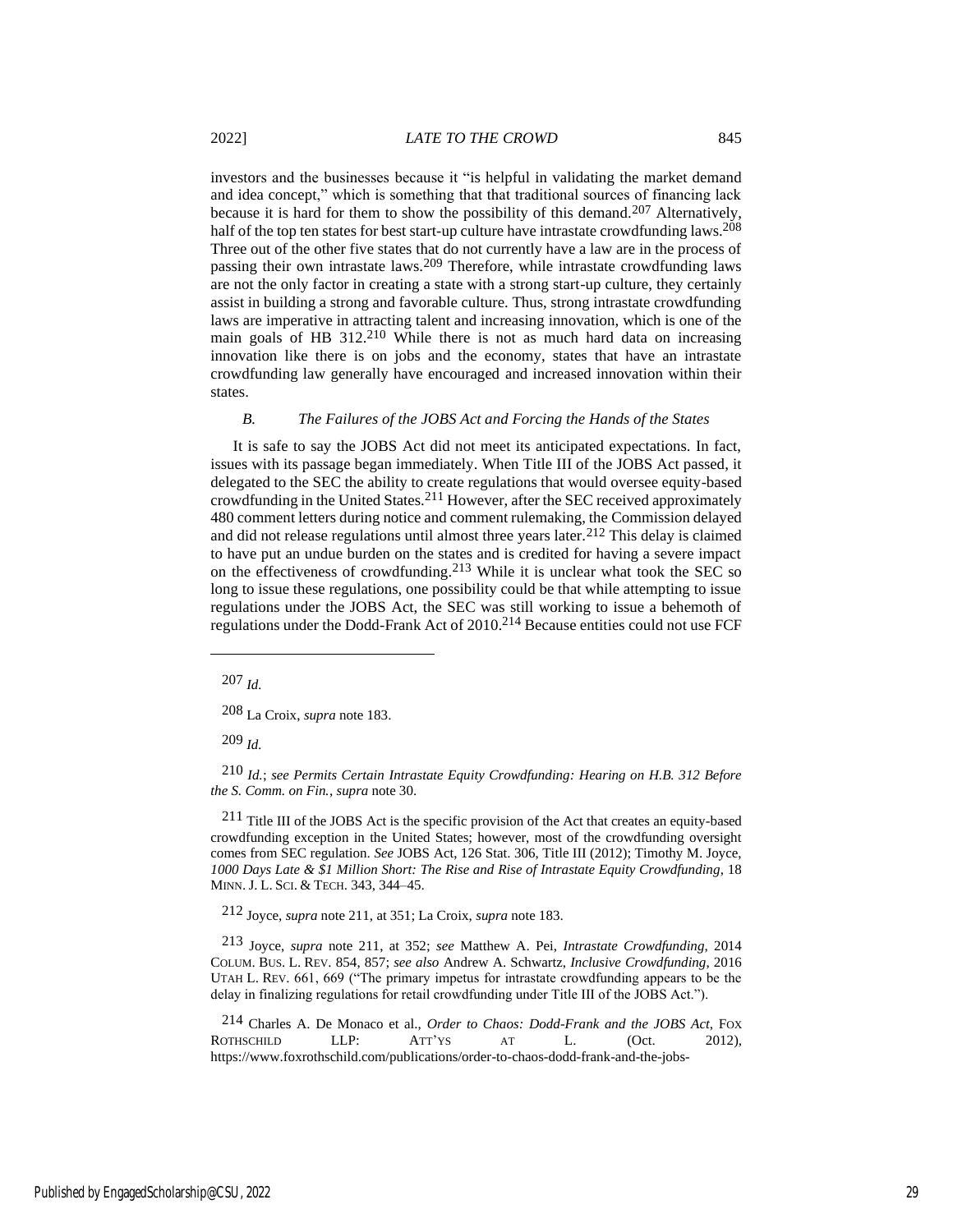until the SEC published its regulations, entrepreneurs began pressuring their local and state governments to pass equity-based intrastate crowdfunding legislation, as they saw it as an opportunity to increase the success of SMEs and wanted to use its benefits sooner rather than later.<sup>215</sup> With that, the JOBS Act never fully recovered and failed to provide for the businesses and individuals who were anxiously awaiting its passage.

Despite the delay in creating regulations, once the regulations were effective, a new set of problems arose. These problems created issues in the areas of efficiency and inclusivity.216 First, equity-based crowdfunding under the JOBS Act still has extremely high transactional costs, limiting the efficiency legislators sought in passing the legislation.217 The main purpose for passing the JOBS Act was to make it easier for SMEs to raise capital than the regulations would require under Regulation D, Regulation  $A<sub>+</sub>$ , or other funding alternatives.<sup>218</sup> However, under the Act, more requirements exist than for those other alternatives, with the exception of Regulation D, upholding the traditional burden that existed in the first place.<sup>219</sup> The SEC predicted that campaign costs to utilize Title III of the JOBS Act could be in excess of  $$100,000$ , and require an average of 100 hours of work to comply with the Act.<sup>220</sup> However, some commentators claim that the work hour requirement is severely underestimated.221 Whether or not these numbers are underestimated is irrelevant, as the cost in excess of \$100,000 presents too high of a burden for most entities to use equity-based crowdfunding under the JOBS Act. Further, most companies are seeking to use intrastate crowdfunding to make improvements or repairs for their business, so requiring over 100 hours of compliance work, if not more, does not make the JOBS Act more efficient than any other financing alternative, defeating the whole purpose.

The upfront cost and compliance time requirement presents a huge barrier to SMEs seeking to use Title III of the JOBS Act. In the United States, the average cost of starting a small business is around \$30,000.222 If an entrepreneur decided to raise this money through equity-based crowdfunding, it would likely cost him/her \$5,000 and

220 *Id.*

221 *Id.*

act/#:~:text=In%20April%20of%202012%20the,objectives%20in%20enacting%20Dodd%20 Frank.&text=To%20accomplish%20this%2C%20the%20JOBS,Emerging%20Growth%20Co mpany%20(EGC).

<sup>215</sup> La Croix, *supra* note 183.

<sup>216</sup> Schwartz, *supra* note 6, at 907.

<sup>217</sup> *See* 158 Cong. Rec. H1236 (daily ed. Mar. 7, 2012) (statement of Rep. Bachus).

<sup>218</sup> Won, *supra* note 12, at 1400–01.

<sup>219</sup> Chance Barnett, *Why Title III of the JOBS Act Will Disappoint Entrepreneurs*, FORBES (May 13, 2016), https://www.forbes.com/sites/chancebarnett/2016/05/13/why-title-iii-of-thejobs-act-will-disappoint-entrepreneurs/?sh=43879f93c4be.

<sup>222</sup> *How to Estimate the Cost of Starting a Business from Scratch*, MINORITY BUS. DEV. AGENCY (Nov. 25, 2011), https://www.mbda.gov/news/blog/.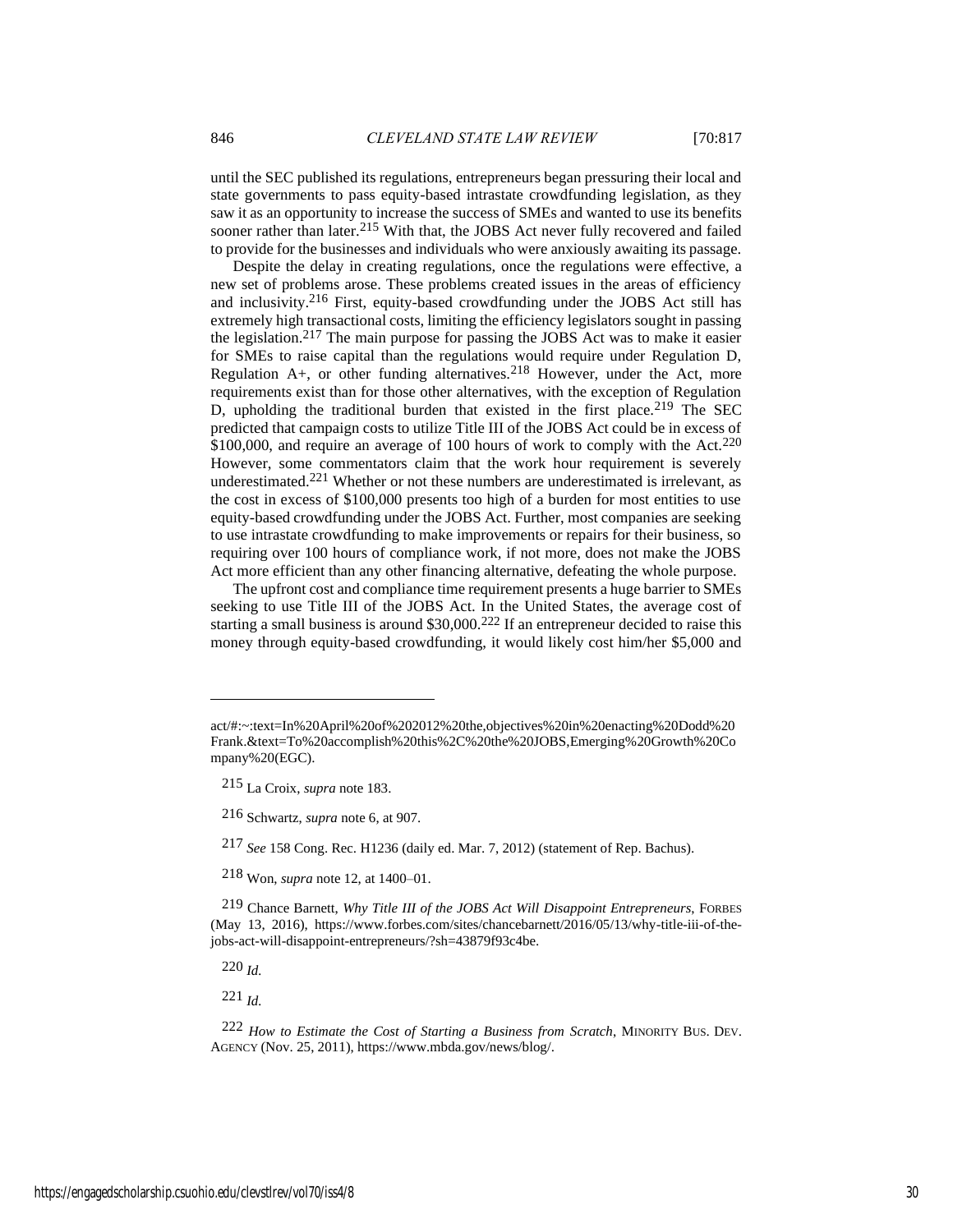$75-100$  hours of document preparation.<sup>223</sup> If the entrepreneur decides to use a third party, the cost would likely rise to around \$7,100.<sup>224</sup> Then, in order to comply with the JOBS Act, each year, the business' compliance costs would be around \$3,000 a year for three years, not including time spent on preparation.225 Therefore, that total is a little over \$16,000 or half of what the SME raised, leaving little for the business to use for operations.

Now, let us compare that to the offering limit set forth in the JOBS Act. There, SMEs are capped at raising a maximum of \$1 million annually through crowdfunding.226 Comparatively, many SMEs require \$2 million to \$5 million to be considered viable or profitable by venture capitalist or banks.<sup>227</sup> So, it is easy to see that the offering limit is set too low for entrepreneurs and SMEs to utilize crowdfunding as a viable financing option. While the offering limit is too low for SMEs to use federal crowdfunding as a viable option, it is also too low to raise enough funds to be considered viable by some banks and venture capitalists, which is another option as to why some SMEs seek to use equity-based crowdfunding.228 The failure of the Act was clear one year later. Under federal equity-based crowdfunding, offerings equaled around \$40 million, but offerings under the traditional SEC registration exemption, Regulation D, equaled over \$1.3 trillion.<sup>229</sup>

The impact of these high transaction costs and low offering limits are clear and common-sensical. They limit the inclusivity of crowdfunding and accomplish the polar opposite of what the JOBS Act was created for. Therefore, Ohio must pass a law that is more efficient to assist SMEs in the state to use equity-based crowdfunding, even for minor offerings.230

# *C. Counterarguments Against Ohio Passing a New Intrastate Crowdfunding Law*

The push for intrastate crowdfunding legislation is not without critics. In order to see the benefits, it is important to understand the concerns. The biggest concerns come from the area of SEC oversight, fraud, investor protections, and the high percentage of small businesses that fail. The most obvious concern is that the SEC already

224 *Id.*

225 *Id.*

227 Won, *supra* note 12, at 1409.

228 Barnett, *supra* note 219.

230 Schwartz, *supra* note 6, at 892.

<sup>223</sup> Won, *supra* note 12, at 1411 (citing Crowdfunding, 80 Fed. Reg. 71, 387, 497–71 (Nov. 16, 2015)).

<sup>226</sup> Thomas Murphy, *Playing to a New Crowd: How Congress Could Break the Startup Status Quo by Raising the Cap on the Jobs Act's Crowdfunding Exemption*, 58 B.C. L. REV. 775, 795–96 (2017).

<sup>229</sup> Catherine Yushina, *Regulation Crowdfunding: One Year in Force*, CROWDFUND INSIDER (May 16, 2017), https://www.crowdfundinsider.com/2017/05/100442-regulationcrowdfunding-one-year-force/.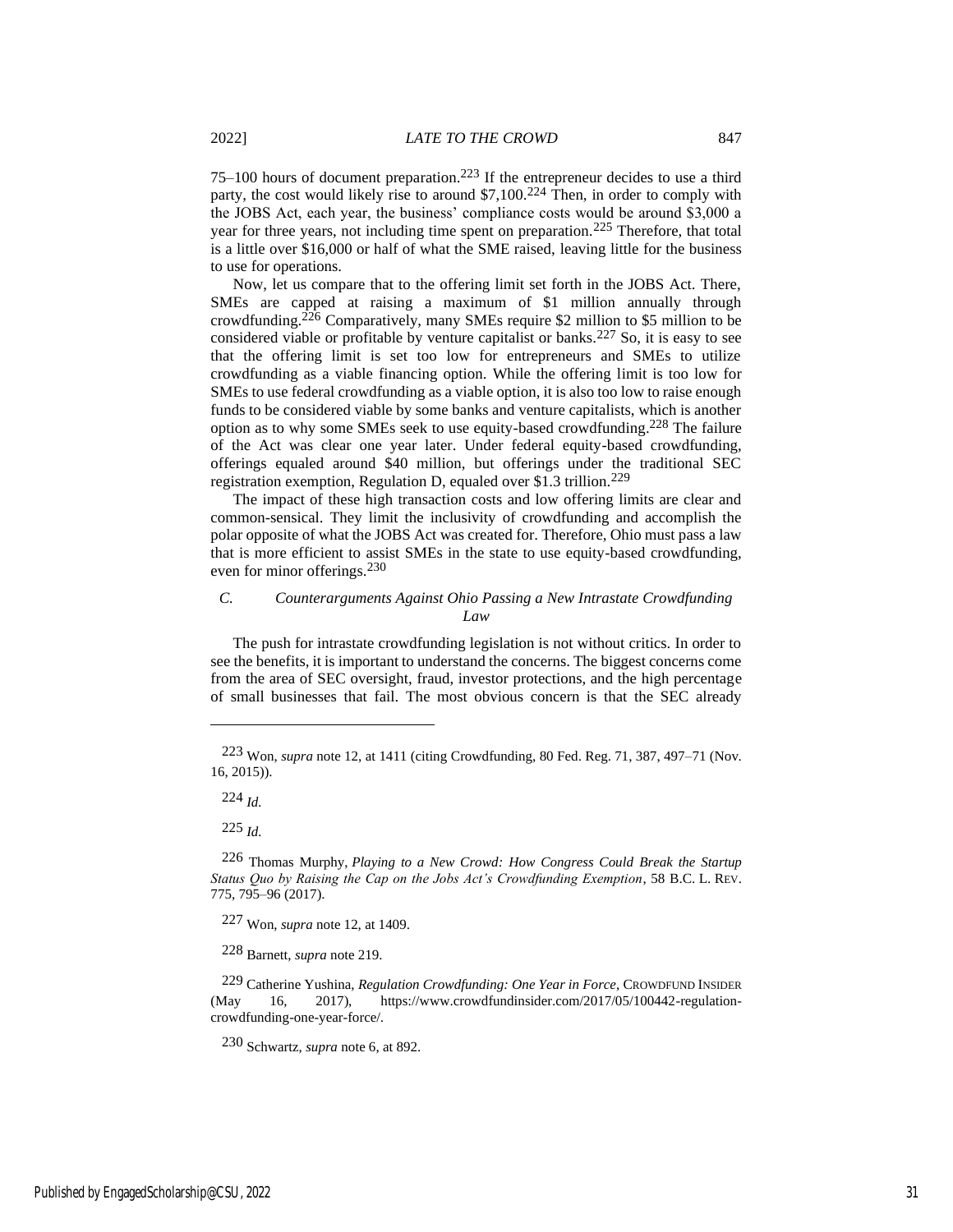regulates crowdfunding, so the states do not need to act.231 While this is true, the entities who need crowdfunding the most are generally small, community businesses, so, because state economies are impacted first before the national economy, states have a stronger interest to regulating crowdfunding towards the specific needs of SMEs within their state.<sup>232</sup> These stronger interests come from SMEs seeking an overall less cumbersome way to raise capital, opening up the door to more entrepreneurs. An entity seeking to use intrastate crowdfunding through Regulation D and SEC oversight would have to comb through over 453 pages of regulations to comply, whereas, with intrastate crowdfunding laws the goal is to get SMEs funding through an easier, faster way. Thus, intrastate crowdfunding laws are needed, and each state has gone through the trouble to pass their own law.<sup>233</sup>

Next, the most fervent reason cited as to why states should not regulate crowdfunding independently is due to the perceived likelihood of fraud. In fact, studies have found that when corporate fraud takes place, the state's economy in which the corporation's headquarters is located sees a reduction in its stock market participation as a whole, having a negative effect on both the state and national markets.<sup>234</sup> While there is some evidence of fraud in crowdfunding through lawsuits like *SEC v. Ascenergy LLC*, instances of fraud through intrastate crowdfunding are relatively rare.235 In *Ascenergy*, the SEC brought an enforcement action after learning that Ascenergy's CEO spent \$1.2 million in capital raised through crowdfunding as payments to himself and transferred the other \$3.8 million to a holding company that had nothing to do with Ascenergy's purpose.<sup>236</sup> Therefore, this claim is not completely unfounded, but instances like *Ascenergy* rarely happen. 237

Many critics were nervous that an increase in equity and intrastate crowdfunding would disproportionally increase the level of securities fraud.<sup>238</sup> However, their theories did not come true.<sup>239</sup> There is actually more evidence of fraud through IPOs.

233 Jenni Bergal, *States Try to Make It Easier to Raise Money with Crowdfunding*, GOVERNING (Aug. 21, 2014), https://www.governing.com/news/headlines/states-try-to-makeit-easier-to-raise-money-with.html.

234 Christa Hainz, *Fraudulent Behavior by Entrepreneurs and Borrowers*, *in* THE ECON. OF CROWDFUNDING: STARTUPS, PORTALS, AND INV. BEHAV. 79–80 (Douglas Cumming & Lars Hornuf eds., 2018).

235 *See* Glustrom, *supra* note 51, at 304; *see also* Complaint at ¶¶ 11, 46, SEC v. Ascenergy, LLC, 2015 WL 6513864 (D. Nev., Oct. 28, 2015).

236 *See* Glustrom, *supra* note 51, at 304.

237 *Id.*

238 *See* Anita Anand, *Is Crowdfunding Bad For Investors?*, 55 CAN. BUS. L.J. 215, 222 (2014).

239 Won, *supra* note 12, at 1418.

<sup>231</sup> *See* Glustrom, *supra* note 51, at 303.

<sup>232</sup> *Infra* Part III.A.2; s*ee* Glustrom, *supra* note 51, at 303 (discussing that Alaska businesses need something different than a state in the southern continental United States); *see, e.g.*, Cox, *supra* note 197.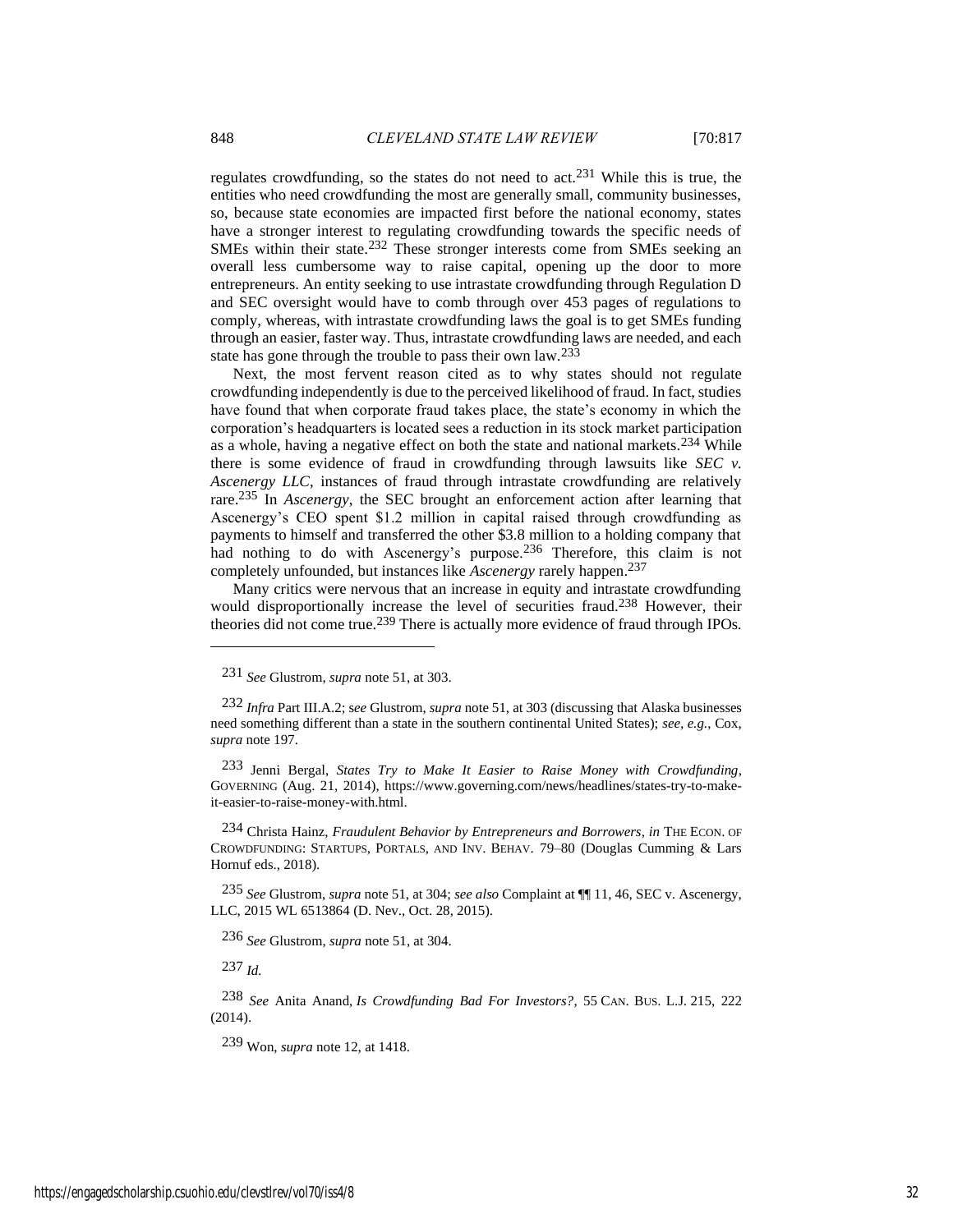One study of over 3,000 IPOs found that 11.59% of the companies that went public "committed fraud at the IPO stage."<sup>240</sup> However, evidence of fraud through crowdfunding was found in only 14 out of 381 Kickstarter projects  $(3.7\%)$ .<sup>241</sup> These lower levels of fraud could be attributed to the crowd's inquiry regarding the project in an open dialogue, and the crowd's ability to find projects with signals of quality. Ethan Mollick, an Associate Professor of Management at The Wharton School of Business, asserts that the underwriting protection that exists in IPOs is adequately replaced by crowd due diligence in equity-based crowdfunding.<sup>242</sup> Now, states' legislation, including HB 312 in Ohio, have grown to include strong fraud protections in their legislation, including the right to bring a private action against an issuer who tries to perpetrate fraud.243 However, protecting investors and entities from fraud is a large reason why states should proceed with caution when implementing their own crowdfunding legislation.

The next major concern that is raised is the sophistication of the investors and the high risk of loss.<sup>244</sup> When intrastate legislation is passed, it permits almost anyone to invest, and many investors will have no relevant experience. Therefore, they may be unable to recognize that the risk of loss is extremely high.<sup>245</sup> Requiring too much disclosure places an undue burden on the issuer, but not enough disclosure can undermine investor protections and intrastate crowdfunding as a whole. $246$ Unsophisticated investors are unlikely to know when an entity is committing fraud or have the skillset to judge the merit or riskiness of investing in a particular business.<sup>247</sup> In order to make less sophisticated investors more aware, states like North Carolina and Michigan have investors affirmatively acknowledge that they are investing in an unregistered risky enterprise. In North Carolina, this affirmative acknowledgment has investors waive liability.248 This waiver of liability is not an actual protection to unsophisticated investors but is used as a warning tool to highlight to more unsophisticated investors that the risk is extremely high. However, things like affirmative acknowledgement and liability waivers must be used in conjunction with other investor protections, such as education and/or disclosures. But, without strong investor protections built into intrastate laws, investors will not be willing to use

242 *Id.*

243 H.B. 312, 133rd Gen. Assemb., Reg. Sess. (Ohio 2019–2020).

244 Mathews, *supra* note 33, at 310–11.

245 *Id.*

246 Won, *supra* note 12, at 1416.

247 Mathews, *supra* note 33, at 310–11.

248 *Id.*

<sup>240</sup> Tracy Yue Wang et al., *Corporate Fraud and Business Conditions: Evidence from IPOs*, 65 J. FIN. 2255, 2270 (2010).

<sup>241</sup> Ethan Mollick, *The Promise and Perils of Equity Crowdfunding*, KNOWLEDGE@WHARTON (Nov. 7, 2013), http://knowledge.wharton.upenn.edu/article/promise-perils-equity-crowdfunding/.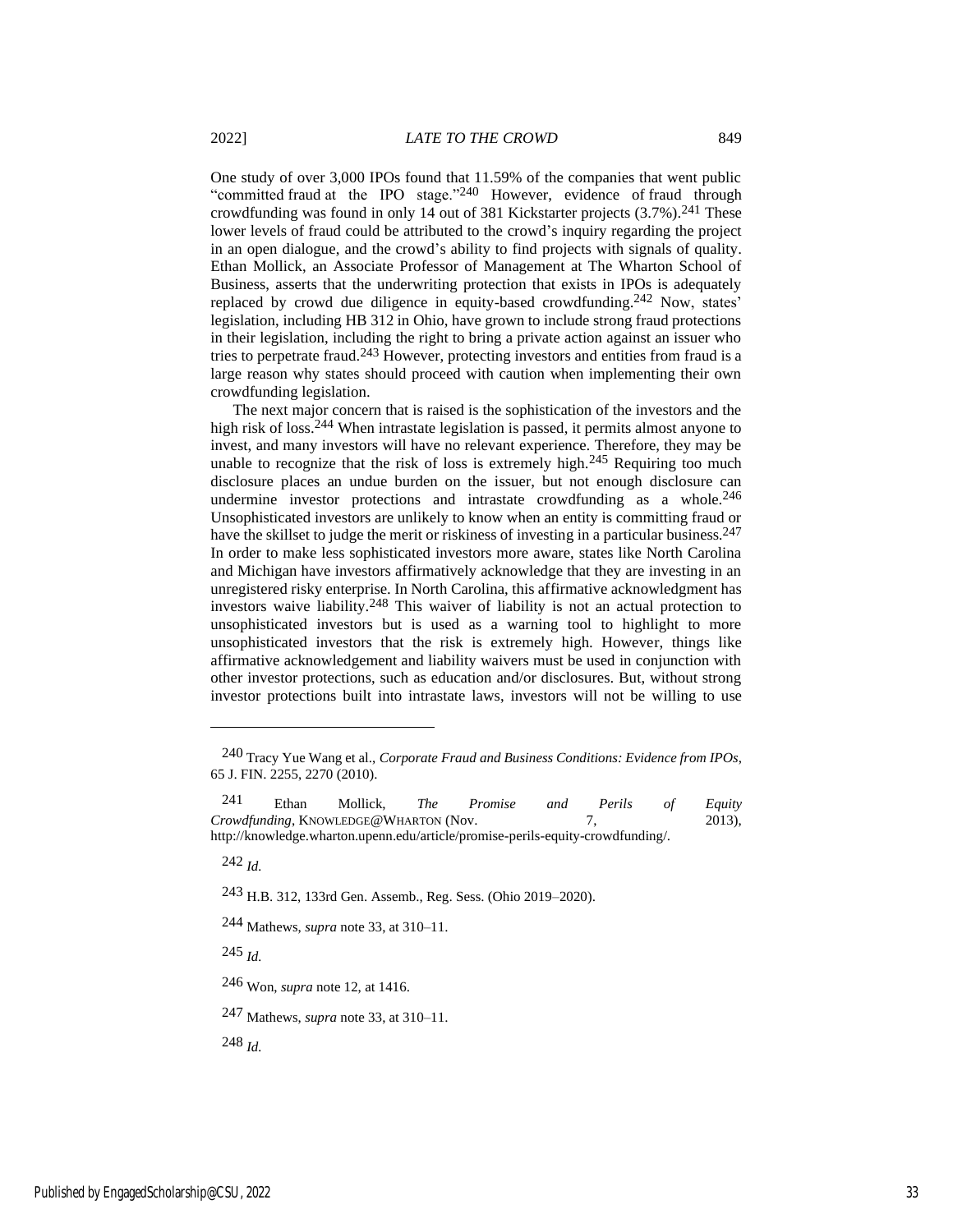intrastate crowdfunding. Luckily, there are some investor protections in the JOBS Act, but when it comes to intrastate laws, HB 312 should provide more investor protections, which could limit inclusivity but would ensure efficiency in protecting against fraud.

The last concern that is raised is the high rate at which small businesses fail and why making it easier for them to gain capital is a good thing. Asking investors, whether sophisticated in this area or not, to invest large sums of money in something that has a high risk of failure is extremely challenging, especially when most SMEs seeking to use intrastate crowdfunding do not have the high growth potential that sophisticated investors are looking for.<sup>249</sup> Approximately twenty percent of small businesses fail within the first year, thirty percent of businesses will have failed by the end of their second year, by the end of the fifth year about half will have failed, and by the end of the decade only thirty percent of businesses will remain, which leaves about a seventy percent failure rate overall. 250 While more capital in the hands of more SMEs is not always a good thing, equity-based crowdfunding and, more specifically, strong equity-based crowdfunding laws, have built in protections to protect against companies that are less desirable or likely to fail.251 In fact, an increase in the success of a variety of implausible businesses shows that with more capital opportunities there is a greater chance for many SMEs to succeed.252 Intrastate bills should strongly consider fraud and investor protections and, through that, investors should have their investment protected against loss when it comes to the high rate of business failure.<sup>253</sup> Other countries have shown that while the risk of small business failure is always high, SMEs funded via equity-based crowdfunding see a lower rate of insolvency. In Germany, 70% of SMEs that had successful equity-based crowdfunding campaigns were still in operation approximately five years after their successful campaign.<sup>254</sup> In the United Kingdom, 85% of SMEs were still in operation.255 Therefore, while there is not as much data on how intrastate crowdfunding impacts SMEs in the United States, examples from other countries show that the high rate of business failure is not as important of a concern as some critics might make it seem.

These criticisms are all important. However, when looking at the concerns in Part C of this Note and weighing them against the advantages to entrepreneurs and states discussed in Part B, the benefits to the states and their innovators likely outweigh the costs. Furthermore, each of these concerns can be addressed more easily through state

253 *Id.*

255 *Id.*

<sup>249</sup> *See Microcap Stock: A Guide for Investors*, U.S. SEC. & EXCH. COMM'<sup>N</sup> (Sept. 18, 2013), https://www.sec.gov/reportspubs/investor-publications/investorpubsmicrocapstockhtm.html (discussing SMEs as one of the riskiest investment opportunities).

<sup>250</sup> *See Survival of Private Sector Establishments by Opening Year*, BUREAU OF LAB. STAT., https://www.bls.gov/bdm/us\_age\_naics\_48\_table7.txt (last visited Apr. 9, 2021).

<sup>251</sup> HAGEDORN AND PINKWART, *supra* note 41, at 71.

<sup>252</sup> *See Financing Innovation: The Future of Capital Formation for Small and Emerging Businesses*, CONF. PROC., LEWIS & CLARK L. F., (Sept. 26, 1997).

<sup>254</sup> Lars Hornuf & Matthias Schmitt, *Success and Failure in Equity Crowdfunding* - *CESifo DICE Report*, 14 LEIBNIZ INFO. CTR. FOR ECON. 2, 16–22 (2016).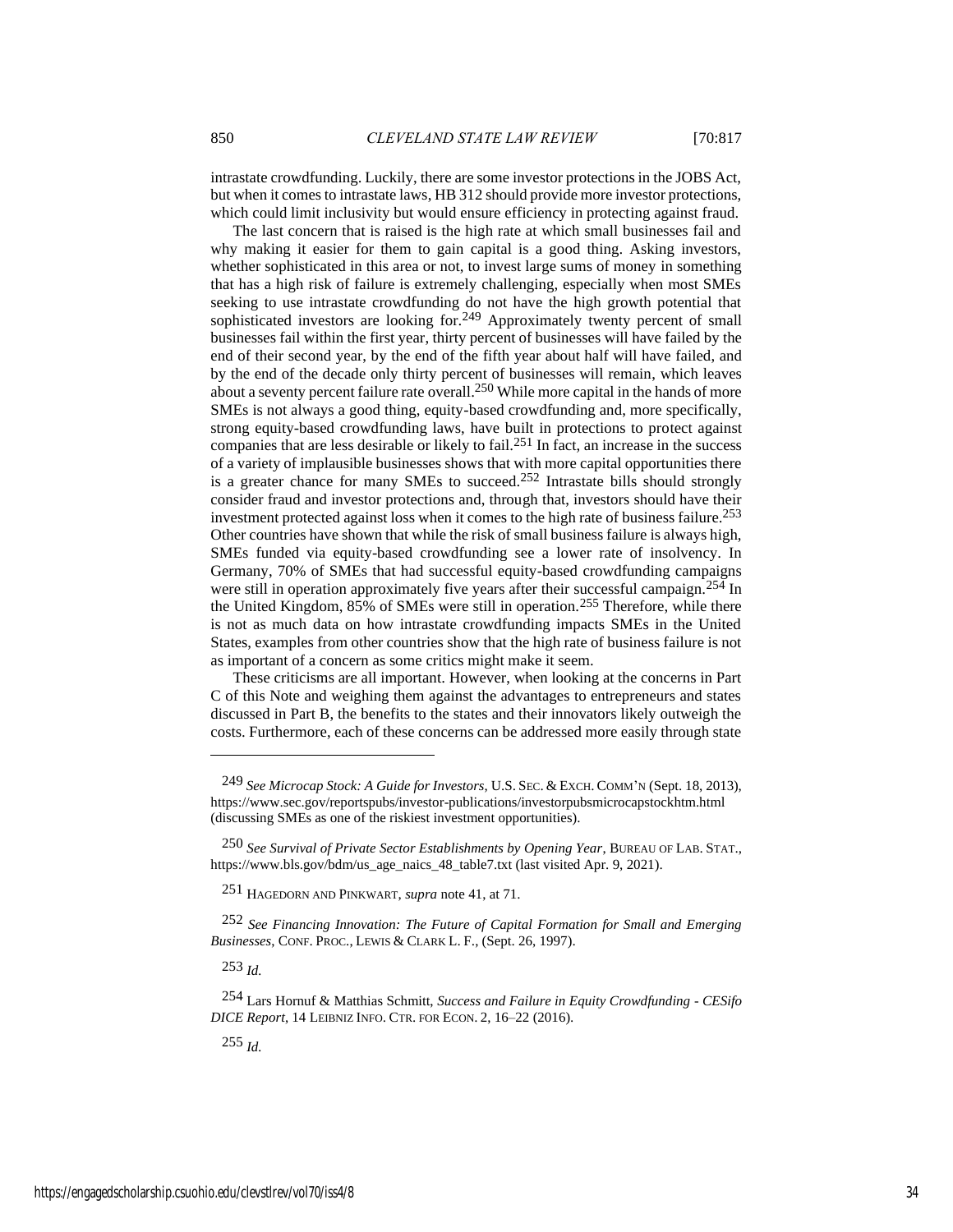regulation in the intrastate market.256 Therefore, Ohio must have an intrastate crowdfunding bill. But why will HB 312 not be as effective as legislators were hoping?

IV. HOUSE BILL 312, ITS FAULTS, AND PROVING THE CRITICS RIGHT

By an overwhelming majority of Ohio legislators, 117–2 to be exact, HB 312 appears to be the ideal Ohio intrastate crowdfunding bill for SMEs in Ohio.257 However, HB 312 fails to be either inclusive or efficient and is not likely to provide the benefits discussed in Part III.A. Equity-based crowdfunding in the United States has the dual goal of being both efficient and inclusive.<sup>258</sup> Ohio's bill fails to accomplish either of these goals.259 With most state intrastate crowdfunding bills being carbon copies of the JOBS Act, it is easy to understand why the Ohio bill looks like it does.<sup>260</sup> In order to understand what the perfect intrastate crowdfunding bill would look like in Ohio, it must first be examined how HB 312 is not one.

Intrastate crowdfunding bills seek to be a more efficient way for SMEs to raise capital. However, Ohio's HB 312, with the exception of the limit on the amount of money to be raised, looks extremely similar to the JOBS Act, meaning that it is no more efficient than its federal counterpart. While HB 312 prevents registration with the SEC, it buries the entry requirements to be able to use intrastate crowdfunding deep within the bill.<sup>261</sup> Intrastate crowdfunding is intended to make raising capital more efficient for the SMEs. If an SME struggling to gain capital cannot understand what is needed to be able to use intrastate crowdfunding, they are less likely to use it as an option, and, therefore, it clearly lacks the efficiency needed to make intrastate crowdfunding faster than federal regulations.

Second, HB 312 gives the Ohio Division of Securities the power to hand out licenses to entities seeking to operate portals that facilitate intrastate crowdfunding in Ohio.262 However, by placing this licensing task within the Division of Securities, it could possibly overload the Division, which will have a slew of new regulations to promulgate and laws to comply with all while also attempting to vet and hand out portal licenses. The SEC was overwhelmed with having to create regulations, pass out licenses, and regulate the industry, which in turn undermined the effectiveness of the JOBS Act. Anything that creates the possibility of a backlog, like portals waiting to hear if they are licensed, inherently prohibits an efficient process. Lastly, the Ohio Division of Securities was given the power to create reasonable rules to enforce HB

<sup>256</sup> JAMES D. COX ET AL., SECURITIES REGULATION: CASES AND MATERIALS 304 (Rachel E. Barkow et al. eds., 8th ed. 2017).

<sup>257</sup> *See* H.B. 312, 133d Gen. Assemb., Reg. Sess. (Ohio 2019–2020) (Dec. 17, 2020) https://www.legislature.ohio.gov/legislation/legislation-votes?id=GA133-HB-312.

<sup>258</sup> *Supra* Part II; Schwartz, *supra* note 6, at 887.

<sup>259</sup> *Supra* Part II.

<sup>260</sup> Black & de la Vina, *supra* note 139, at 57–58.

<sup>261</sup> H.B. 312 §1701.05(A), 133d Gen. Assemb., Reg. Sess. (Ohio 2019–2020).

<sup>262</sup> *Id.* §17.07.17(A)(5).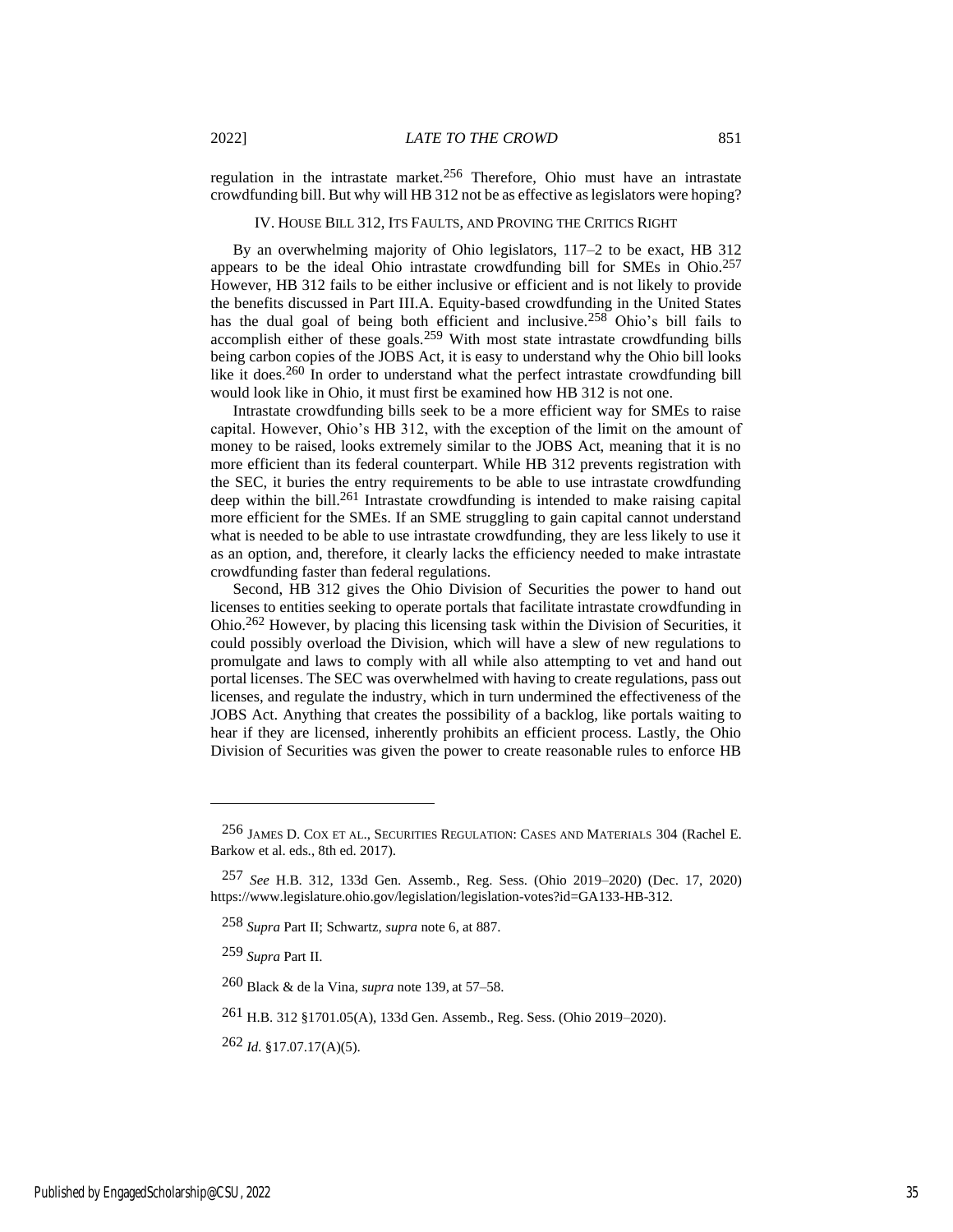312.263 In the end, there are a number of sections that prohibit efficiency in intrastate crowdfunding in Ohio. Ohio must attempt to prevent the same mistakes that occurred at the federal level, but as HB 312 stands, the same mistakes are inevitable. But, maybe HB 312 is more inclusive than efficient.

An inclusive intrastate crowdfunding bill would be one where any and all entrepreneurs are invited to pitch their company to "the crowd" through an internet portal. A highly inclusive bill would be a strong first step in getting Ohio to achieve Representative Powell's goal of making Ohio the most business-friendly state in the country.264 However, inclusivity must be limited in some way to prevent fraud.265 The SEC recognized this and has regulations that apply at both the federal and state level to prevent fraud in crowdfunding.266 With that being said, HB 312 is also not an inclusive bill. A bill to *Permit Certain Intrastate Crowdfunding* places strict limits on who and what can use intrastate crowdfunding in Ohio. While no one has advocated for a fully inclusive system, the entry requirements in HB 312 significantly hinder who can use crowdfunding at all. The enacted HB 312 fails to account for startups that are not yet operating in the state. As the law stands, only currently existing entities within the state can use OhioInvests.<sup>267</sup> Further, HB 312 also places strict regulations on how much a person can invest in an Ohioinvests offering. While the limit is set at \$10,000, that number is the same for all residents of Ohio.<sup>268</sup> Therefore, the investing limit creates an underinclusive environment by not permitting larger investments for more sophisticated investors and possibly limits the effectiveness of the bill. Lastly, HB 312 places hefty disclosure requirements on SMEs that will again limit who is able to use it.269 If the purpose of the bill is to create a business-friendly environment in Ohio, placing strict limits in the bill to keep people out is the antithesis of that purpose. Therefore, HB 312 falls short in the area of inclusivity as well.

In the end, intrastate bills in the United States are intended to be both inclusive and efficient. However, HB 312 fails to meet either of those goals because it neither speeds up the process of gaining capital nor allows anyone, with a few exceptions, to use crowdfunding to succeed. Therefore, this Note proposes that Ohio must recreate an intrastate bill that works to be more inclusive and efficient. Through that, Ohio might be able to reach its goal of becoming a state in which entrepreneurs seek to start their businesses.

265 *Id.*

266 *Id.* at 907–08.

267 H.B. 312, 133d Gen. Assemb., Reg. Sess. (Ohio 2019–2020).

268 *Id.*

269 *Id.*

*<sup>263</sup> Id.* §17.07.19(D).

<sup>264</sup> *Permits Certain Intrastate Equity Crowdfunding: Hearing on H.B. 312 Before the S. Comm. on Fin.*, *supra* note 30 (statement of Rep. Jena Powell, Sponsor, H.B. 10).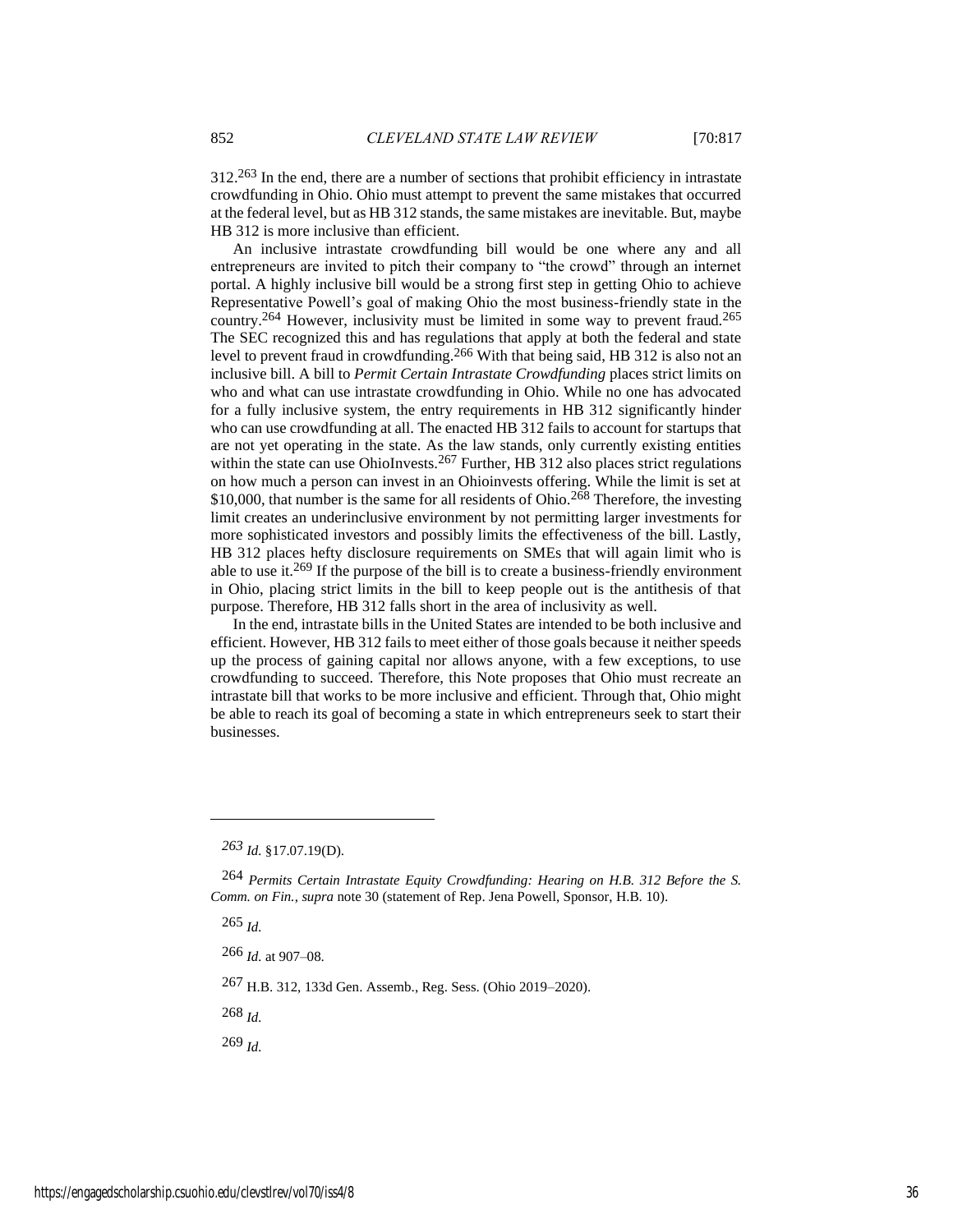#### V. BLUEPRINT FOR INTRASTATE SUCCESS IN OHIO

While Ohio had some workable provisions in its first attempts and in the 2020 HB 312, there is still room for growth to make a bill that is more efficient and inclusive. Instead of attempting to pass a crowdfunding bill before the session ended, the Ohio Legislators should have looked to states like Michigan (MILE Act) and countries like New Zealand to see what makes an efficient and inclusive intrastate crowdfunding platform.270 However, even efficient bills like the MILE Act could be made stronger. One benefit to being one of the last states to pass an intrastate bill is that the Legislators have the ability to see what worked and what did not in other areas. This part of the Note seeks to provide a blueprint for altering HB 312 to achieve the goal of both the legislature and crowdfunding in general: to create a successful intrastate crowdfunding legislation in Ohio that focuses on efficiency, while not wholly neglecting inclusivity. To do this, a comparison to Ohio's three previous attempts at an intrastate bill and sections of the 2020 HB 312 will be used to craft four clear sections deserving of analysis. These sections include restrictions on entities seeking to use intrastate crowdfunding, limits on investors and the amounts raised, disclosure requirements, and portal operations. While there are certainly more than four categories in HB 312, these provisions have the greatest impact on investors and entrepreneurs and are given the most flexibility for states to change from SEC regulations.271

First, for intrastate crowdfunding to be more efficient and inclusive in Ohio, it would have to provide fewer restrictions than other exemptions that entities could use to raise money.272 The 2020 HB 312 begins to provide this by removing the long requirements from HB 593 and HB 10 and creating this either/or regulation, where entities only have to meet one of the three options.<sup>273</sup> However, the legislators were nervous about making it easier for SMEs to meet crowdfunding conditions due to the possibility of fraud.274 In part, it requires that the business *either* has its principal office in Ohio, has at least 80% of its assets in Ohio, or the entity derived at least 80% of its gross revenue in the state.275 However, HB 312 leaves out one key group of entrepreneurs: people seeking to start their business in Ohio. So, these entrepreneurs have the option to register their principal place of business in Ohio, but the other two options are unavailable to them, limiting inclusivity, but mainly creating a barrier for efficient capital-raising for new SMEs. Further, intrastate crowdfunding is used to help innovators determine whether their idea is viable.276 Therefore, an Ohio bill must account for this additional group in order to make the bill more efficient and inclusive.

275 H. B. 312, 133d Gen. Assemb., Reg. Sess. (Ohio 2019–2020).

276 Won, *supra* note 12, at 1409.

<sup>270</sup> Schwartz, *supra* note 6, at 885–86.

<sup>271</sup> Securities Act of 1933 §3(a), 15 U.S.C. § 77(a).

<sup>272</sup> Joyce, *supra* note 211, at 371.

<sup>273</sup> *See* Carla Napolitano, Ohio Legis. Serv. Comm'n, Bill Analysis, H.B. 312, 133d Gen. Assemb., at 3–4 (2020).; H. B. 312, 133d Gen. Assemb., Reg. Sess. (Ohio 2019–2020).

<sup>274</sup> *Permits Certain Intrastate Equity Crowdfunding: Hearing on H.B. 312 Before the S. Comm. on Fin.*, *supra* note 30 (statement of Jason Warner, H.B. 10).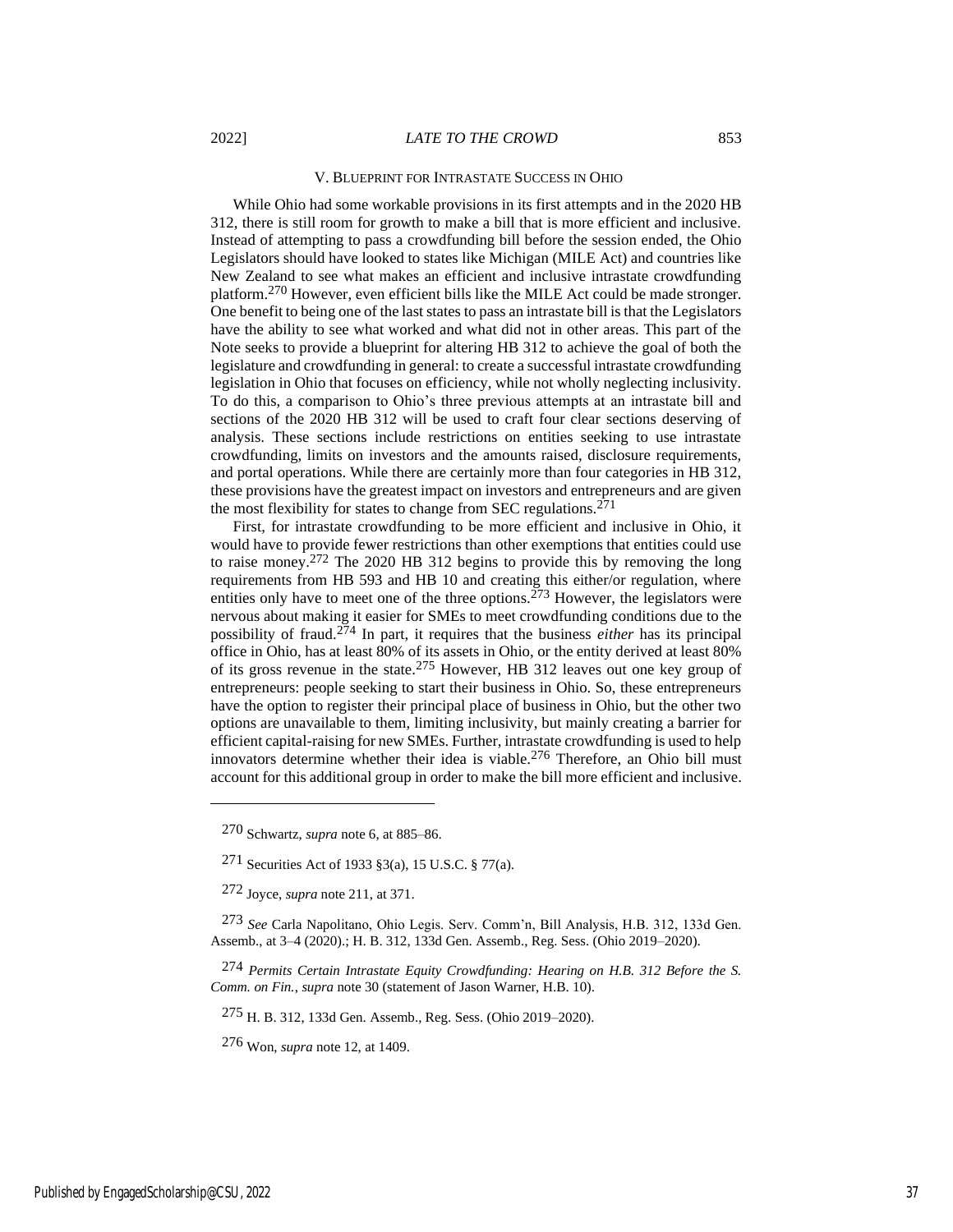Ohio should add a condition to require the entity to have a business plan that describes the entity's plan to conduct at least 80% of its operations within the state. This would create a new uniform "80% rule," which makes it easier for entrepreneurs to understand what is required to begin intrastate crowdfunding, increasing efficiency in being able to launch their intrastate crowdfunding campaign. Further, the 80% entry requirement will require the entity to get approval from the Division of Securities by submitting either the business plan for verification or forms that provide evidence of the SME's assets or gross revenue before being allowed to engage in intrastate crowdfunding. While requiring businesses to get approval from the Division of Securities may hinder both efficiency and inclusivity, it may prevent those rare instances of fraud in crowdfunding, which the legislature must consider before an intrastate crowdfunding bill would gain any traction.<sup>277</sup> The Division of Securities is the enforcement agency in HB 312, giving them the ability to fine entities and portals, and making them the obvious choice to continue the regulation of crowdfunding in Ohio.278 Lastly, these requirements are significantly less burdensome than the requirements under Regulation 147/147A, Regulation D, or those mentioned in HB 593, 10, or the 2019 and 2020 HB 312.279 Compliance with Regulation 147/147A or Regulation D requires constant disclosures to the SEC and the retainer of an attorney in order to understand how to fully comply with the regulations, whereas, through this new proposal, entities would be able to save on the costs by having fewer requirements to meet when launching their capital campaign and may only need an attorney through the initial offering.<sup>280</sup> Therefore, this new proposal could make intrastate crowdfunding more efficient, effective, and inclusive within the state.

Second, limits must be placed on both the amount allowed to be raised and the kinds of people who can invest.281 Ohio should retain the \$5 million offering limit from HB 312, as it would give Ohio the highest offering limit in the country, and \$5 million is the maximum limit within federal law and keeps Ohio compliant with the JOBS Act.282 This would achieve the legislature's goal of making Ohio "the most business friendly state in the country."283 Therefore, the offering limit requires very little change from the way it stands currently.284 Moreover, this high limit allows SMEs to use crowdfunding concurrently with other sources of capital raising, rather than just using it initially to "fill the gap."

284 *See generally* H.B. 312, 133rd Gen. Assemb., Reg. Sess. (Ohio 2019–2020).

<sup>277</sup> *Supra* Part III.C.

<sup>278</sup> H.B. 10, 132nd Gen. Assemb., Reg. Sess. (Ohio 2017–2018).

<sup>279</sup> *Supra* Part III.

<sup>280</sup> Vignone, *supra* note 78, at 813.

<sup>281</sup> Murphy, *supra* note 226, at 779.

<sup>282</sup> H.B. 312, 133d Gen. Assemb., Reg. Sess. (Ohio 2019–2020).

<sup>283</sup> *Permits Certain Intrastate Equity Crowdfunding: Hearing on H.B. 312 Before the S. Comm. on Fin.*, *supra* note 30 (statement of Rep. Jena Powell, Sponsor, H.B. 10).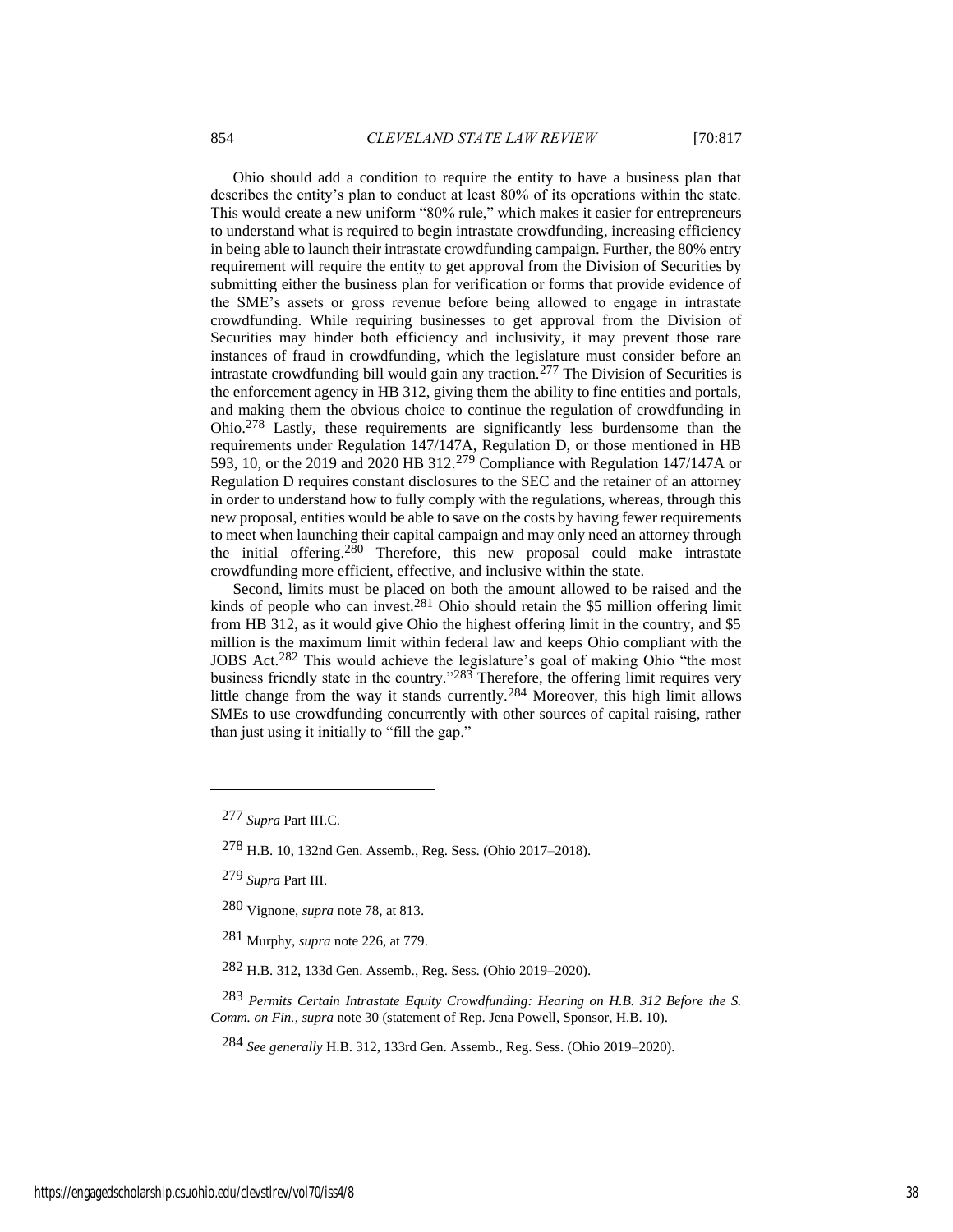However, where Ohio must alter HB 312 is by adding in an "all-or-nothing" provision in its bill.285 This provision provides that the money invested by investors will be held in escrow until the entity meets its fundraising goal. This provision is at the cost of inclusivity, as entities who cannot meet their goals will have intrastate crowdfunding made unavailable to them. But it is important for investor protections and efficiency, because if a company cannot obtain sufficient attention through crowdfunding, it might be an indicator of its success.286 A failure to meet the goal gives the investors a refund of their investment and creates zero loss. This is an important provision in protecting investors against less successful entities, because it requires the entity to really consider its financing needs before posting its goal and will assist less sophisticated investors in seeing what can get more sophisticated investors to invest.287 Unlike the North Carolina version, Ohio should not allow investors to withdraw their investment whenever they want leading up to the entity hitting its goal. The only option for withdrawal in Ohio should be if the entity fails to meet its goal. This assists in the efficiency that entities seek through intrastate crowdfunding in getting capital faster than through other methods.288 While it will not entirely mitigate the high risk of loss, anything the State can do to protect those less sophisticated investors from large losses can ensure that OhioInvests is a long-term viable option within the state.

Setting investor eligibility requirements involves difficult trade-offs. Each of the Ohio bills limited unaccredited investors to \$10,000 in a single transaction.289 While this is the standard practice, it does not account for more sophisticated investors who might have a higher net worth and some experience with investing in securities. It also allows those less sophisticated investors to invest \$10,000 in a single transaction with no regard towards their income, creating catastrophic scenarios for investors who invest that limit, but might not have the income to support it. This, in turn, could scare others away from taking part in the intrastate crowdfunding process. Therefore, Ohio must create a different rule for unaccredited investors and provide both set dollar limits and a percentage limit based on income. For example, unaccredited investors making \$100,000 or less will be allowed to invest no more than 5% of their income in a twelvemonth period, and no more than \$1,500 per transaction. This limits the risk and possible loss of each investor in a single transaction but allows them to invest in more entities based on their income, which is important to both allow new people to get into the market, while also supporting the SMEs who need intrastate crowdfunding. Additionally, unaccredited investors making more than \$100,000 will be allowed to invest no more than 15% of their income in a twelve-month period and are limited to

288 *See* Mathews, supra note 33, at 315.

<sup>285</sup> Uriel S. Carni, *Protecting the Crowd Through Escrow: Three Ways That the SEC Can Protect Crowdfunding Investors*, 19 FORDHAM J. CORP. & FIN. L. 683 (2014); *see* Mathews, *supra* note 33, at 315; *see* H.B. 593, 131st Gen. Assemb., Reg. Sess. (Ohio 2015–2016).

<sup>286</sup> Tina Rosenberg, *On the Web, A Revolution in Giving*, N.Y. TIMES (Mar. 31, 2011), http://opinionator.blogs.nytimes.com/2011/03/31/on-the-web-a-revolution-in-giving/ (quoting Ethan Zuckerman, senior researcher at Harvard's Berkman Center for Internet and Society).

<sup>287</sup> Bradford, *supra* note 16, at 139–41.

<sup>289</sup> H.B. 312, 133rd Gen. Assemb., Reg. Sess. (Ohio 2019–2020).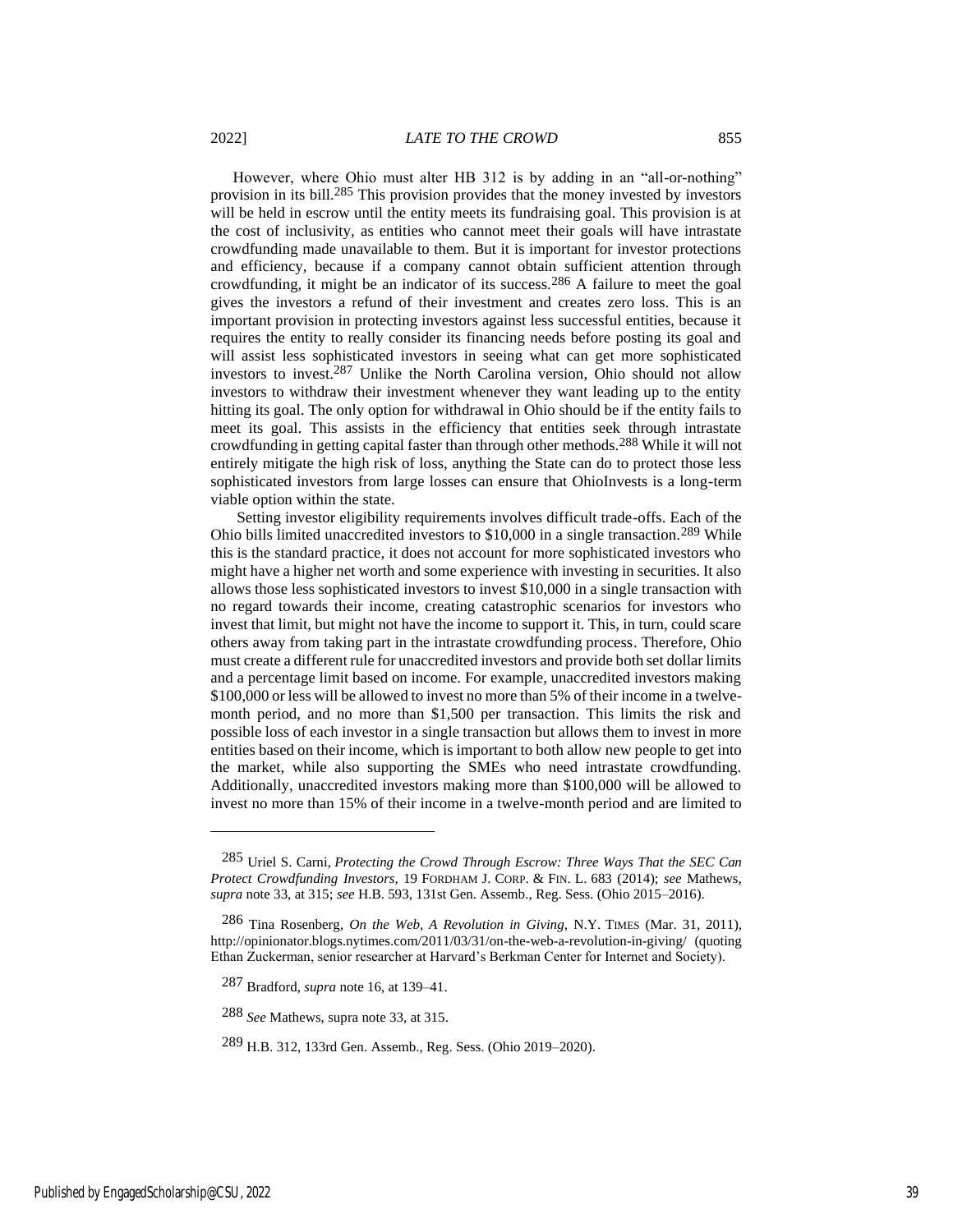no more than \$10,000 per transaction. While this would limit unaccredited investors, accredited investors will still comply with the current SEC regulations, meaning that individuals worth more than \$1,000,000 and institutions that qualify as accredited investors under 17 C.F.R. Parts 230 and 240 can invest without any quantity limits.290 This new provision would allow SMEs in Ohio to "test the waters" for others.291 States are traditionally seen as experimental laboratories, so by Ohio becoming the first state to set a limit like this, it can explore intrastate crowdfunding in a new way and help fill the void of information regarding this newer form of investing.<sup>292</sup>

Third, OhioInvests must change the disclosure requirements so as not to cause compliance to be an extreme burden on the SMEs in the hopes of increasing efficiency. House Bill 312 places a laundry lists of disclosure requirements that, in the end, are extremely expensive for the entities. Heavy disclosure requirements cause entities to avoid crowdfunding due to the high compliance costs.293 House Bill 312 requires disclosures before a person invests and multiple times a year, and requires specialized forms that require the hiring of a third party.294 However, to increase efficiency, disclosure pre-investment—meaning disclosures made to the Division of Security and the Portal before the funding campaign is launched—should be applied to every entity but be limited to only what would be required for the entity to receive a small business loan.295 This includes: business and personal credit scores, tax returns, income statements, business plans, and/or business organization documents.296 Because entities are generally seeking either a loan or to use intrastate crowdfunding, the disclosure requirements prior to launching their campaign should not be more burdensome than other alternatives.

For post-investment disclosures—meaning disclosures that will occur at set times after the campaign has concluded—Ohio should change the requirements based on the amount of the offering. These post-investment disclosures will require the same as the pre-investment disclosures, but will then include all financial statements, profit and loss statements, bank statements, and payroll records. States like North Carolina and Alaska have similar disclosure requirements like this, and they have proven to be both

293 Black & de la Vina, *supra* note 139, at 64.

295 Won, *supra* note 12, at 1412.

296 *Id.*

<sup>290</sup> *See generally* 17 C.F.R §§ 230, 240 (2020).

<sup>291</sup> Won, *supra* note 12, at 1412–13 (comparing how Exemptions A and B from the United Kingdom will allow the states to test the waters before soliciting money from investors).

<sup>292</sup> Mathews, *supra* note 33, at 305–06; *see, e.g.*, [Santosky v. Kramer, 455 U.S. 745, 773](https://1.next.westlaw.com/Link/Document/FullText?findType=Y&serNum=1982113139&pubNum=0000780&originatingDoc=I7b81500eb9b111e598dc8b09b4f043e0&refType=RP&fi=co_pp_sp_780_773&originationContext=document&transitionType=DocumentItem&contextData=(sc.Folder*cid.b5ed35c1fc26481da531d16cbd0c32d6*oc.Search)#co_pp_sp_780_773)  [\(1982\)](https://1.next.westlaw.com/Link/Document/FullText?findType=Y&serNum=1982113139&pubNum=0000780&originatingDoc=I7b81500eb9b111e598dc8b09b4f043e0&refType=RP&fi=co_pp_sp_780_773&originationContext=document&transitionType=DocumentItem&contextData=(sc.Folder*cid.b5ed35c1fc26481da531d16cbd0c32d6*oc.Search)#co_pp_sp_780_773) (Rehnquist, J., dissenting) ("It is one of the happy incidents of the federal system that a single courageous State may, if its citizens choose, serve as a laboratory; and try novel social and economic experiments without risk to the rest of the country.").

<sup>294</sup> *See* H.B. 593, 131st Gen. Assemb., Reg. Sess. (Ohio 2015–2016); H.B. 10, 132nd Gen. Assemb., Reg. Sess. (Ohio 2017–2018); H.B. 312, 133rd Gen. Assemb., Reg. Sess. (Ohio 2019– 2020).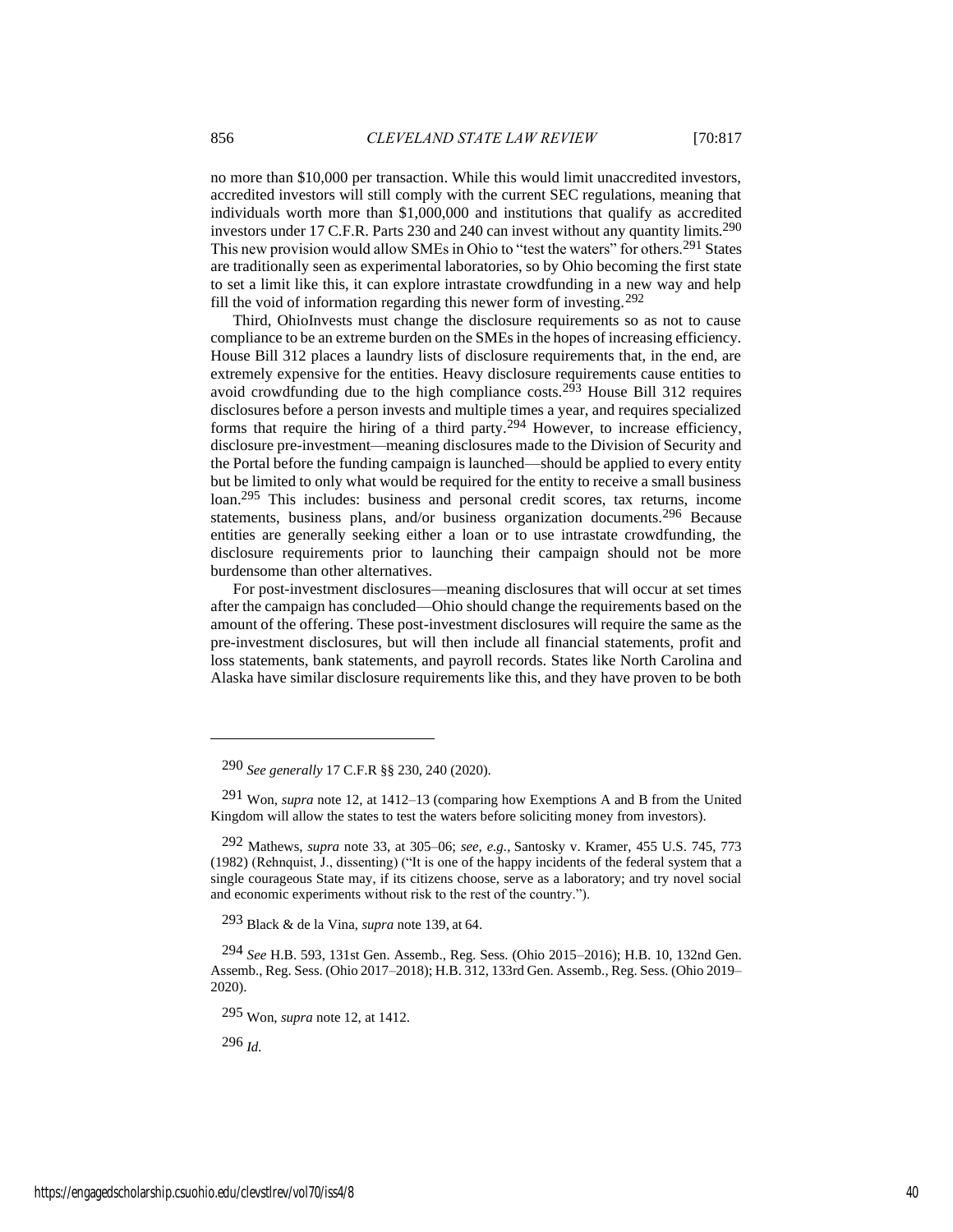making them a barrier to inclusive entry.

efficient and effective in protecting against fraud.<sup>297</sup> The law for post-investment requirements should require entities asking for less than \$500,000 to have no financial disclosure requirements; entities asking for \$500,000–\$1 million to have annual financial disclosure requirements; entities raising between \$1 million–\$3 million to have semi-annual disclosure requirements; and entities seeking more than \$3 million in offerings to have quarterly disclosure requirements to shareholders and the Division of Securities. This uniform application will allow an entity to know what the disclosure requirements are from the start and what documents they must keep track of. But, more importantly, by keeping the cost low, Ohio is hopefully allowing the entities to use a little, and not most, of the money raised through crowdfunding to comply with these post-disclosure costs. Disclosures are a necessary evil of offering securities, but Ohio must recreate the law to ensure that it can accomplish the disclosure goals while not

Next, portals must be regulated. In all thirty-six states, including Ohio's HB 312, agencies within the state are given the ability to license privately operated portals to conduct intrastate crowdfunding in accordance with the law. Certain states' governments are also authorized to operate their own portals, but in none of the other states are the portals operated by *only* government entities.<sup>298</sup> Inviting private entities to create intrastate crowdfunding portals could be beneficial to the state and encourage competition, but a different approach should be taken in Ohio. Ohio is fortunate enough to have a non-profit, JobsOhio, whose mission is to create economic development and capital investment in Ohio through business attraction, retention, and expansion efforts.<sup>299</sup> This Note proposes that, in Ohio, the portal should be regulated by the Ohio Division of Securities but under the control of JobsOhio because having one centralized portal for the entire state could increase efficiency and ensure transparency.300 JobsOhio can then use the fees earned through intrastate campaigns to assist the state in other economic development initiatives. Then, the agency's six economic development partners spread throughout the state in six different regions would be responsible for the portal operations in their territory. The partners' close relationship with entrepreneurs in their region could make Ohio a leading state for efficient and inclusive portal operations. By moving portal operations into one centralized government/non-profit entity it would allow each regional office to cater the portal to its regional needs, which is important in a state where each region presents

<sup>297</sup> *See, e.g.*, Mathews, *supra* note 33, at 306–07; *see, e.g.*, Glustrom, *supra* note 51, at 317.

<sup>298</sup> *Intrastate Crowdfunding Legislation & Regulation*, N. AM. SEC. ADM'RS ASS'<sup>N</sup> (NASAA) https://www.nasaa.org/industry-resources/securities-issuers/intrastatecrowdfunding-directory (2019); *see* H.B. 593, 131st Gen. Assemb., Reg. Sess. (Ohio 2015– 2016), *see* H.B. 10, 132nd Gen. Assemb., Reg. Sess. (Ohio 2017–2018); *see* H.B. 312, 133rd Gen. Assemb., Reg. Sess. (Ohio 2019–2020); *see* JENNIFER A. PARKER, BILL ANALYSIS OF SUB. H.B. 10 AS RE-REPORTED BY S. RULES AND REFERENCE, S. 132nd, Reg. Sess., at 2 (2018).

<sup>299</sup> *About Us*, JOBSOHIO, https://www.jobsohio.com/about-jobsohio/about-us/ (last visited Oct. 30, 2020).

<sup>300</sup> *See* Hornuf & Schmitt, *supra* note 254, at 17 (stating how the less transparent a portal is, the more likely the campaign is to either not reach its fundraising goal or become insolvent within five years).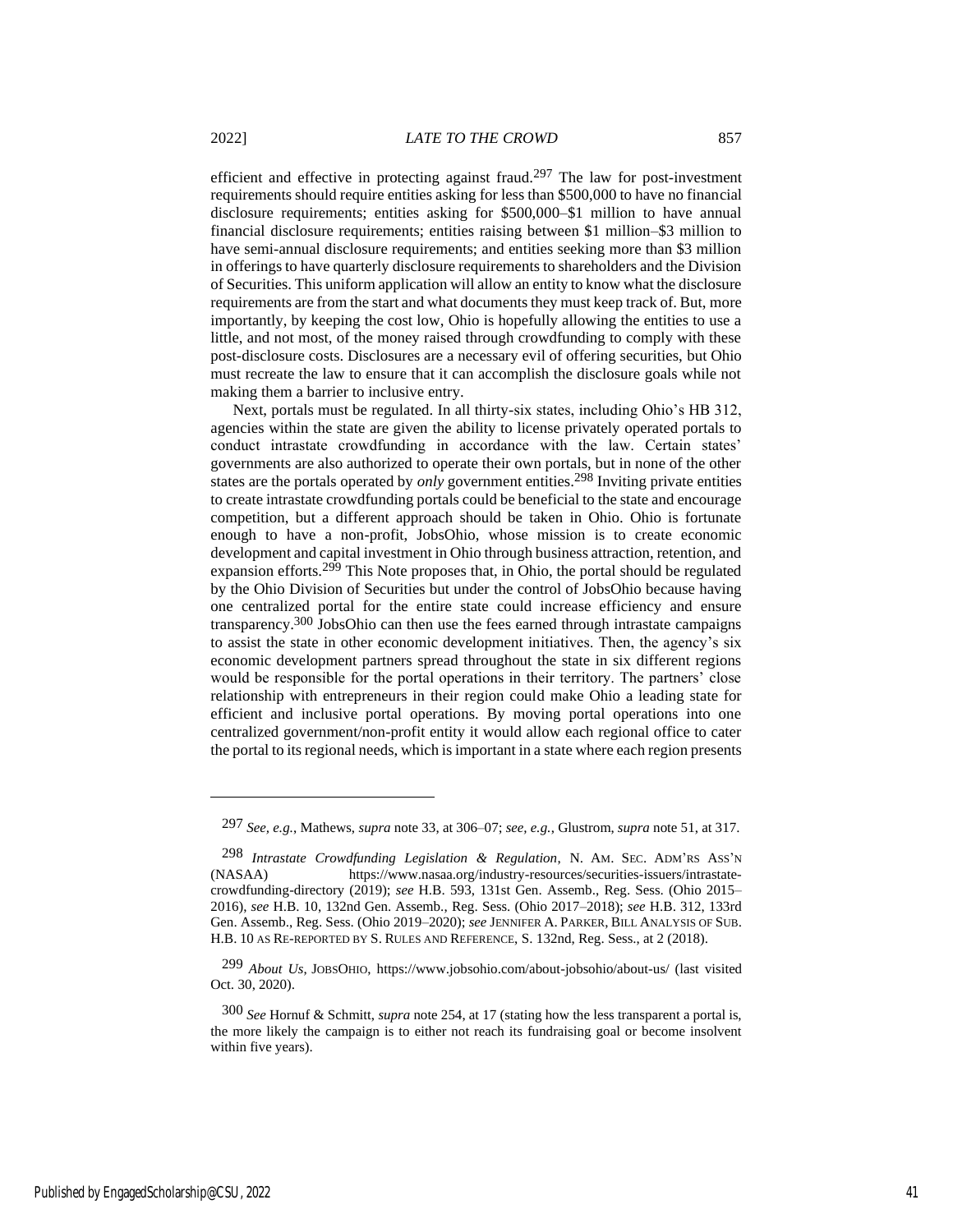unique challenges.<sup>301</sup> While Ohio would be the first to do something like this, it would both assist the country in "testing the waters" and increase efficiency in allowing SMEs to raise capital in an arena that is highly complex and considered a hindrance to innovation.302

The last step that the Ohio Legislature must take to achieve true efficiency, while also working to become the most business-friendly state in the country, is to create a research and data collection provision of the bill.<sup>303</sup> In order for an intrastate crowdfunding bill to be efficient and to ensure that it continues to be inclusive, it must have a codified structured process for collecting and analyzing data.<sup>304</sup> Michigan's MILE Act has an implemented means of collecting data and uses that data to determine the effectiveness of the law.305 Because of it, Michigan is considered the leader for entities looking to use crowdfunding to grow.<sup>306</sup> If there is no way to collect or analyze data, then Ohio will be unable to determine what the state's entrepreneurs need. If Ohio is going to continue to advertise itself as the state to which businesses should flock,<sup>307</sup> then there must be an understanding of what is going to work and what will not, especially for the most vulnerable of entities, SMEs. This Note recommends that the collection and analysis of date be conducted by the Ohio Division of Securities. It already oversees the program through HB 312, but the legislature should add this additional responsibility and collect data in the areas of how much money is being raised, what percentage of capital is coming from crowdfunding, what specific regions are doing what, and investor information.308 Through this data, Ohio can publish a measurement of the economic impact crowdfunding is having on the state.<sup>309</sup> The way the law stands now, Ohio has no mechanism for determining the efficiency, inclusivity, or effectiveness of OhioInvests. Therefore, in order to achieve the state's goal, the legislature must change HB 312.

In the end, where there is SEC oversight, intrastate crowdfunding will never be as successful as it could be. And that stands true for Ohio's HB 312. But, by attempting

303 Black & de la Vina, *supra* note 139, at 64.

304 *Id.* at 64–65.

305 *Id.* at 64.

306 *Id.*

308 Black & de la Vina, *supra* note 139, at 64–67.

309 *Id.*

<sup>301</sup> While also getting rid of the high cost associated with licensing portals, having one centralized portal could also remove another fee that the SMEs would have pay, which would again increase the number of SMEs who could use intrastate crowdfunding in the state.

<sup>302</sup> *Supra* Part IV.

<sup>307</sup> *See* Andrew J. Tobias, *New Ohio Ad Campaign Aimed at Attracting Businesses Touts State's Low Taxes…*, CLEVELAND.COM (Feb. 11, 2021), https://www.cleveland.com/open/2021/02/new-ohio-ad-campaign-aimed-at-attractingbusinesses-touts-states-low-taxes-sparks-online-debate.html (discussing Ohio's attempts in 2021 to get businesses to operate in Ohio).